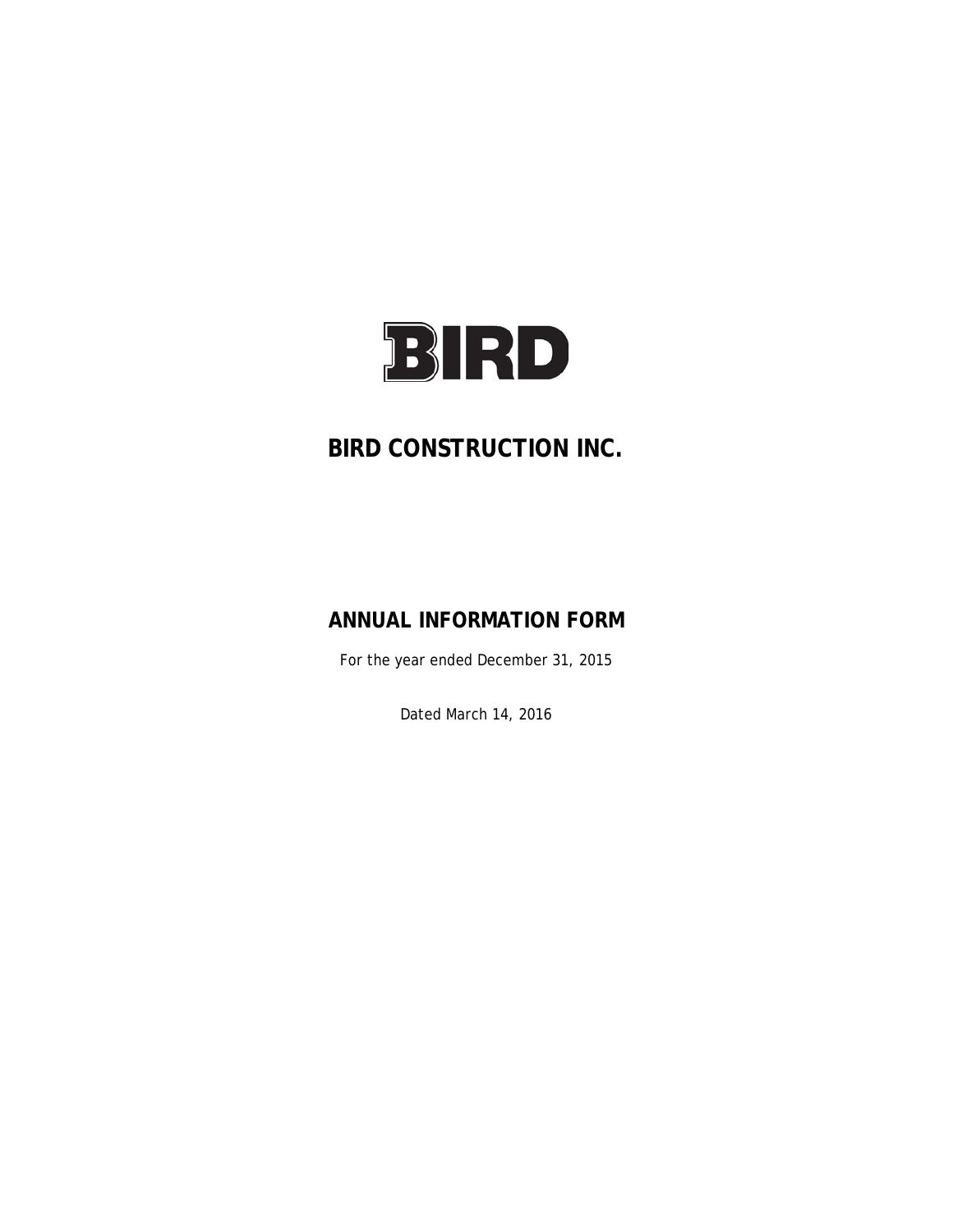| 1.             |                      | <b>CORPORATE STRUCTURE</b>                                                                                                                                                                                                    | 4              |
|----------------|----------------------|-------------------------------------------------------------------------------------------------------------------------------------------------------------------------------------------------------------------------------|----------------|
| 1.1            |                      | NAME, ADDRESS AND INCORPORATION                                                                                                                                                                                               | $\overline{4}$ |
| 1.2            |                      | <b>INTER-CORPORATE RELATIONSHIPS</b>                                                                                                                                                                                          | $\overline{4}$ |
| 2.             |                      | <b>GENERAL DEVELOPMENT OF THE BUSINESS</b>                                                                                                                                                                                    | $\overline{5}$ |
| 2.1            | THE BUSINESS         |                                                                                                                                                                                                                               | 5              |
| 2.2            |                      |                                                                                                                                                                                                                               | $\overline{6}$ |
| 3.             |                      | <b>DESCRIPTION OF THE BUSINESS</b>                                                                                                                                                                                            | $\overline{7}$ |
|                | 3.1 THE BUSINESS     |                                                                                                                                                                                                                               | $\overline{7}$ |
|                | 3.1.1                |                                                                                                                                                                                                                               |                |
|                | 3.1.2                |                                                                                                                                                                                                                               |                |
|                | 3.1.3                |                                                                                                                                                                                                                               |                |
|                | 3.1.4                |                                                                                                                                                                                                                               |                |
|                | 3.1.5                |                                                                                                                                                                                                                               |                |
|                | 3.1.6                |                                                                                                                                                                                                                               |                |
|                | 3.1.7                |                                                                                                                                                                                                                               |                |
|                | 3.1.8                |                                                                                                                                                                                                                               |                |
|                | 3.1.9                |                                                                                                                                                                                                                               |                |
|                |                      |                                                                                                                                                                                                                               |                |
|                | 3.1.11               |                                                                                                                                                                                                                               |                |
|                |                      |                                                                                                                                                                                                                               |                |
|                |                      |                                                                                                                                                                                                                               |                |
|                |                      |                                                                                                                                                                                                                               |                |
| 3.2            |                      | <b>RISKS RELATING TO THE BUSINESS</b>                                                                                                                                                                                         |                |
|                | 3.2.1                |                                                                                                                                                                                                                               |                |
|                | 3.2.2                |                                                                                                                                                                                                                               |                |
|                | 3.2.3                |                                                                                                                                                                                                                               |                |
|                | 3.2.4                |                                                                                                                                                                                                                               |                |
|                | 3.2.5                |                                                                                                                                                                                                                               |                |
|                | 3.2.6                |                                                                                                                                                                                                                               |                |
|                | 3.2.7                |                                                                                                                                                                                                                               |                |
|                | 3.2.8                |                                                                                                                                                                                                                               |                |
|                | 3.2.9                |                                                                                                                                                                                                                               |                |
|                |                      |                                                                                                                                                                                                                               |                |
|                |                      |                                                                                                                                                                                                                               |                |
|                |                      |                                                                                                                                                                                                                               |                |
|                |                      |                                                                                                                                                                                                                               |                |
|                |                      |                                                                                                                                                                                                                               |                |
|                |                      |                                                                                                                                                                                                                               |                |
|                |                      |                                                                                                                                                                                                                               |                |
|                |                      |                                                                                                                                                                                                                               |                |
|                |                      |                                                                                                                                                                                                                               |                |
|                |                      |                                                                                                                                                                                                                               |                |
|                |                      |                                                                                                                                                                                                                               |                |
|                |                      |                                                                                                                                                                                                                               |                |
|                |                      |                                                                                                                                                                                                                               |                |
|                |                      |                                                                                                                                                                                                                               |                |
| 3.3            |                      | RISKS RELATING TO THE SHARES                                                                                                                                                                                                  | 17             |
|                | 3.3.1                |                                                                                                                                                                                                                               |                |
|                | 3.3.2                |                                                                                                                                                                                                                               |                |
| 4.             |                      | <b>DIVIDENDS AND DISTRIBUTIONS</b>                                                                                                                                                                                            | 17             |
| 5.             |                      | DESCRIPTION OF CAPITAL AND DEBT STRUCTURE                                                                                                                                                                                     | 18             |
| 5.1            | <b>SHARE CAPITAL</b> | the control of the control of the control of the control of the control of the control of the control of the control of the control of the control of the control of the control of the control of the control of the control | 18             |
| 5.2            | <b>INDEBTEDNESS</b>  |                                                                                                                                                                                                                               | 19             |
| 6.             |                      | MARKET FOR SECURITIES OF THE ISSUER                                                                                                                                                                                           | 19             |
| 7 <sub>1</sub> |                      | <b>DIRECTORS AND OFFICERS</b>                                                                                                                                                                                                 | 20             |
| 7.1            |                      | <b>DIRECTORS AND EXECUTIVE OFFICERS</b>                                                                                                                                                                                       | 20             |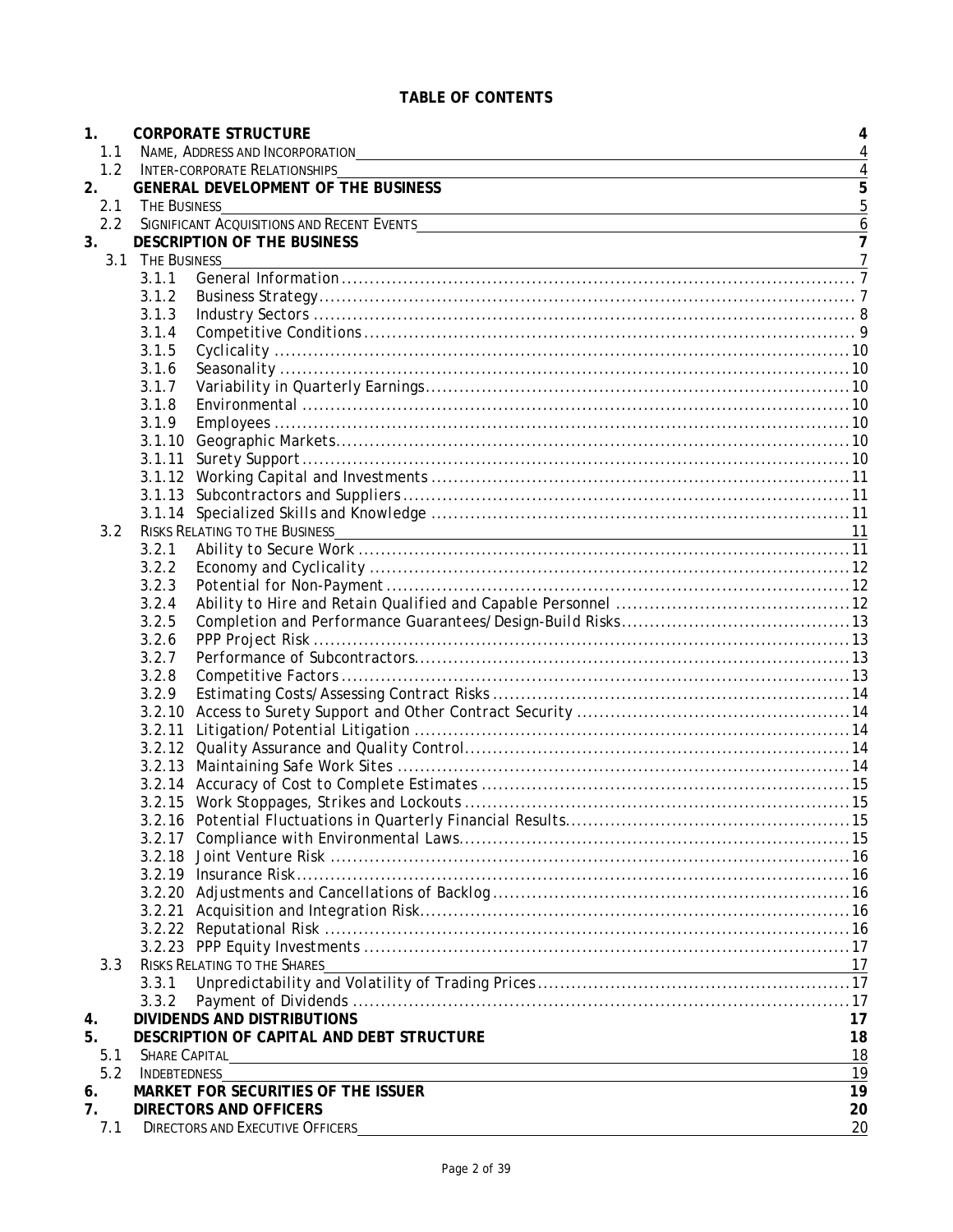| 7.2  | <b>COLLECTIVE SHAREHOLDINGS</b><br><u> 1989 - Johann Stoff, Amerikaansk politiker († 1908)</u>                                                                                                                                      | 23              |
|------|-------------------------------------------------------------------------------------------------------------------------------------------------------------------------------------------------------------------------------------|-----------------|
| 7.3  |                                                                                                                                                                                                                                     | 23              |
| 7.4  | PENALTIES OR SANCTIONS<br><u> 1989 - Johann Barnett, fransk politiker (d. 1989)</u>                                                                                                                                                 | 24              |
| 7.5  |                                                                                                                                                                                                                                     | 24              |
| 7.6  | <b>BOARD COMMITTEES</b>                                                                                                                                                                                                             | 24              |
| 8.   | <b>AUDIT COMMITTEE INFORMATION</b>                                                                                                                                                                                                  | 24              |
| 8.1  | <b>AUDIT COMMITTEE</b><br>and the control of the control of the control of the control of the control of the control of the control of the                                                                                          | 24              |
| 8.2  |                                                                                                                                                                                                                                     | 25              |
| 8.3  | EXTERNAL AUDITOR SERVICE FEES (BY CATEGORY) CONTERNATION CONTERNATION CONTERNAL AUDITOR SERVICE FEES (BY CATEGORY)                                                                                                                  | 25              |
| 8.4  | <b>AUDIT COMMITTEE CHARTER</b><br><u> 1989 - Johann Stein, fransk politik (d. 1989)</u>                                                                                                                                             | 25              |
| 9.   | <b>LEGAL PROCEEDINGS</b>                                                                                                                                                                                                            | 25              |
| 10.  | INTEREST OF MANAGEMENT AND OTHERS IN MATERIAL TRANSACTIONS                                                                                                                                                                          | 26              |
| 11.  | <b>TRANSFER AGENTS AND REGISTRARS</b>                                                                                                                                                                                               | 26              |
| 12.  | <b>MATERIAL CONTRACTS</b>                                                                                                                                                                                                           | 26              |
| 13.  | <b>INTERESTS OF EXPERTS</b>                                                                                                                                                                                                         | 26              |
| 14.  | <b>ADDITIONAL INFORMATION</b>                                                                                                                                                                                                       | 26              |
| 15.  | <b>BOARD OF DIRECTORS MANDATE - APPENDIX A</b>                                                                                                                                                                                      | 28              |
|      | 15.1 CORE RESPONSIBILITIES                                                                                                                                                                                                          | 28              |
| 15.2 | <b>BOARD COMPOSITION</b>                                                                                                                                                                                                            | 29              |
| 15.3 | <u> 1989 - Johann Stoff, amerikansk politiker (d. 1989)</u><br><b>BOARD COMMITTEES</b>                                                                                                                                              | 30              |
| 15.4 |                                                                                                                                                                                                                                     | 30              |
| 15.5 | BOARD MEETING PROCEDURES <b>Example 2008</b> 2009 2010 2021 2022 2023 2024 2022 2023 2024 2022 2023 2024 2022 2023 2024 2022 2023 2024 2022 2023 2024 2022 2023 2024 2022 2023 2024 2022 2023 2024 2022 2023 2024 2022 2023 2024 20 |                 |
|      |                                                                                                                                                                                                                                     | 30              |
| 15.6 | <b>BOARD COMPENSATION</b>                                                                                                                                                                                                           | 31              |
|      | 15.7 CHAIR OF THE BOARD                                                                                                                                                                                                             | 31              |
| 16.  | AUDIT COMMITTEE CHARTER - APPENDIX B                                                                                                                                                                                                | 33              |
| 16.1 | PURPOSE<br><u> 1980 - Andrea Brasil, amerikan bizkaitar (h. 1980).</u>                                                                                                                                                              | 33              |
|      | 16.2 COMPOSITION & QUALIFICATIONS CONTRACTED AND RESIDENCE AND RESIDENCE AND RESIDENCE AND RESIDENCE AND RESIDENCE AND RESIDENCE AND RESIDENCE AND RESIDENCE AND RESIDENCE AND RESIDENCE AND RESIDENCE AND RESIDENCE AND RESID      | $\overline{33}$ |
| 16.3 | DUTIES & RESPONSIBILITIES<br>and the control of the control of the control of the control of the control of the control of the control of the                                                                                       | 33              |
|      |                                                                                                                                                                                                                                     |                 |
|      |                                                                                                                                                                                                                                     |                 |
|      |                                                                                                                                                                                                                                     |                 |
|      |                                                                                                                                                                                                                                     |                 |
|      |                                                                                                                                                                                                                                     |                 |
|      |                                                                                                                                                                                                                                     |                 |
|      |                                                                                                                                                                                                                                     |                 |
|      |                                                                                                                                                                                                                                     |                 |
|      |                                                                                                                                                                                                                                     |                 |
|      | 16.4 CHAIR                                                                                                                                                                                                                          | 38              |
|      | 16.5 MEETINGS                                                                                                                                                                                                                       | $\frac{38}{5}$  |
| 16.6 | Quorum                                                                                                                                                                                                                              | $\frac{38}{5}$  |
| 16.7 | <b>REMOVAL AND VACANCY</b>                                                                                                                                                                                                          | $\frac{38}{38}$ |
|      | 16.8 EXPERTS AND ADVISORS                                                                                                                                                                                                           |                 |
|      | 16.9 ORIENTATION                                                                                                                                                                                                                    | $\overline{38}$ |
|      | <b>16.10 SECRETARY AND MINUTES</b>                                                                                                                                                                                                  | $\overline{38}$ |
|      | 16.11 OTHER ADVISORS                                                                                                                                                                                                                | $\overline{38}$ |
|      | 16.12 LIMITATION ON COMMITTEE'S DUTIES                                                                                                                                                                                              | 38              |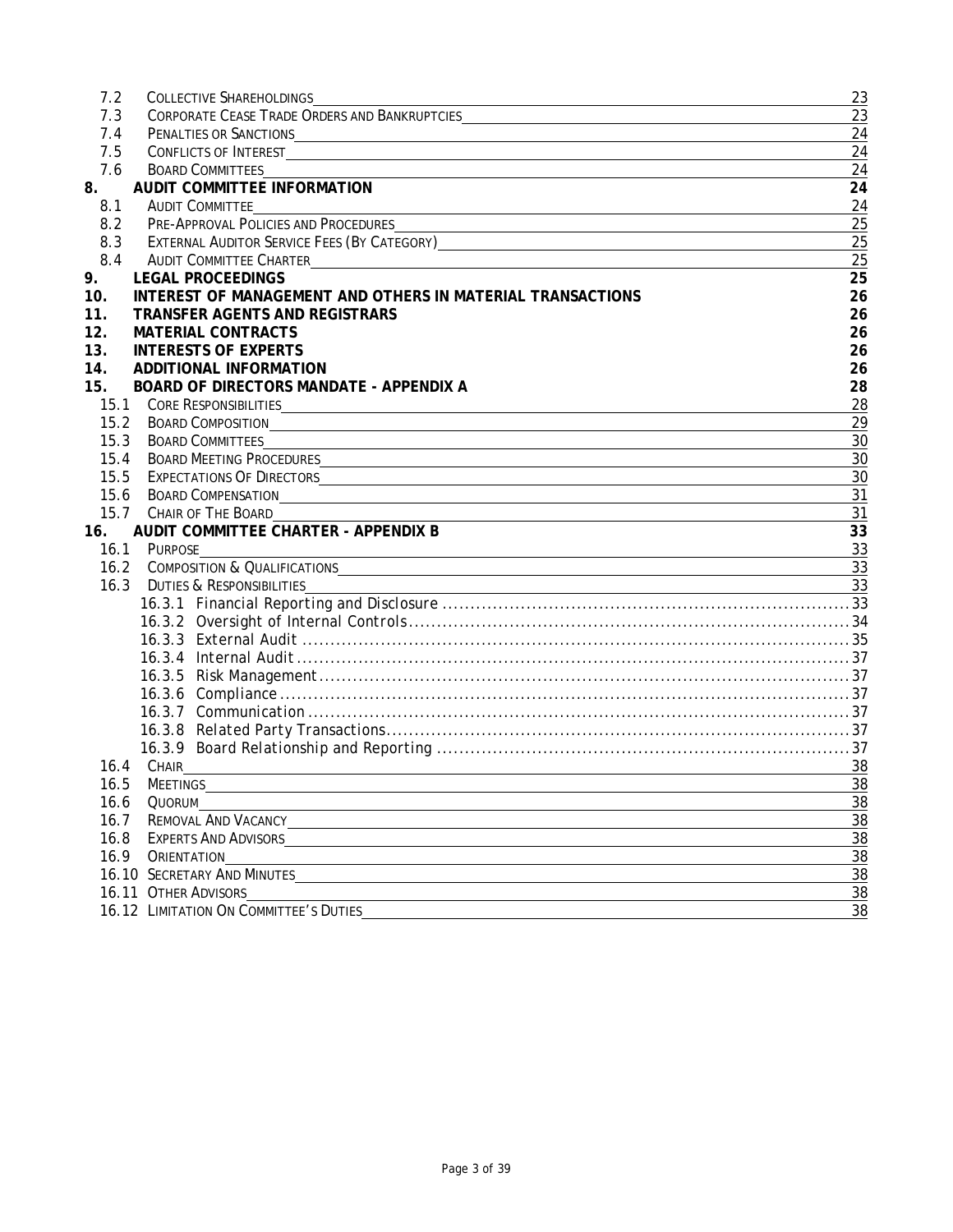## **1. CORPORATE STRUCTURE**

## <span id="page-3-1"></span><span id="page-3-0"></span>**1.1 Name, Address and Incorporation**

Bird Construction Inc. (the "Company" or "Bird") was incorporated on March 5, 2010 under the *Business Corporations Act* (Ontario) for purposes of converting the former Bird Construction Income Fund to a corporate structure. The Company's common shares are listed on the Toronto Stock Exchange under the trading symbol BDT.

The Company's registered and principal office is located at 5700 Explorer Drive, Suite 400, Mississauga, Ontario, L4W 0C6.

### <span id="page-3-2"></span>**1.2 Inter-corporate Relationships**

The following diagram illustrates the organizational structure of the Company, its principal subsidiaries, and its investment in the limited partnerships and interests in joint ventures relating to the execution of selected construction contracts, including Public Private Partnerships ("PPP").



Bird conducts a number of its construction projects using joint ventures which offer the benefits of pooling of resources required to complete the project and the spreading of risk between partners. The joint ventures are formed to undertake a specific project, are jointly controlled by the partners and are dissolved upon completion of the project. Bird in the past has used a joint venture structure to undertake selected large construction projects and will continue to do so in the future where appropriate.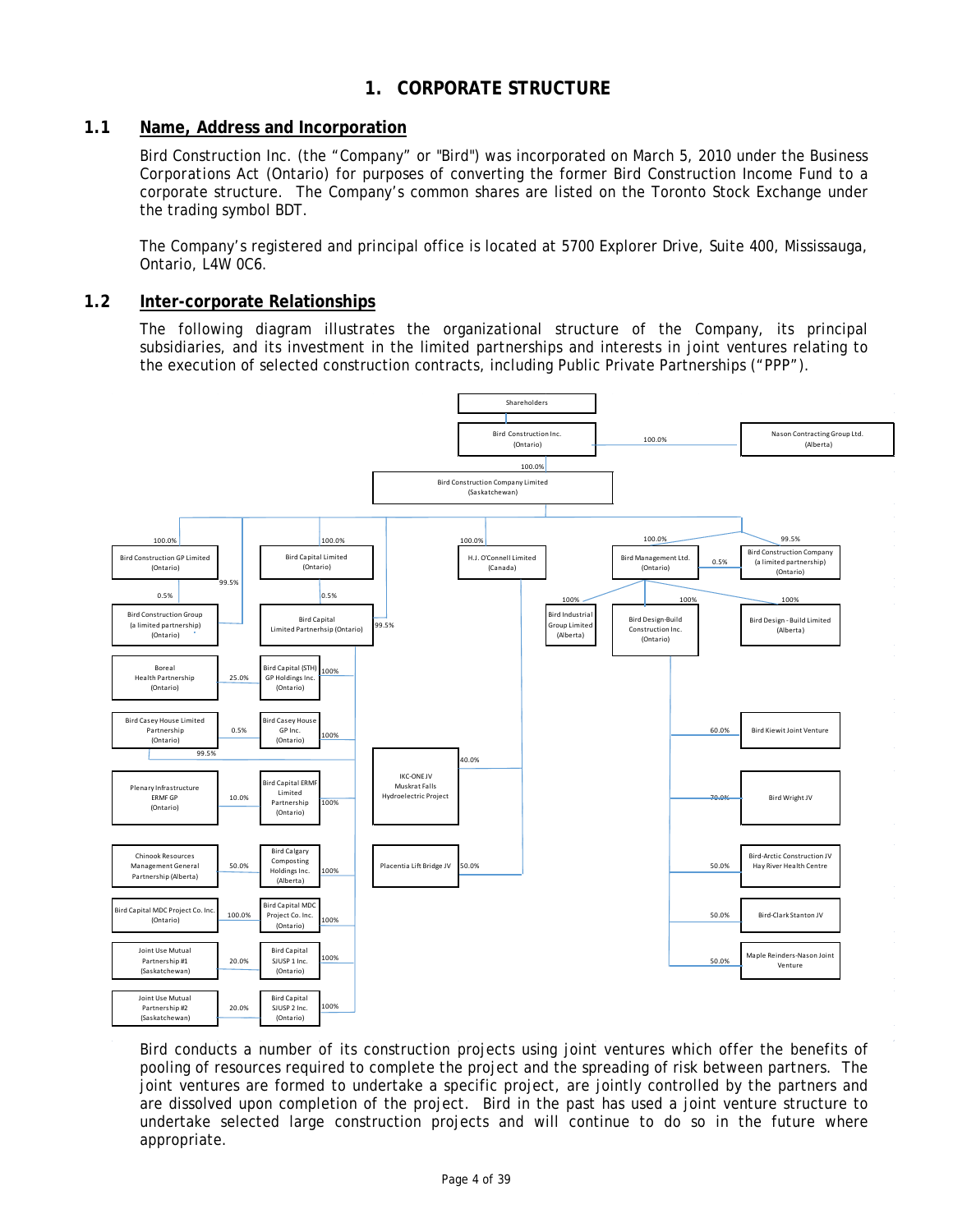## **2. GENERAL DEVELOPMENT OF THE BUSINESS**

## <span id="page-4-1"></span><span id="page-4-0"></span>**2.1 The Business**

The Company operates as a general contractor in the Canadian construction market with offices in: St. John's, Halifax, Saint John, Wabush, Montreal, Toronto, Winnipeg, Calgary, Edmonton, St. Albert and Vancouver. The Company and its predecessors have been in operation for 96 years. The Company focuses primarily on projects in the industrial, commercial and institutional sectors of the general contracting industry. Within the industrial sector, Bird constructs industrial buildings and performs civil construction operations including site preparation, concrete foundations, metal & modular fabrication, mechanical process work, underground piping and earthwork for clients primarily operating in the oil and gas and mining businesses. Within the commercial sector, Bird's operations include the construction and renovation of shopping malls, big box stores, office buildings and selected high rise condominiums and apartments. Within the institutional sector, Bird constructs hospitals, post secondary education facilities, schools, prisons, courthouses, government buildings, retirement & senior housing and environmental facilities including water and wastewater treatment operating centres. The Company has developed expertise in the construction of transportation related projects and will continue to enhance our abilities as governments plan to increase stimulus spending to address aging infrastructure. In all sectors, Bird contracts with its clients using a combination of fixed price, design-build, unit price, cost reimbursable, guaranteed upset price and construction management contract delivery methods.

While Bird self-performs some elements of its projects, particularly in the industrial market sector and in conjunction with its civil construction and contract mining operations, a significant portion of the overall construction risk rests with Bird's subcontractors. The scope of work of each subcontractor is generally defined by the same contract documents that form the basis of the Company's agreements with its clients. The terms of the agreements between the Company and its clients are generally replicated in the agreements between the Company and its subcontractors. These "flow-down" provisions substantially mitigate the risk borne by the Company. Depending on the value of the work, the Company may require bonds or other forms of contract security including enrolling our subcontractors in Bird's subcontractor default insurance program which will mitigate exposure to possible additional costs should a contractor not be able to meet their contractual obligations. Bird's primary constraint on growth is the ability to secure new work at reasonable margins and the availability of qualified professional staff who can be assigned to manage the projects.

At the end of 2015, the Company has a backlog of \$1,662.8 million, compared with \$1,149.7 million at the end of 2014 and 1,268.7 million at the end of 2013.

Construction activity is tied to the general state of the economy, the economic conditions facing the Company's clients in the industrial, commercial and institutional market sectors and the degree of Company success in securing new contract awards from clients. The Company's annual revenues were \$1,445.2 million in 2015, \$1,364.5 million in 2014, and \$1,331.7 million in 2013. Economic growth in 2013 and 2014 was relatively modest in the range of 2.0%, while in 2015 economic growth in the second and third quarters of the year was slightly negative. This economic back-drop is in part responsible for relatively comparable revenues in the each of the past three years. Although the amount of total revenues are relatively comparable in the last three years, the relative significance of the revenues derived from the industrial, commercial and institutional market sectors has changed in each of the past three years. In 2015, the amount of construction revenues were 5.9% higher than those recorded in 2014, and there was a shift in the composition of revenues towards the institutional sector as the contribution derived from the industrial sector fell in response to lower commodity prices in the resource sectors. In 2014, the composition of revenue for the Company was more heavily weighted to the industrial market, primarily due to the execution of a number of significant contracts secured in this sector in the last half of 2013 and into early 2014. The increase in industrial revenues in 2014 was, to a large extent, offset by a decline in construction revenue from our commercial market sector where we have been unable to replicate the large work program carried out in 2013.

Net income was \$21.5 million in 2015, \$36.2 million in 2014 and \$12.1 million in 2013. The reduction in 2015 net income was primarily due to a non-cash after-tax charge of \$20.1 million for the impairment of goodwill and intangible assets relating to the Company's investment in its wholly owned subsidiary H.J. O'Connell Limited. Adjusting for the after-tax impairment charge of \$20.2 million, the Company's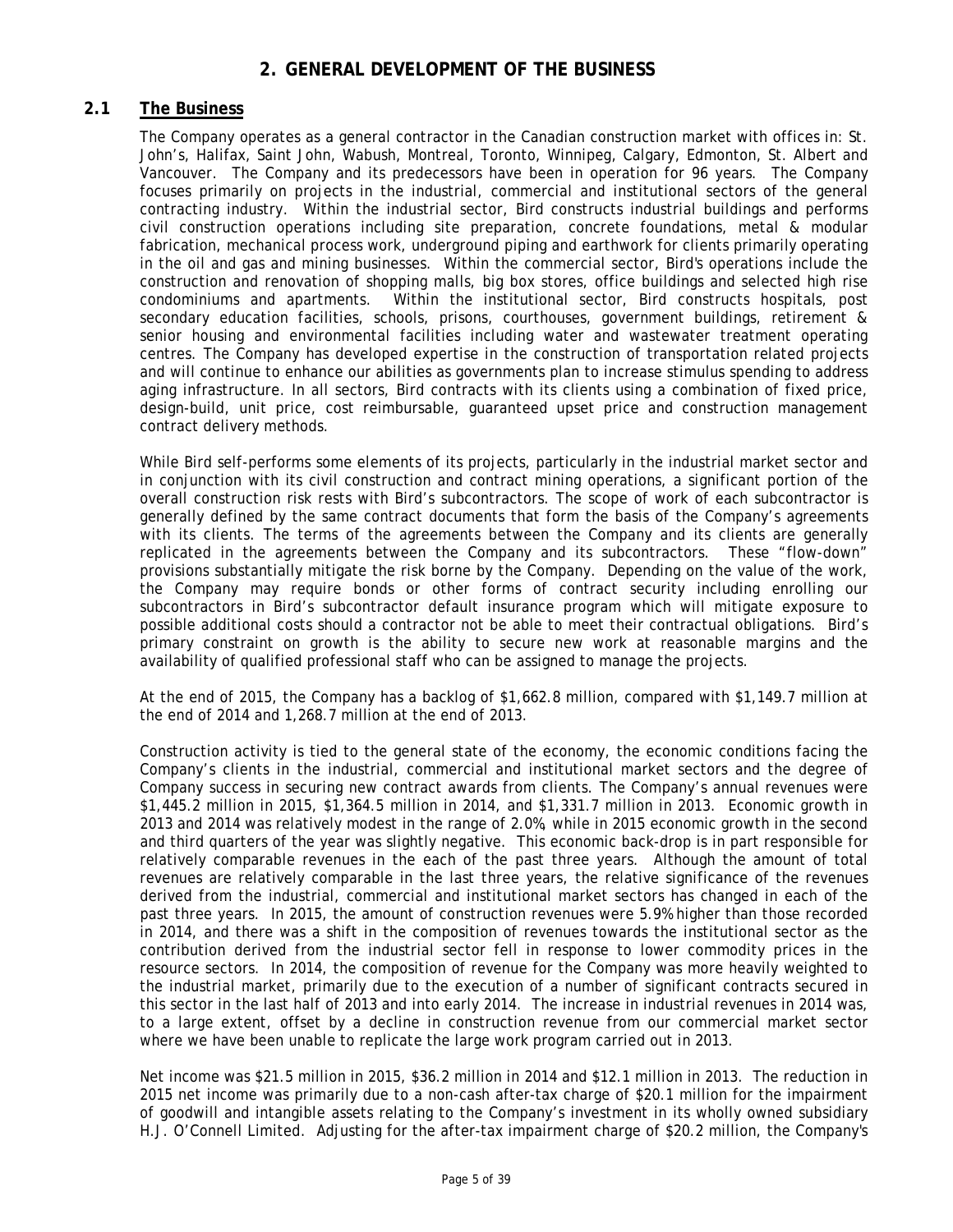adjusted net income (a non-GAAP measure) was \$41.8 million. Adjusted net income is a non-GAAP measure that does not have any standardized meaning and therefore may not be comparable to similar measures presented by other issuers. The increase in 2015 adjusted net income compared to 2014 net income is a result of higher construction revenue of 5.9%, a higher gross margin percentage resulting from the execution of higher margin industrial work combined with lower general and administrative expenses. The increase in 2014 net income compared with 2013 was primarily a result of higher gross profit resulting from a shift in the Company's work program to higher margin industrial work combined with the adverse impact of a project loss recorded in 2013.

The industrial market sector contributed 51% of 2015 revenues (57% in 2014). In 2015, the Company continued the execution of its large Western Canada work program that was awarded in late 2013 and 2014. Despite the low oil price environment and the pullback from owners of capital investment, these projects proceeded as planned in 2015 and accordingly they made a significant contribution to the revenues and earnings results posted in the year. The continued decline of oil prices through the course of 2015 has limited new opportunities in this market sector and the Company has been unable to fully replace this work program as we move into 2016. While we have been successful in securing new contracts in this sector in 2015 and anticipate there will continue to be opportunities moving forward, they will be smaller and shorter cycle in nature and secured in a more competitive environment. In the current low oil price environment, we do not believe we will be successful in building our Backlog to levels that enabled us to produce the industrial revenues and earnings results generated in 2015. LNG projects in British Columbia have the potential to offset the reduction in industrial work in western Canada and the Company continues to actively pursue elements of these projects, although the prospects of them proceeding remain uncertain. In eastern Canada, mining opportunities will continue to be limited due to low resource prices. Opportunities in the hydro-electric sector will continue to be available at the Lower Churchill Muskrat Falls project, although with major contract scopes already tendered and awarded the opportunities moving forward will be smaller in scale. The Company continues to actively pursue other run-of-the-river hydro projects in various regions across the country. In terms of industrial work in eastern Canada, the opportunities are expected to be limited with potential LNG projects providing the most significant opportunity, although the prospects of them proceeding remain uncertain. As such the Company does not anticipate we will replicate the 2015 earnings contribution from our industrial program in 2016.

The institutional sector contributed 34% of 2015 revenues (24% in 2014). The large institutional work program secured earlier in 2015 began to make a more significant contribution to earnings in the last half of 2015 as construction on the larger PPP and alternative finance projects commenced. These projects and a number of other non-PPP awards are expected to make an even greater contribution to earnings in 2016. We expect additional project opportunities to come to the market in 2016, as government at all levels act to address the current infrastructure deficit and slow economic growth. We are actively involved in the pursuit of these construction contracts on a select basis. The revenue and earnings contribution in 2016 derived from this market sector is expected to exceed the earning performance achieved in 2015.

The retail and commercial sector contributed 15% of 2015 revenues (19% in 2014). Although this market sector will continue to offer opportunities to the Company, we believe that uncertain economic conditions will limit activity and delay any meaningful turn-around in the sector in 2016. Consequently, we believe that in 2016 revenues and earnings attributed to this market sector will remain comparable with those recorded in 2015

## <span id="page-5-0"></span>**2.2 Significant Acquisitions and Recent Events**

In 2015, the Company incurred a non-cash impairment charge of \$22.4 million (\$20.3 million after deferred tax reversals) for the impairment of goodwill and intangible assets relating the Company's investment in its wholly owned subsidiary H.J. O'Connell Limited. Unfavourable economic and market conditions in the mining industry in Eastern Canada resulting from low iron-ore commodity prices are expected to continue into the future. In addition, mining customers have curtailed resource development expenditures and some have decided to self-perform their mining operations which will further negatively affect future opportunities and cash flows for O'Connell. In the third quarter of 2015 the Company determined that there has been impairment triggering events and accordingly performed an impairment evaluation. The impairment testing indicated that the recoverable amount derived from the investment in O'Connell was less than the carrying amount of the net investment in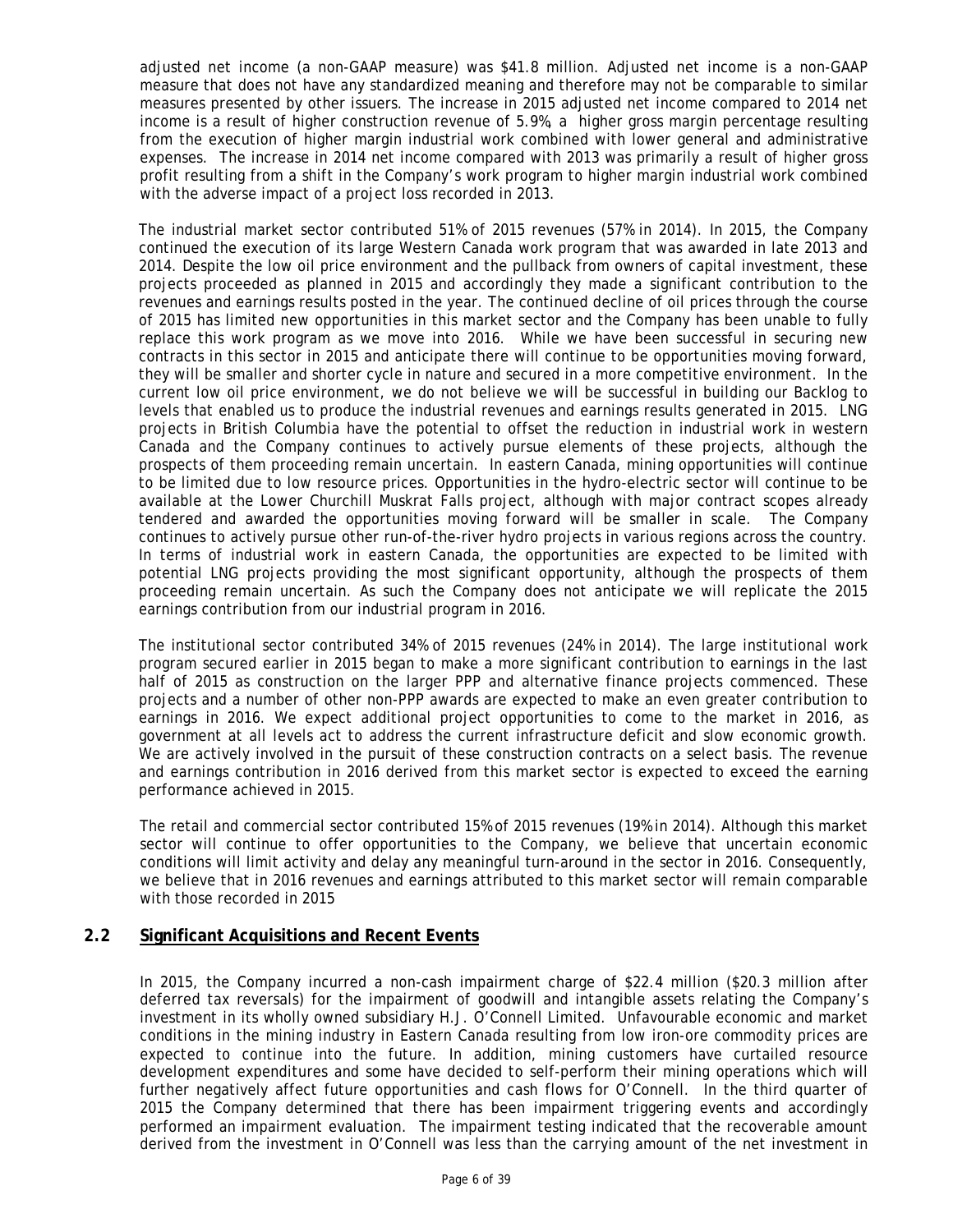O'Connell. As a result of the analysis, the Company recorded a third quarter impairment expense of \$14.2 million relating to all of O'Connell's goodwill and the total carrying value of \$8.3 million relating to O'Connell's intangible assets, including customer relationships and trade name. This event served to negatively affect net income in 2015. Adjusting net income for the non-cash after-tax impairment charge of \$20.3 million, the Company's adjusted net income was \$41.8 million (a non-GAAP measure).

Effective December 31, 2014, Mr. Tim Talbott retired from the position of President and Chief Executive Officer and his position on the Company's Board of Directors. On January 1, 2015, Mr. Ian Boyd was appointed to the President and Chief Executive Officer and the Board of Directors on the retirement of Mr. Talbott.

On January 17, 2013, the Company acquired all of the outstanding shares of Nason Contracting Group Ltd. ("Nason"). The total cost of the acquisition, including transaction expenses, was approximately \$13.3 million. The \$12.8 million purchase price and related transaction expenses of \$0.5 million were funded with approximately \$8.3 million of cash and the issuance of 363,007 common shares from treasury valued at \$5.0 million. Nason is a recognized leader in the construction of water and wastewater facilities in Western Canada. Nason has a 40-year track record of successful construction projects throughout Alberta, British Columbia, Saskatchewan, Yukon and the Northwest Territories. Nason's head office, shops and yard are located in St. Albert, Alberta and they perform the majority of their work with their own forces, having particular strength in the execution of mechanical, electrical and instrumentation work.

## **3. DESCRIPTION OF THE BUSINESS**

## <span id="page-6-2"></span><span id="page-6-1"></span><span id="page-6-0"></span>**3.1 The Business**

### **3.1.1** *General Information*

The Company is a general contractor with offices in St. John's, Halifax, Saint John, Wabush, Montreal, Toronto, Winnipeg, Calgary, Edmonton, St. Albert and Vancouver. The Company and its predecessors have been in operation for 96 years. The Company focuses primarily on projects in the industrial, mining, commercial and institutional sectors of the general contracting industry. The Company serves clients in the industrial, mining, institutional, retail, commercial, multi-tenant residential, light industrial, and renovation and restoration sectors using fixed price, design-build, unit price, cost reimbursable, guaranteed upset price and construction management contract delivery methods.

### <span id="page-6-3"></span>**3.1.2** *Business Strategy*

Overall, Bird's strategic objectives are to increase Company profitability to provide attractive and sustainable returns for our shareholders; a commitment to provide excellent service and quality to our clients; and providing meaningful and safe working environments for our employees and our business partners.

The fundamental elements of Bird's strategy include:

#### *Health and Safety:*

Responsibility for the health and safety of our most critical business asset – our people – is not the responsibility of an individual, role, or department. As befitting of a Company that started out as a family business, critical to Bird's successful growth is a belief that safety is everybody's responsibility, every minute of every day on every job. This is a fundamental tenet of our operational strategy, a core company value, and a key corporate social responsibility.

We understand that a corporate commitment to safety also pays tremendous dividends in both business and human capital. In addition to reducing related health and safety costs, reducing property damage and improving loss management outcomes, a robust safety program also contributes to employees and other stakeholders feeling more valued and engaged. This, in turn, produces a stronger commitment to product and service quality, improved productivity and client satisfaction.

For this reason, Bird promotes a culture of "Safe Production" wherein safety considerations are interwoven into the very fabric of our operational processes. From planning to execution, effective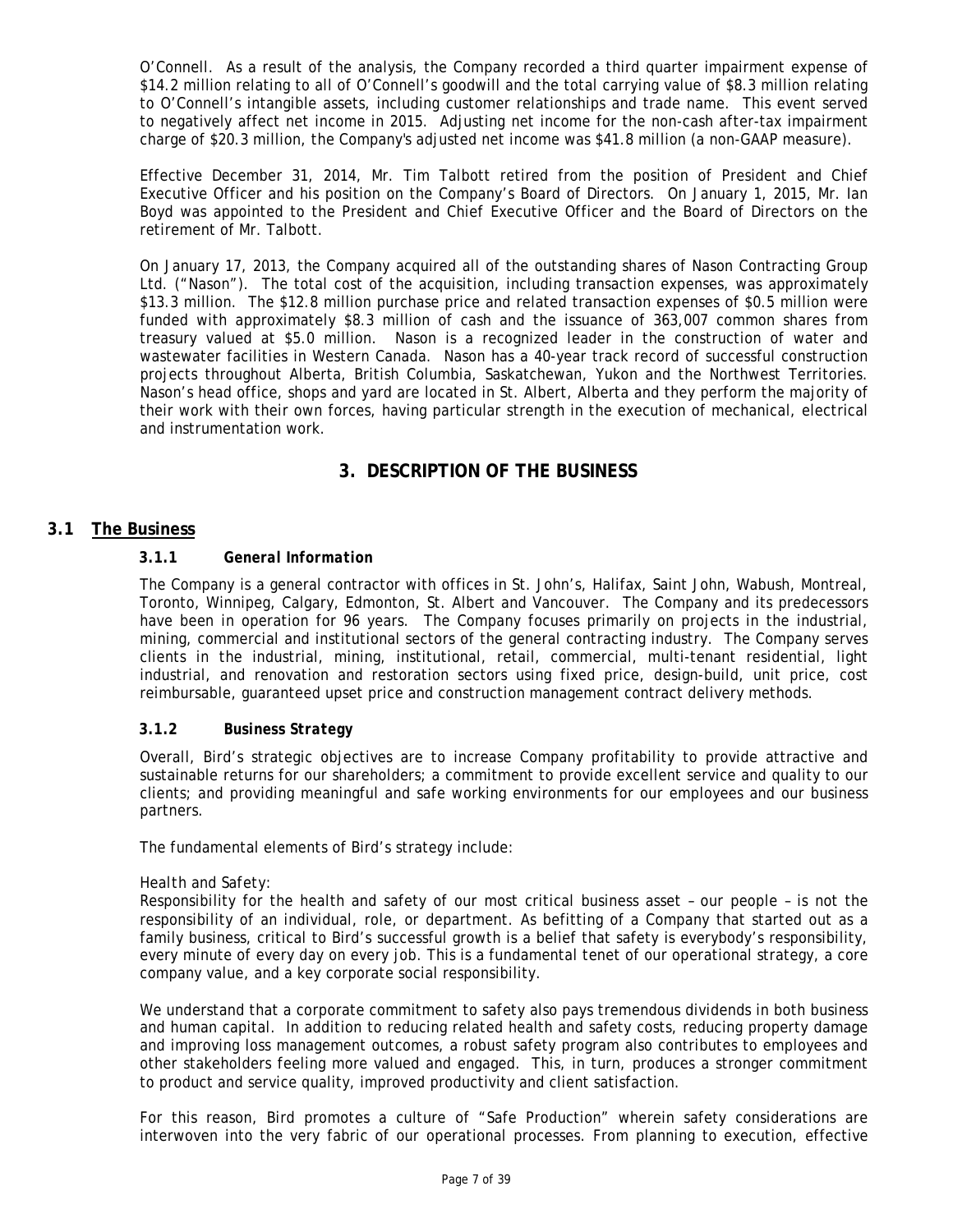communication, documentation, orientation, training, and ongoing review and analysis of our work activity is vigorously undertaken to ensure continuous improvement in all facets of our operations so that both hazards and inefficiencies are effectively identified, assessed, and addressed. In doing so, we create a safer and more productive work environment and better ensure that every worker on our sites leaves the job every day just as healthy and safe as when they arrived.

In a highly competitive business environment, resourcing remains one of the greatest challenges facing the construction industry. Bird's commitment to the health and safety of our employees and other partners enhances both employee recruitment and retention and will serve to provide a strategic competitive advantage, allowing us to continue to successfully pursue and execute challenging work.

#### *Increasing Profitability:*

Bird will continue to pursue organic growth by emphasizing its long-standing record of providing a quality product and service to our clients and thereby continue to secure new work with many of our clients on a repeat basis. Bird will continue to emphasize operational excellence through strict and disciplined adherence to the many risk management and project control policies and practices to ensure delivery of the financial returns expected from our construction projects. The Company will also continue to show a preference for design-build construction contracts where our proven track record provides Bird with a source of competitive advantage in the construction market; however, Bird will continue to offer clients other contract delivery methods including: fixed price, unit price, cost reimbursable, guaranteed upset price and construction management arrangements in order to satisfy their needs.

The Company continues to focus on larger and more complex construction projects which typically offer greater profit margins. In order to achieve this, Bird will continue to enter into joint venture arrangements with partners where it is appropriate to do so. These arrangements are typically beneficial to the Company because they offer a pooling of resources required to complete larger, complex projects and partnering allows for the spreading of operational and financial risk amongst the partners. In the Public Private Partnership ("PPP") market, Bird will continue to pursue an equity position in these projects as a means to support construction operations.

To broaden the scope of Bird's construction services, the Company is self-performing a greater proportion of our heavy civil construction operations, including earthmoving operations. Bird will continue to grow this element of business as opportunities present themselves. In addition, Bird is actively growing our sustaining capital and maintenance services provided to support our oil sands clients. This initiative serves to diversify revenues, making the Company less dependent on new construction programs and further builds customer relationships.

### *Attracting and Retaining People:*

The success of Bird is very much dependent on the Company's ability to attract, develop and retain a highly skilled workforce at all levels within the organization including executives, management, professional staff and craft workers.

While creating a positive, safe work environment is non-negotiable, we are just as committed to providing our employees, and potential employees, with interesting and challenging work, opportunities to grow and develop, and a welcoming environment in which to forge a successful career in every aspect of our business.

By continuously developing and refining policies and programs to engage our employees at work and in their communities, offering new and innovative training programs, driving ongoing leadership development, and making a career at Bird more than just a job, we are able to recruit, develop and retain top talent while ensuring our compensation programs remain market competitive.

### <span id="page-7-0"></span>**3.1.3** *Industry Sectors*

#### *Institutional*

Within this market sector, Bird constructs hospitals, schools, prisons, courthouses, government office buildings and retirement facilities. The institutional sector contributed 34% of 2015 revenues (24% in 2014). The large institutional work program secured earlier in 2015 began to make a more significant contribution to earnings in the last half of 2015 as construction on the larger PPP and alternative finance projects commenced. These projects and a number of other non-PPP awards are expected to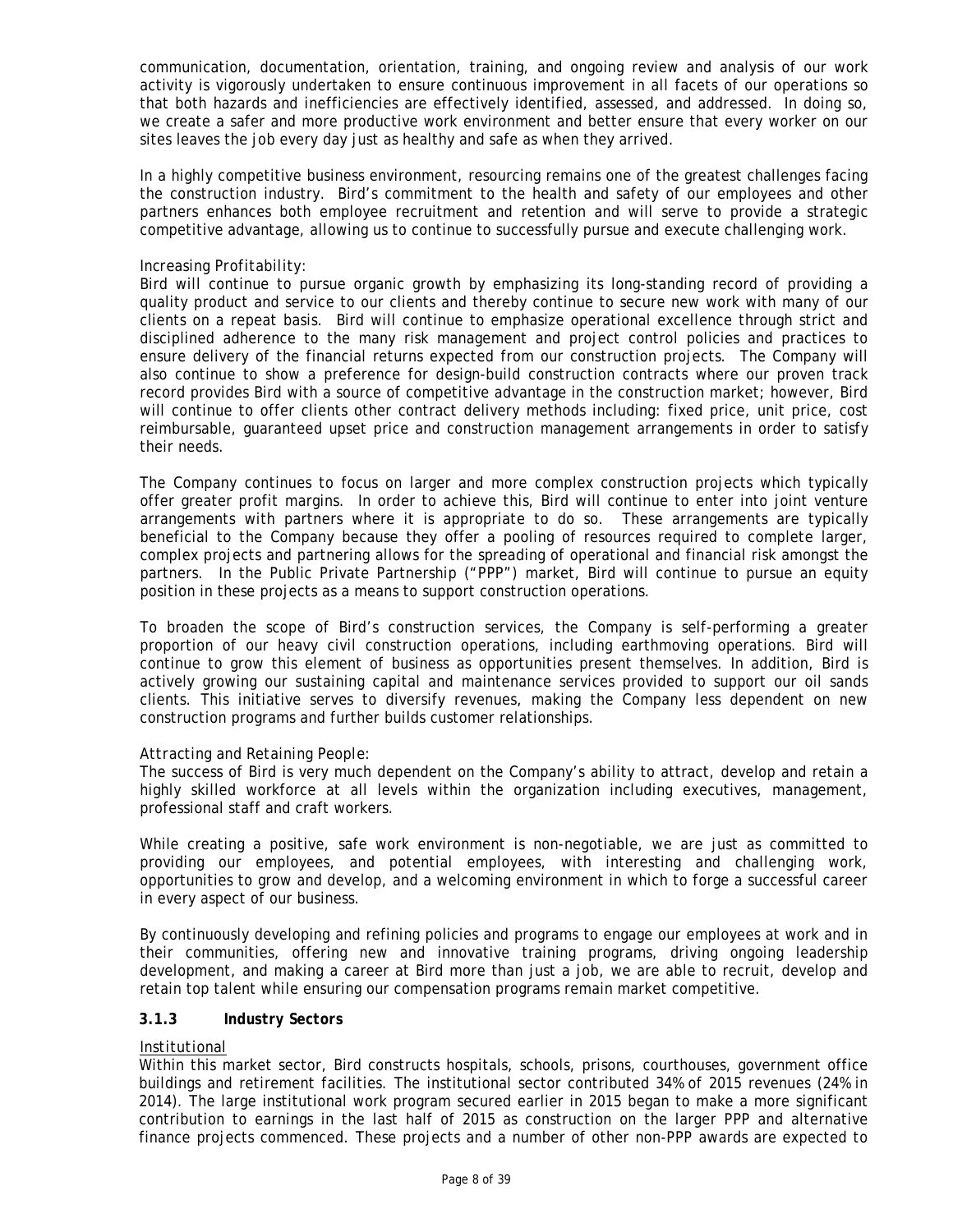make an even greater contribution to earnings in 2016. We expect additional project opportunities to come to the market in 2016, as government at all levels act to address the current infrastructure deficit and slow economic growth. We are actively involved in the pursuit of these construction contracts on a select basis. The revenue and earnings contribution in 2016 derived from this market sector is expected to exceed the earning performance achieved in 2015.

### *Industrial*

This sector includes projects in the petro-chemical, oil sands, mining, hydro, refinery, water and wastewater treatment and forestry sectors. Within the industrial sector, the focus of Bird is the construction of industrial buildings and on civil construction, including concrete foundations, underground piping and earthwork. Bird has developed staff with strong project management and preconstruction skills. Furthermore, in northern Alberta, Bird has developed loyal construction crews with excellent expertise in concrete construction. Bird has a strong safety program and enjoys an outstanding safety record, which represents a significant asset in the industrial marketplace. Bird has an excellent reputation with its clients for quality workmanship and adherence to environmental requirements. The industrial market sector contributed 51% of 2015 revenues (57% in 2014). In 2015, the Company continued the execution of its large work program in northern Alberta that was awarded in late 2013 and 2014. Despite the low oil price environment and the pullback from owners of capital investment, these projects proceeded as planned in 2015 and accordingly they made a significant contribution to the revenues and earnings results posted in the year. The continued decline of oil prices through the course of 2015 has limited new opportunities in this market sector and the Company has been unable to fully replace this work program as we move into 2016. While we have been successful in securing new contracts in this sector in 2015 and anticipate there will continue to be opportunities moving forward, they will be smaller and shorter cycle in nature and secured in a more competitive environment. In the current low oil price environment, we do not believe we will be successful in building our Backlog to levels that enabled us to produce the industrial revenues and earnings results in 2015. LNG projects in British Columbia have the potential to offset the reduction in industrial work in western Canada and the Company continues to actively pursue elements of these projects, although the prospects of them proceeding remain uncertain. In eastern Canada, mining opportunities will continue to be limited due to low resource prices. Opportunities in the hydro-electric sector will continue to be available at the Lower Churchill Muskrat Falls project, although with major contract scopes already tendered and awarded the opportunities moving forward will be smaller in scale. The Company continues to actively pursue other run-of-the-river hydro projects in various regions across the country. In terms of industrial work in eastern Canada, the opportunities are expected to be limited with potential LNG projects providing the most significant opportunity, although the prospects of them proceeding remain uncertain. As such the Company does not anticipate we will replicate the 2015 earnings contribution from our industrial program in 2016.

## *Commercial*

Bird's commercial construction experience has involved the construction or renovation of various types of commercial projects, such as enclosed shopping malls, shopping plazas, "big box" stores and grocery stores, while working with a distinguished list of national and local retailers. The Company also constructs a number of high rise, condominiums and apartments. The retail and commercial sector contributed 15% of 2015 revenues (19% in 2014). Although this market sector will continue to offer opportunities to the Company, we believe that uncertain economic conditions will limit activity and delay any meaningful turn-around in the sector in 2016. Consequently, we believe that in 2016 revenues and earnings attributed to this market sector will remain comparable with those recorded in 2015.

## <span id="page-8-0"></span>**3.1.4** *Competitive Conditions*

The barriers to entry to the construction business are relatively low and Bird competes with many international, national, regional and local construction firms in the construction marketplace. The expertise, capital, equipment and labour pool required to perform in the industrial market and in the PPP market are greater and the pool of competitors is smaller. More recently, the Company has experienced a heightened degree of competition in all market sectors. Bird endeavors to distinguish itself and reduce the number of its competitors by developing specialized expertise in construction of particular building types by: building long-term relationships with its clients, maintaining a superior safety record and offering a high level of service.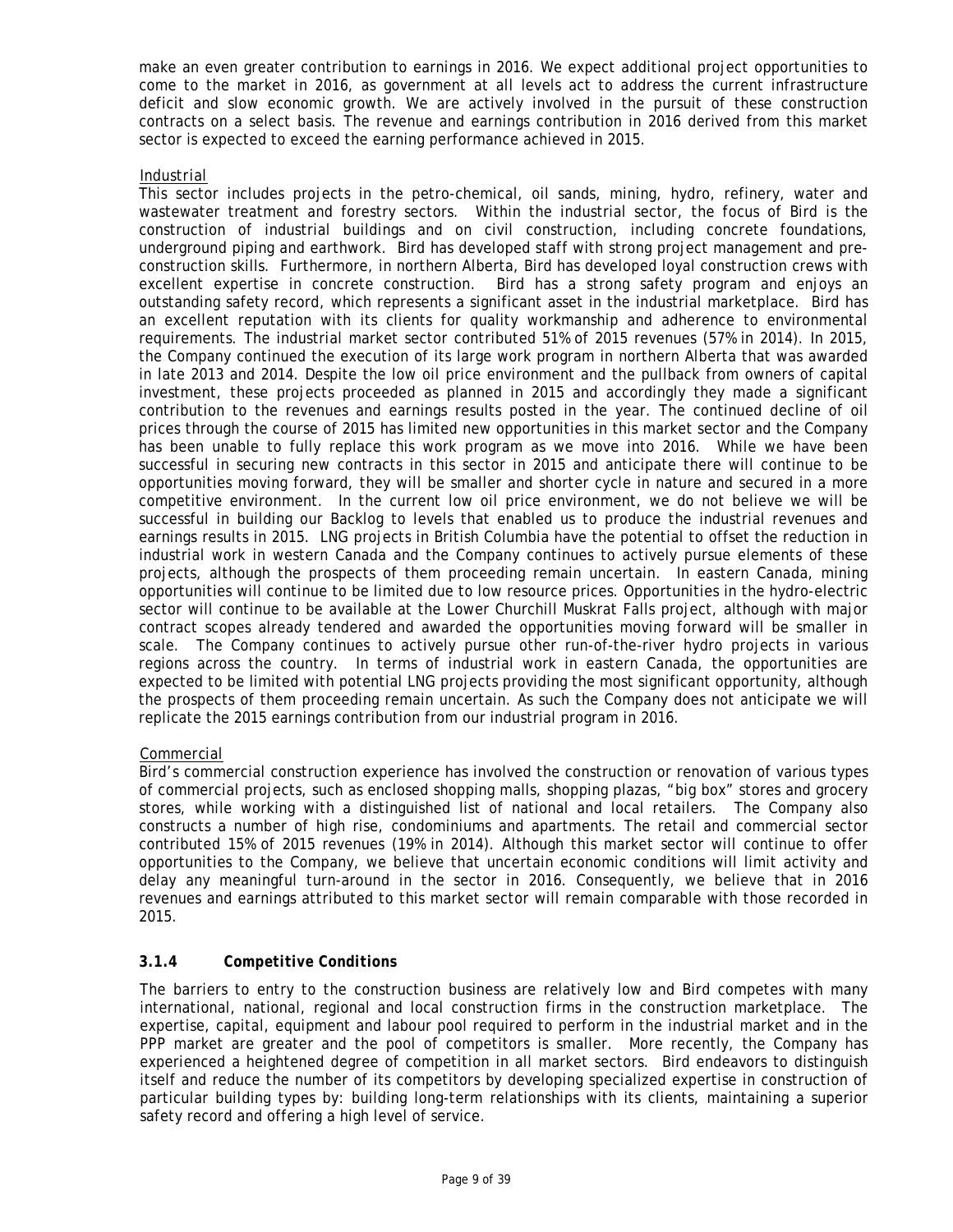## <span id="page-9-0"></span>**3.1.5** *Cyclicality*

The construction industry is cyclical and follows the general state of the economy in the local geographic area. Bird manages cyclicality through geographic diversification, market diversification and through its relationship with large and well-financed clients who are more likely to maintain their construction programs during an economic downturn than locally-based clients that are more subject to local economic forces.

## <span id="page-9-1"></span>**3.1.6** *Seasonality*

Although Bird experiences some seasonality in its business, particularly in its civil construction operations, variations in net income from quarter to quarter primarily reflect the differences in the profitability of the contracts administered in any given quarter. First quarter revenues can be lower than subsequent quarters due to winter weather constraints and construction schedule planning around the coldest months.

## <span id="page-9-2"></span>**3.1.7** *Variability in Quarterly Earnings*

Construction contracts typically extend over several quarters and sometimes over several years. For purposes of quarterly financial reporting, Bird must estimate the cost required to complete each contract to assess the overall profitability of the contract and the amount of profit to recognize for the quarter. Such estimating includes contingencies to allow for certain known and unknown risks. The magnitude of the contingencies will depend on the nature and complexity of the work to be performed. As the contract progresses and remaining costs to be incurred and risk exposures become more certain, contingencies will typically decline, although certain risks will remain until the contract has been completed and even beyond. As a result, earnings may fluctuate significantly from quarter to quarter, depending on whether large and/or complex contracts are completed or nearing completion during the quarter, or have been completed in immediately prior quarters.

## <span id="page-9-3"></span>**3.1.8** *Environmental*

Bird is subject to, and to the best of its knowledge, is in compliance with federal, provincial and municipal environmental legislation in all of its areas of operations. Bird recognizes that it must conduct all of its business in such a manner to both protect and preserve the environment. Management is not aware of any pending environmental legislation which would be likely to have a material impact on any of Bird's operations, capital expenditure requirements or competitive position.

## <span id="page-9-4"></span>**3.1.9** *Employees*

Bird employed approximately 837 full-time salaried persons and 1,000 hourly persons (of which 858 were unionized workers) as at December 31, 2015. The number of hourly employees is dependent on the number and status of ongoing projects. Comparable numbers as at December 31, 2014 were approximately 870 full-time salaried persons and 891 hourly persons (of which 836 were unionized workers).

## <span id="page-9-5"></span>**3.1.10** *Geographic Markets*

Bird operates across Canada, operating in all provinces and territories including the Yukon, Northwest Territories and Nunavut. Bird has offices in St. John's, Halifax, Saint John, Wabush, Montreal, Toronto, Winnipeg, Calgary, Edmonton, St. Albert and Vancouver. In 2015, Bird recorded construction revenue of \$1,444.8 million (2014- \$1,350 million and in 2013, \$1,331.7 million), all of which was earned in Canada.

### <span id="page-9-6"></span>**3.1.11** *Surety Support*

Many clients and substantially all government clients, require general contractors with whom they conduct business to provide surety bonds. A surety bond is an instrument provided by a surety company that guarantees that a general contractor will perform its contractual obligations. Surety bonds for Bird are provided by Travelers' Guarantee Company of Canada. Bird's agreements with its surety company are on industry standard terms.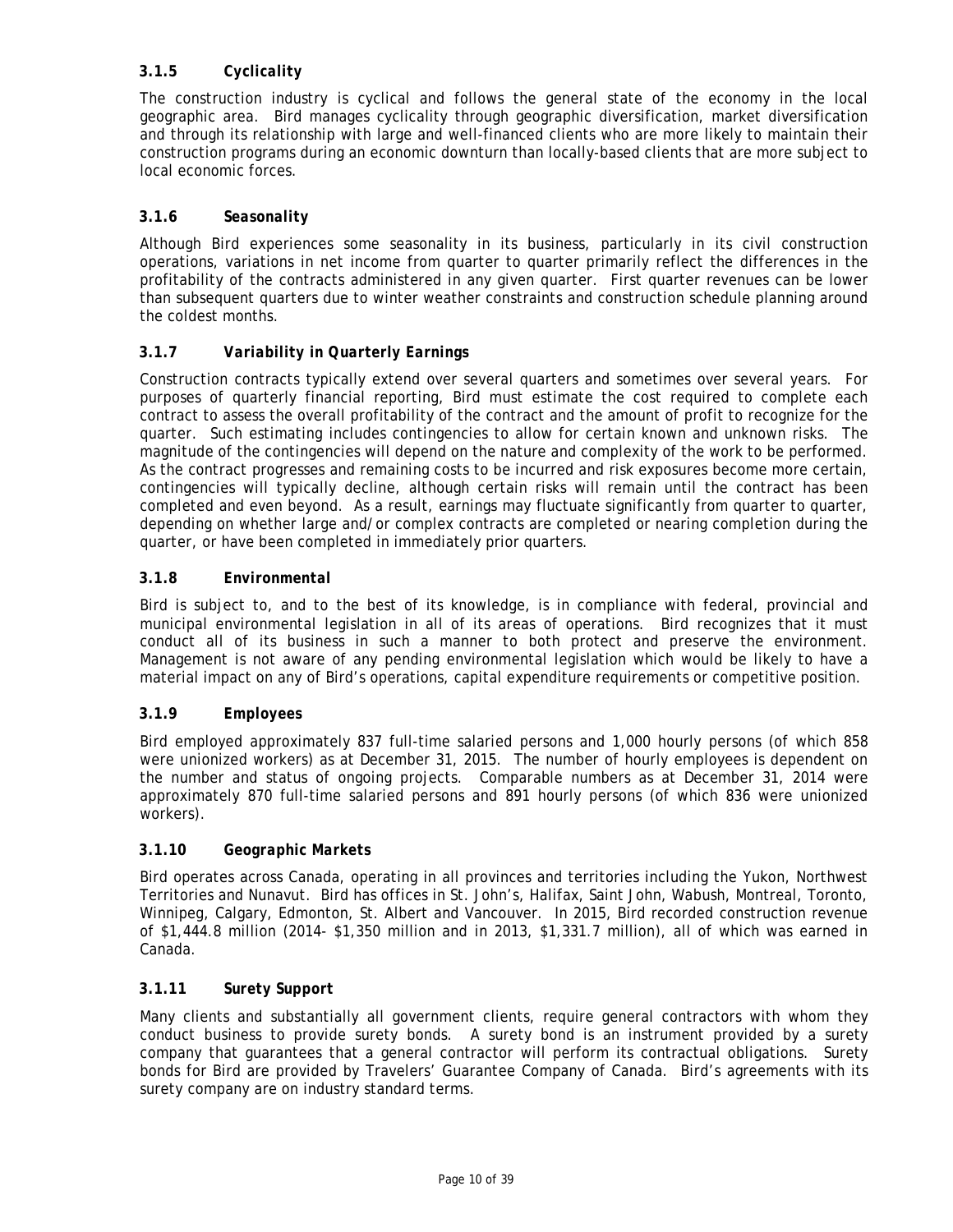## <span id="page-10-0"></span>**3.1.12** *Working Capital and Investments*

The amount of working capital maintained by the Company is substantially determined by the minimum amount required to maintain adequate levels of surety support and to provide other forms of security to its clients, including letters of credit to support contract performance. Bird invests excess cash in accordance with its investment policy in a variety of instruments of varying maturities to match its cash requirements. Excess cash is invested from time-to-time in high interest savings accounts, overnight deposits, bankers' acceptances and term deposits with typical terms to maturity of less than 90 days. The Company has previously held investments in preferred shares and on occasion in shortterm corporate bonds and debentures, however, at the moment the Company has elected not to hold such investments because of exposure to significant changes in the market value of these types of investment in light of uncertain and volatile market conditions.

## <span id="page-10-1"></span>**3.1.13** *Subcontractors and Suppliers*

Upon award of a construction contract and where Bird will not be self-performing certain scopes of the work, Bird will, in turn, make awards to various subcontractors and suppliers required to provide materials and services for the project. These subcontractor and supplier awards are normally made on the basis of fixed-price quotations provided to Bird during the bidding phase. The quotations are typically irrevocable for the same period of time that the price submitted by Bird is open for acceptance by its client. Accordingly, the risk of any fluctuations in material or labour pricing is generally borne by Bird's subcontractors and suppliers.

The scope of the work of each subcontractor is generally defined by the same drawings and specifications that form the basis of Bird's agreement with its client. The terms of the agreement between Bird and clients are generally replicated in the agreement between Bird and its subcontractors. These "flow-down" provisions substantially mitigate the risk borne by Bird. Depending on the value of the subcontractor's work, Bird may require some form of performance security and achieves this through the use of surety bonds, subcontractor default insurance or other forms of security from the subcontractors to mitigate Bird's exposure to the risks associated with a subcontractor default under the contract.

## <span id="page-10-2"></span>**3.1.14** *Specialized Skills and Knowledge*

Operation of the business requires staff with specialized skills and knowledge in the management of office and field construction activities. There is generally a shortage of suitably trained and experienced staff available to the Company which represents an impediment to growth and a risk in the event of staff turnover. There are a number of college and university programs that provide graduates with basic skills required to enter the industry. For many years, the Company has relied on a strategy of hiring staff at an entry level and providing them with the additional training and experience required to move into more specialized roles.

### <span id="page-10-4"></span><span id="page-10-3"></span>**3.2 Risks Relating to the Business**

## **3.2.1** *Ability to Secure Work*

Bird generally secures new contracts either through a competitive bid process or through negotiation. Awards in both the public and private sectors are generally based upon price, but are also influenced by factors such as perceived level of services offered, construction schedule, project personnel, the makeup of the subcontractor team, prior experience with the prospective client and the type of project and the ability to provide bonds and other contract security. In order to be afforded an opportunity to bid for large projects and in the PPP market, a strong balance sheet measured in terms of an adequate level of working capital is typically required. Bird operates in markets that are highly competitive and there is constant pressure to find and maintain a competitive advantage. In the current economic climate, competition is intense. This presents significant challenges for the Company. If those competitive challenges are not met, Bird's client base could be eroded or it could experience an overall reduction in profits.

A decline in demand for Bird's services from the private sector could have an adverse impact on the Company if that business could not be replaced within the public sector. A portion of Bird's construction activity relates to government-funded institutional projects. Governments are still addressing budget deficit issues which may affect the institutional capital spending in the future. Any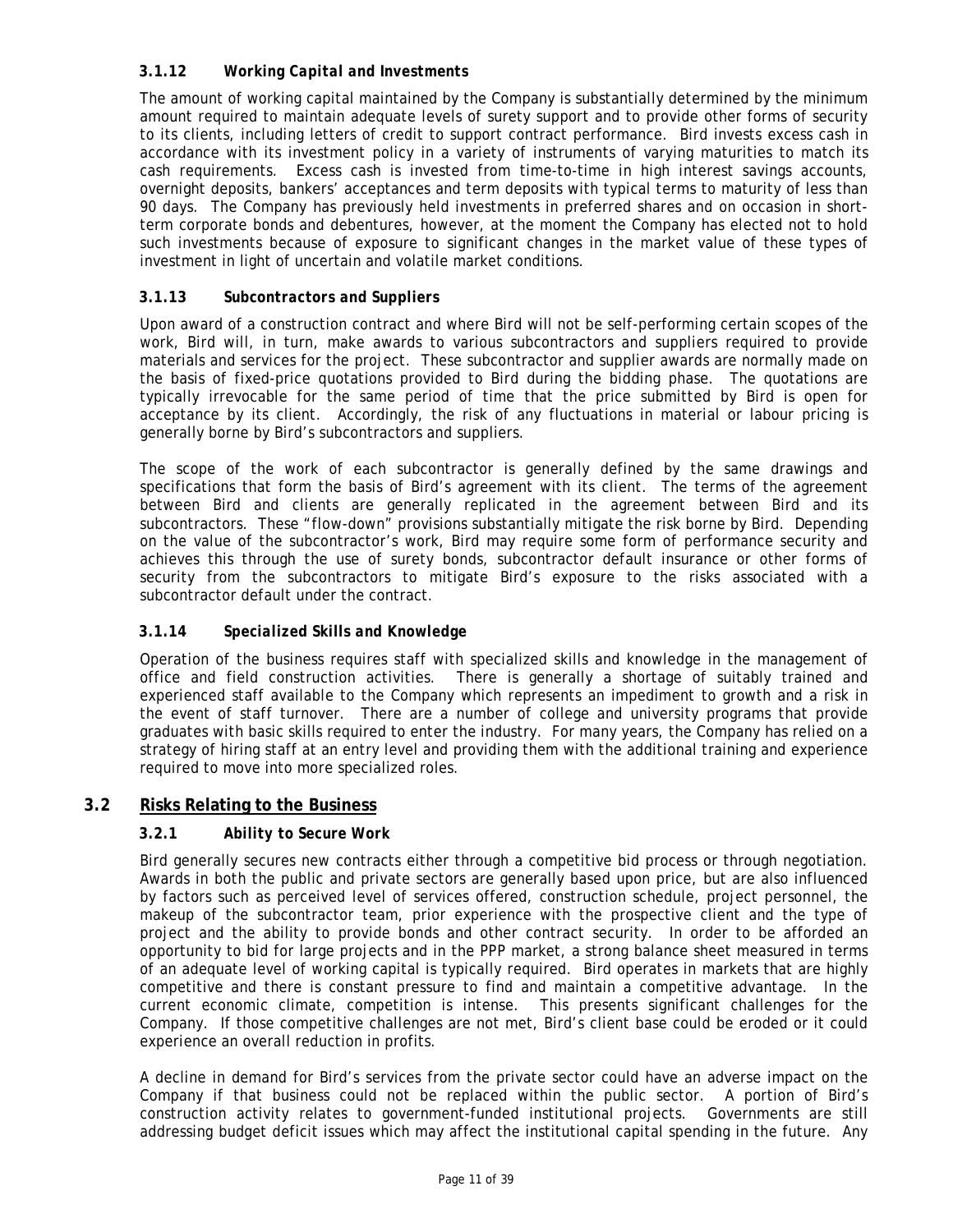reduction in demand for Bird's services by the public sector, whether as a result of funding constraints, changing political priorities or delays in projects caused by elections, could have an adverse impact on the Company if that business could not be replaced within the private sector. Government-funded projects also typically have long and sometimes unpredictable lead times associated with government review and approval. The time delays associated with this process can constitute a risk to general contractors pursuing these projects. Certain government-funded projects, particularly PPP and alternative finance projects, may also require significant bid costs which can only be recovered if Bird is the successful bidder. A number of governments in Canada have procured a significant value of projects under a PPP and/or alternative finance contract format, which is an attractive market for the Company. A reduction in the popularity of this procurement method or difficulties in obtaining financing for these projects would have negative consequences for Bird.

## <span id="page-11-0"></span>**3.2.2** *Economy and Cyclicality*

Activity within the construction industry is tied to the general state of the economy. Thus, in periods of strong economic growth, capital spending will generally increase and there will be more and better quality opportunities available within the construction industry. Bird attempts to insulate itself in various ways from the effects of negative economic conditions; however, there is no assurance that these methods will be effective in insulating Bird from a downturn in the economy. Furthermore, as a result of increased demand in certain regions or industry sectors, the Company has, in the past, earned above-average margins on particular projects. There is also no assurance that above-average margins that may have been generated on historical contracts can be generated in the future. For more than 10 years, the Company has increased its focus on industrial projects in the oil sands of northern Alberta and more recently on facility maintenance and repairs. Furthermore the Company has gained a presence in the industrial and mining sectors in eastern Canada through the acquisition of O'Connell. Investment decisions by our clients are based on the long-term views of the economic viability of their current and future projects. The economic viability of the projects is dependent upon the clients' view of the long-term price of commodities which is influenced by many factors. If our clients' outlook for commodity prices is not favourable, this may delay, reduce or cancel capital project spending and may make them more sensitive to construction costs. A decrease in construction activity in this sector could have an adverse effect on the Company's financial performance and results of operations. Moreover, many of Bird's contracts are and will be relatively short-term (less than two years, generally). As such, any prolonged downturn in the economy could impact Bird's ability to generate new business or maintain a backlog of contracts with acceptable margins to sustain Bird through such downturns.

## <span id="page-11-1"></span>**3.2.3** *Potential for Non-Payment*

Before signing any construction contract, Bird goes to considerable lengths to satisfy itself that the potential client has adequate resources to make payments under the terms of the contract. Throughout the contract, Bird also attempts to ensure that payments are collected from clients before Bird's payments to subcontractors and suppliers for that contract fall due, however, because of the nature of Bird's contracts and occasionally because of delays in receiving customer payments, Bird may be required to utilize its working capital to fund construction costs, temporarily. If a customer defaults in making its payments on a project, Bird would generally have the right to register a lien against the project. If the customer was unable or unwilling to pay the amount owing to Bird, a lien against the property will normally provide some security that Bird may collect the amounts owing to it. However, in these situations, Bird's ability to collect the outstanding payments is never assured. Payment default by a client could result in a financial loss to Bird that could have a material effect on Bird's operating results and financial position.

## <span id="page-11-2"></span>**3.2.4** *Ability to Hire and Retain Qualified and Capable Personnel*

The success of Bird is highly influenced by the efforts of key members of management, including its executive officers and district managers. The loss of the services of any of Bird's key management personnel could negatively impact Bird. The future success of Bird also depends heavily on its ability to attract, retain and develop high-performing personnel in all areas of its operations. Most firms throughout the construction industry face this challenge and accordingly, competition for professional staff is intense. If Bird ceases to be seen by current and prospective employees as a highly attractive place to work, it could experience difficulty in hiring and retaining the right people. This could have an adverse effect on current operations of Bird and would limit its prospects and impair its future success.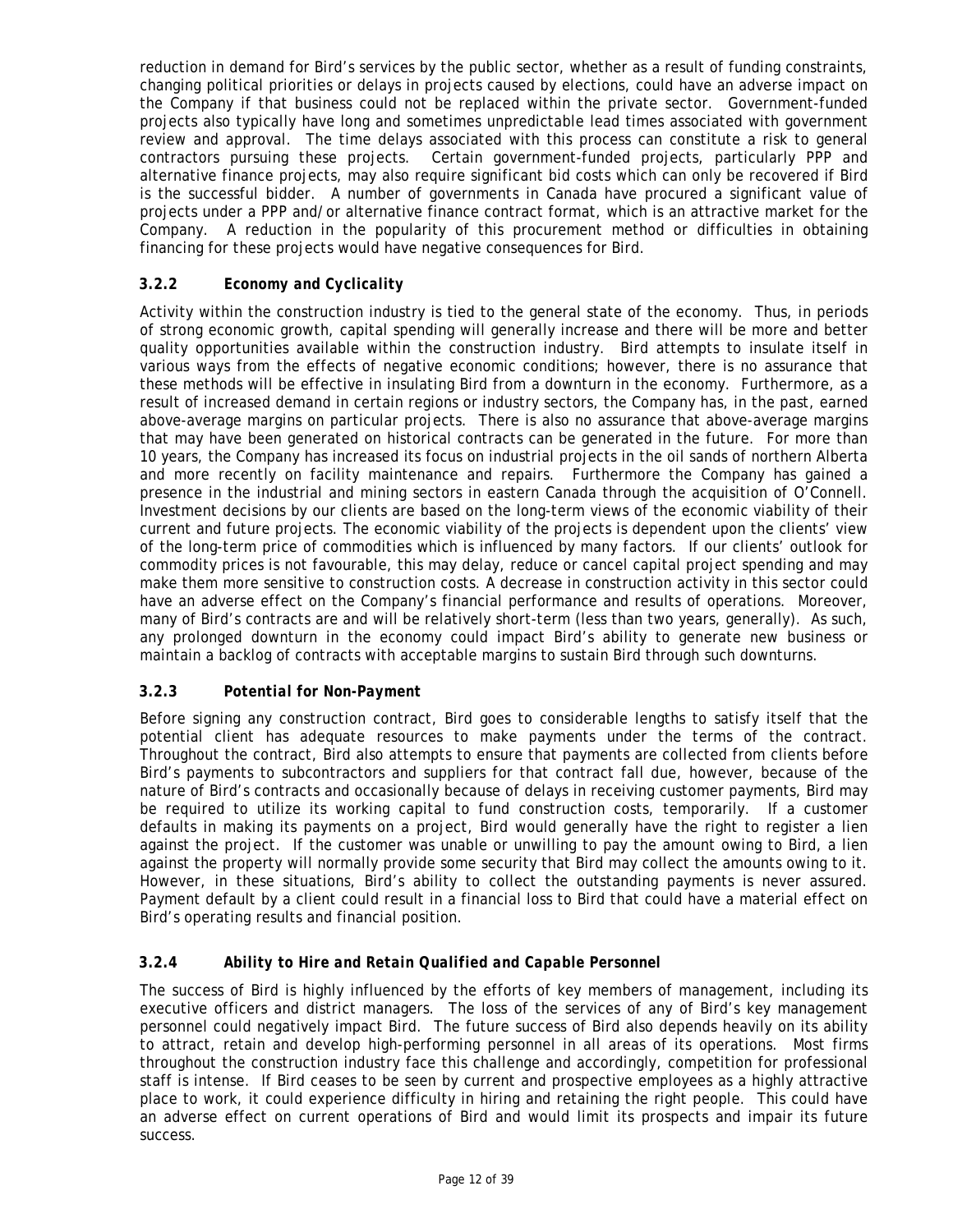## <span id="page-12-0"></span>**3.2.5** *Completion and Performance Guarantees/Design-Build Risks*

Under some contracts, failure to meet a project deadline may expose Bird to financial penalties, or liquidated damages under the contract or Bird may be held responsible for cost impacts to the client resulting from any delay. PPP infrastructure contracts typically contain more onerous financial penalties for project delays, which further increases Bird's exposure to these risks. Under other contracts, particularly design-build contracts, the work, or portions thereof, may be required to meet certain performance specifications and the specified needs of the customer. This places on Bird the added liability for design flaws as well as the risk that additional construction costs may be incurred that result from such flaws. If the project fails to meet performance specifications or if it is found that Bird is responsible for errors made in the design of the project, Bird would be exposed to the costs necessary to meet the performance specifications or to rectify the design error. The Company mitigates its exposure to these risks by subcontracting design services work and subscribing for professional liability insurance.

If Bird fails to meet these completion performance or design obligations, the total costs of the project could exceed original estimates and could result in a loss to Bird for that project. In extreme cases, such situations could have a material negative impact on the operating results and financial position of Bird.

## <span id="page-12-1"></span>**3.2.6** *PPP Project Risk*

Bird is active in the public private partnership market. Bird's role in these projects is typically to provide design-build construction services to a consortium that is formed to provide design, construction, financing and management of a public facility. Inherent in the design-build contract format are performance guarantees and design-build risks outlined in 3.2.5 above. Moreover, the performance guarantees on PPP projects often include responsibility for the energy performance of the facility and achievement of environmental standards; if Bird fails to meet the required standards, it may be liable for substantial penalties. The construction contracts also typically require Bird to pay significant liquidated damages, if the projects are not completed on schedule.

The PPP procurement model also typically results in the transfer of certain risks to the contractor beyond what would be the case for a similar facility under a conventionally procured format. These include responsibility for such issues as changes in law and certain force majeure and delay events. In addition, if Bird's contract was terminated for cause, the Company would be exposed to substantial breakage costs from the consortium and their lenders. The security required to support the obligations that the Company undertakes on these projects typically includes substantial letters of credit which may be drawn upon in the event that the Company fails to meet its obligations.

## <span id="page-12-2"></span>**3.2.7** *Performance of Subcontractors*

Successful completion of a contract by Bird depends, in large part, on the satisfactory performance of subcontractors who are engaged to complete the various components of the work. Subcontractor defaults tend to increase during depressed market conditions. If subcontractors fail to satisfactorily perform their portion of the work, Bird may be required to engage alternate subcontractors to complete the work and may incur additional costs. This can result in reduced profits, or in some cases, significant losses on the contract and could also damage the reputation of Bird. In addition, the ability of Bird to bid for and successfully complete projects is, in part, dependent on the availability of qualified subcontractors and trades people. Depending on the value of the subcontractor's work, Bird may require some form of performance security and achieves this through the use of surety bonds, subcontractor default insurance or other forms of security from the subcontractors to mitigate Bird's exposure to the risks associated with a subcontractor under the contract. A significant shortage of qualified subcontractors and trades people could have a material impact on Bird's financial condition and results of operations.

## <span id="page-12-3"></span>**3.2.8** *Competitive Factors*

Bird competes with many international, national, regional and local construction firms. Competitors often enjoy advantages in a particular market that Bird does not have or they may have more experience or a better relationship with a particular client. On any given contract bid or negotiation, Bird will attempt to assess the level of competitive pressure it may face and it will attempt to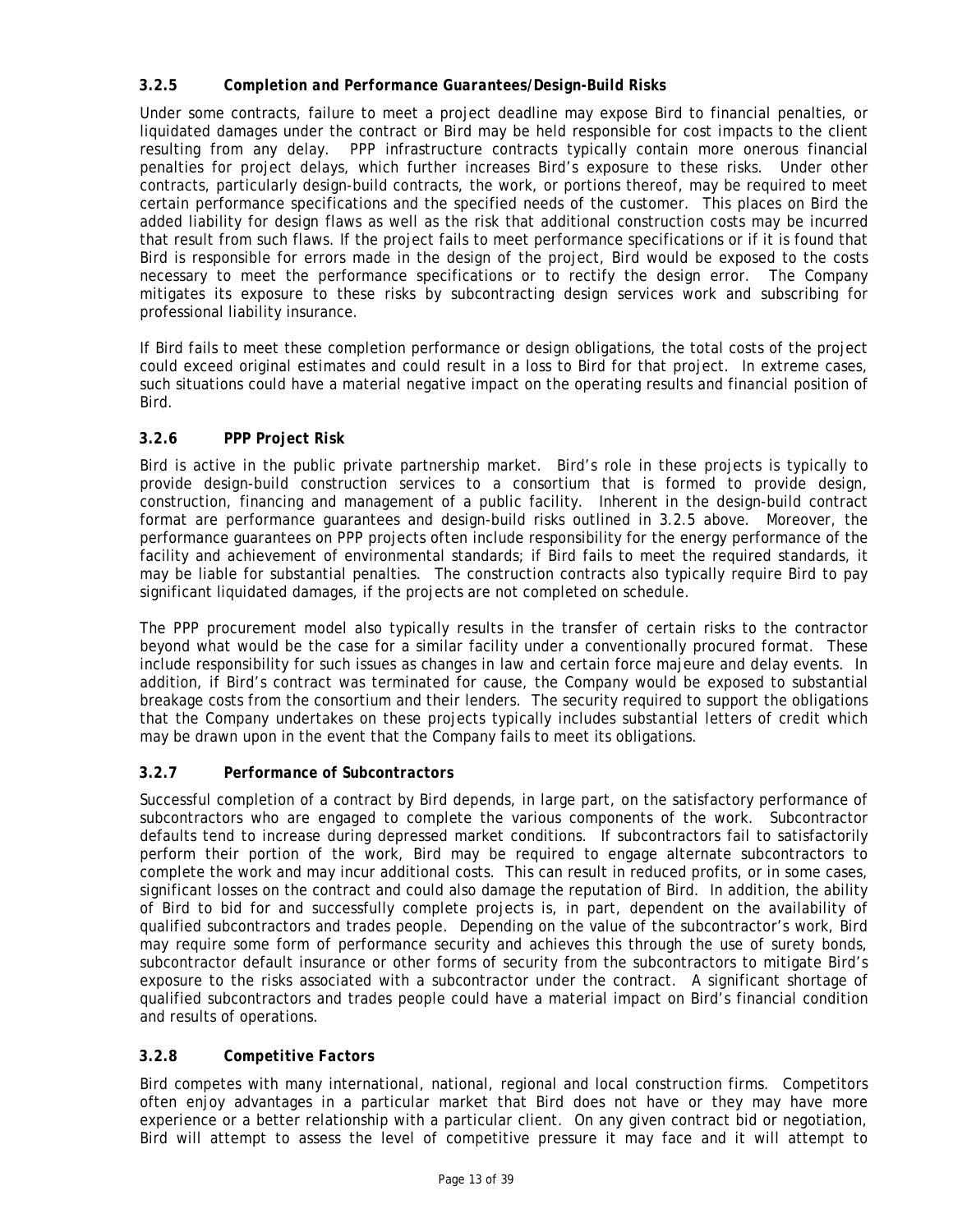neutralize or overcome any perceived advantage that its competitors have. Depending on this assessment, Bird will decide whether or not to pursue a contract. In addition, this assessment bears directly on decisions that Bird will make, including what level of profit can be incorporated into its contract price and what personnel should be assigned to the contract. The accuracy of this assessment and the ability of Bird to respond to competitive factors affect Bird's success in securing new contracts and its profitability on contracts that it does secure.

## <span id="page-13-0"></span>**3.2.9** *Estimating Costs/Assessing Contract Risks*

The contract price for a significant number of contracts performed by Bird is based, in part, on cost estimates that are subject to a number of assumptions. Erroneous assumptions can result in an incorrect assessment of risks associated with the contract, or estimates of the project costs may be in error, resulting in a loss of or lower than anticipated profits. All significant cost estimates are reviewed by senior management prior to tender submission.

## <span id="page-13-1"></span>**3.2.10** *Access to Surety Support and Other Contract Security*

On many of its construction contracts, Bird is required to provide surety bonds. Bird's ability to obtain surety bonds depends primarily upon its capitalization, working capital, past performance, capability and continuity of management, as well as its current level of activity. As the value of Bird's backlog increases, Bird may be required to maintain higher levels of equity and working capital than it currently maintains. The level of working capital required to maintain ongoing surety support is subject to negotiation and cannot be determined exactly. Furthermore, the overall capacity of the surety market and claims experience of sureties will have an influence on the pricing and availability of bonds. There is no assurance that Bird will have access to surety support on favourable or commercially reasonable terms or at all for all the contracts it would like to pursue. Bird's agreements with its surety company are on industry standard terms.

To participate in the PPP market, the Company is typically required to support its contractual commitments by posting substantial letters of credit and providing corporate guarantees, both of which are limited by the working capital and equity of the Company. It is possible that the ability of the Company to secure new projects will be constrained by its capitalization.

## <span id="page-13-2"></span>**3.2.11** *Litigation/Potential Litigation*

As a part of the normal course of the construction business, disputes arise between parties to construction contracts. Bird also provides indemnities to Owners related to projects it undertakes. While Bird attempts to resolve any disagreements or disputes before they escalate to litigation, in some situations this is not possible. At any given time, Bird may be involved in a number of disputes that could lead to litigation and there may be a number of disputes in various stages of litigation. It is management's opinion that adequate provision has been made in Bird's consolidated financial statements for any potential settlements relating to such matters and management does not believe that any existing litigation or pending litigation will ultimately result in a final judgment against Bird that would have a materially adverse impact on the operations of Bird. Litigation is, however, inherently uncertain. Accordingly, adverse outcomes to current litigation or pending litigation are possible. These potentially adverse outcomes could include financial loss, damage to Bird's reputation or a reduction in prospects for future contract awards.

## <span id="page-13-3"></span>**3.2.12** *Quality Assurance and Quality Control*

Bird enters into contracts which specify the scope of the project to be constructed including quality standards. If all, or portions of the work fail to meet these standards, Bird would be exposed to additional costs for the correction of non-compliant work.

## <span id="page-13-4"></span>**3.2.13** *Maintaining Safe Work Sites*

In spite of the best efforts of Bird to minimize the risk of incidents, they can occur and when they do, the impact on Bird can be significant. Bird's success as a general contractor is highly dependent on its ability to keep its construction work sites and offices safe; failure to do so can have serious impact on the personal safety of its employees and others. In addition, it can expose Bird to contract termination, fines, regulatory sanction or even criminal prosecution. Bird's safety record and worksite safety practices also have a direct bearing on its ability to secure work, particularly in the industrial sector. Certain clients will not engage particular contractors to perform their work if their safety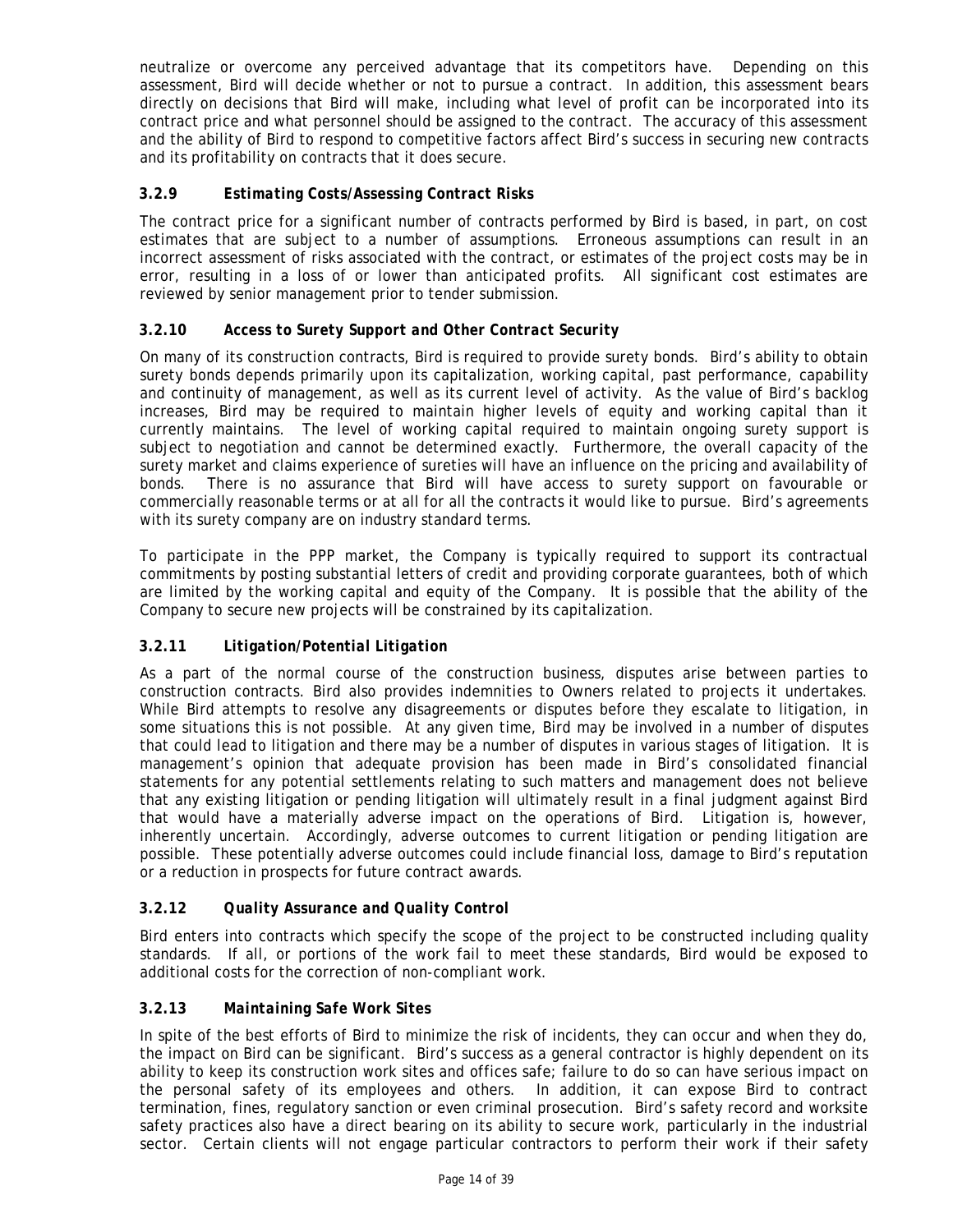practices do not conform to predetermined standards or if the general contractor has an unacceptably high incidence of safety infractions or incidents. Bird adheres to very rigorous safety policies and procedures which are continually reinforced on its work sites and offices. Management is not aware of any pending health and safety legislation or prior incidents which would be likely to have a material impact on any of Bird's operations, capital expenditure requirements, or competitive position. Nevertheless, there can be no guarantee with respect to the impact of future legislation or incidents.

## <span id="page-14-0"></span>**3.2.14** *Accuracy of Cost to Complete Estimates*

As Bird performs each construction contract, costs are continuously monitored against the original cost estimates. On at least a quarterly basis, a detailed estimate of the costs to complete a contract is compiled by Bird. These estimates are an integral part of Bird's process for determining construction revenues and profits and depend on cost data collected over the duration of the project as well as the judgments of Bird's field and office personnel. To the extent that the costs to complete estimates are based on inaccurate or incomplete information, or on faulty judgments, the accuracy of reported construction revenues and profits can be compromised. Bird has adopted many internal control policies and procedures aimed at mitigating exposure to this risk.

## <span id="page-14-1"></span>**3.2.15** *Work Stoppages, Strikes and Lockouts*

Bird is signatory to a number of collective bargaining agreements. Future negotiation of these collective bargaining agreements could increase Bird's operating expenses and reduce profits as a result of increased wages and benefits. Failure to come to an agreement in these collective bargaining negotiations or those of its subcontractors and suppliers or government agencies could result in strikes, work stoppages, lockouts and increased costs resulting from delays on construction projects. A strike or other work stoppage is disruptive to Bird's operations and could adversely affect portions of its business, financial position, results of operations and cash flows.

## <span id="page-14-2"></span>**3.2.16** *Potential Fluctuations in Quarterly Financial Results*

Bird's quarterly financial results may be impacted by a variety of factors including, without limitation: the timing of recognition of revenue from existing projects, the ability to accurately estimate costs for completion of work, the availability of and competition for new projects, costs or penalties associated with unanticipated delays in project completion, fluctuations in the general economic and business conditions in the market in which Bird operates, actions by governmental authorities including the level of governmental demand for the services provided by Bird, governmental regulations and expenditures required to comply with them, labour unrest involving Bird's workers, many of whom are unionized, seasonal weather conditions and other conditions affecting revenues and expenses. Bird's operating expenses are incurred throughout each quarter. As a result, if expected revenues are not realized as anticipated, Bird's quarterly financial results could be materially adversely affected. Accordingly, there may be significant variations in the Company's consolidated quarterly financial results.

In addition, construction contracts typically extend over several quarters and sometimes over several years. For purposes of quarterly financial reporting, the Company must estimate the cost required to complete each contract to assess the amount of revenue to be recognized in the quarter. Such estimating includes contingencies to allow for certain known and unknown risks. The magnitude of the contingencies will depend on the nature and complexity of the work to be performed. As the contract progresses and the remaining costs to be incurred and risk exposures become more certain, contingencies will typically decline although certain risks will remain until the contract has been completed, and even beyond. As a result of this, earnings may fluctuate significantly from quarter to quarter, depending on whether large and/or complex contracts are completing or nearing completion during the quarter, or have been completed in immediately prior quarters.

## <span id="page-14-3"></span>**3.2.17** *Compliance with Environmental Laws*

Bird is subject to numerous federal, provincial and municipal environmental laws, and judicial, legislative and regulatory developments relating to environmental protection occur on an ongoing basis. Bird's projects can involve the handling of hazardous and environmentally sensitive materials, which, if improperly handled or disposed of, could subject Bird to civil and criminal penalties. While Bird strives to keep informed of and to comply with all applicable environmental laws, circumstances may arise and incidents may occur that are beyond Bird's control that could adversely affect Bird. Management is not aware of any pending environmental legislation or incidents that would be likely to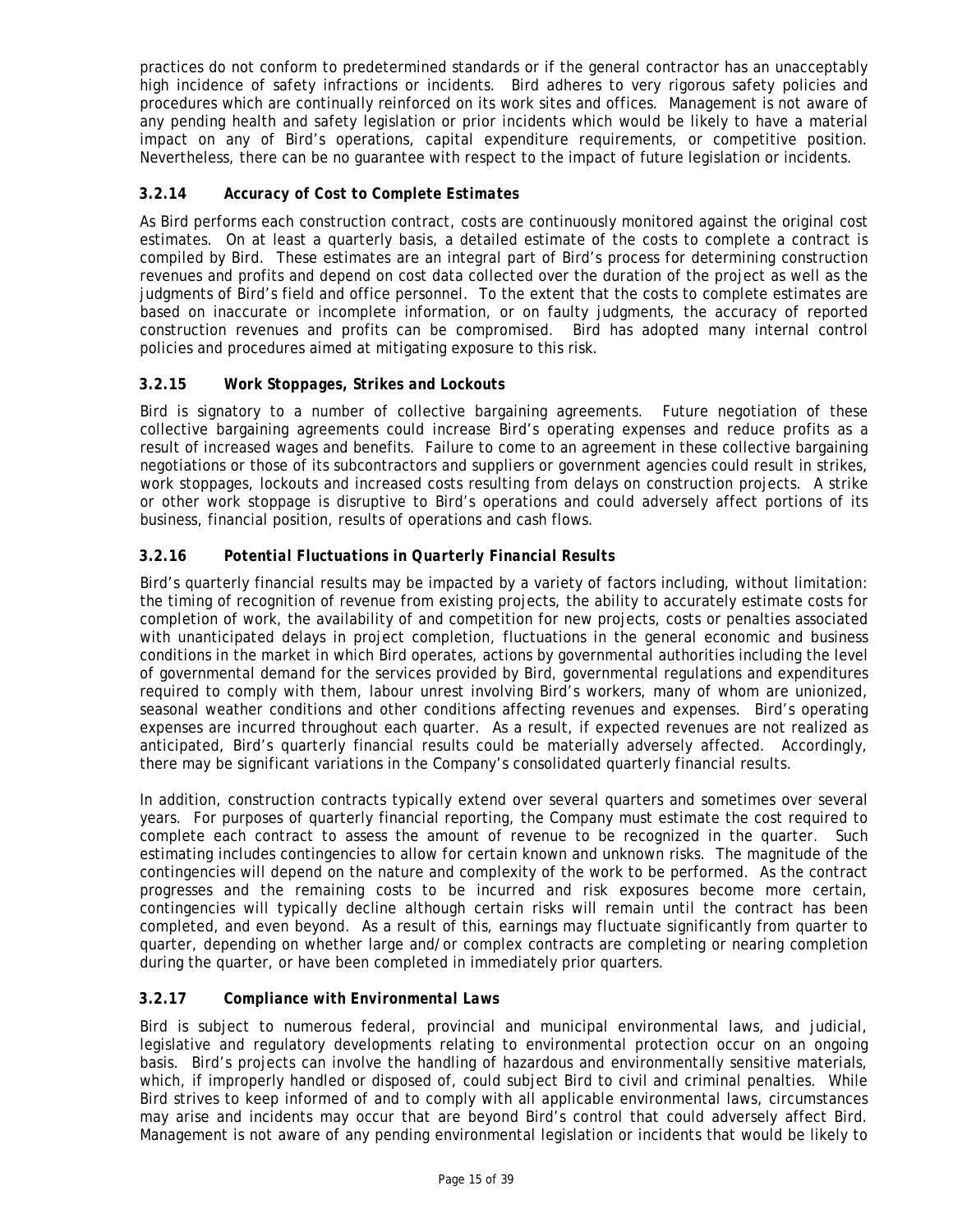have a materially adverse impact on any of Bird's operations, capital expenditure requirements or competitive position, although there can be no assurance that no future legislation will be enacted or incidents will occur which may have a material impact on Bird's operations.

## <span id="page-15-0"></span>**3.2.18** *Joint Venture Risk*

Bird sometimes forms joint ventures to pursue and execute projects. A joint venture structure can be beneficial by permitting pooling of resources required to complete a project and by spreading risk between the partners. The joint ventures in which Bird participates are typically formed to undertake a specific project, are jointly controlled by the partners and are dissolved upon completion of the project. The agreements which govern these joint ventures typically require that the partners supply their proportionate share of operating funds and that they share profits and losses in accordance with specified percentages. Bird selects its joint venture partners based on a variety of criteria, including relevant expertise, past working relationships as well as analysis of the prospective partners' financial and construction capabilities. Each joint venture party is typically liable for the obligations of the joint venture on a joint and several basis. In the event that Bird's joint venture partner(s) fails to perform their obligations due to financial or other difficulties, Bird may be required to provide additional resources to the project and assume responsibilities for the obligations of its joint venture partner(s) including responsibility for financial losses.

## <span id="page-15-1"></span>**3.2.19** *Insurance Risk*

In the normal course of business, Bird maintains insurance in order to satisfy the requirements of its construction contracts and part of its corporate risk management policies. Although Bird believes it maintains an appropriate amount of insurance coverage, there can be no assurance that the Company's insurance arrangements will be sufficient to cover claims incurred.

## <span id="page-15-2"></span>**3.2.20** *Adjustments and Cancellations of Backlog*

The performance of the Company in a period depends significantly on the contribution from projects in its backlog. There can be no assurance that the revenues or profits included in backlog at any point in time will be realized. Contract suspensions, reductions and cancellations, which are beyond the control of Bird, do occur from time-to-time in the construction industry. Customers may have the right to suspend, cancel or reduce the scope of their contract with Bird, and although Bird generally has the right to be reimbursed for certain costs, it typically has no contractual rights to the total revenue or profit that was expected to be derived from such projects. These reductions may have a material adverse impact on future revenues and profitability.

## <span id="page-15-3"></span>**3.2.21** *Acquisition and Integration Risk*

The Company has made, and may continue to pursue acquisition opportunities to advance its strategic plan. The successful integration of an acquired business typically requires the management of the pretransaction business strategy, including the retention and addition of customers, realization of identified synergies, retention of key staff and the development of a common corporate culture. There is no assurance that the Company will be able to successfully integrate an acquired business in order to maximize or realize the benefits associated with an acquisition.

## <span id="page-15-4"></span>**3.2.22** *Reputational Risk*

One of the Company's competitive advantages rests in its relationships with its customers and its longstanding reputation as a contractor that delivers high-quality projects and services on time, in a safe and environmentally-friendly manner. Damage to the Company's reputation can be the result of actual or perceived occurrence of any number of events. Negative publicity can arise from a number of factors including, among others, the quality of service provided, business ethics and integrity, health and safety record and compliance with laws or regulations. Negative opinion concerning any of these factors could potentially have an adverse effect on current operations and could limit its prospects and impair its future success. The Company depends on its reputation as a general contracting firm that abides by the highest ethical standards and has therefore implemented various policies and procedures to help mitigate this risk, including the adoption of a comprehensive code of conduct which all employees are expected to review and abide by.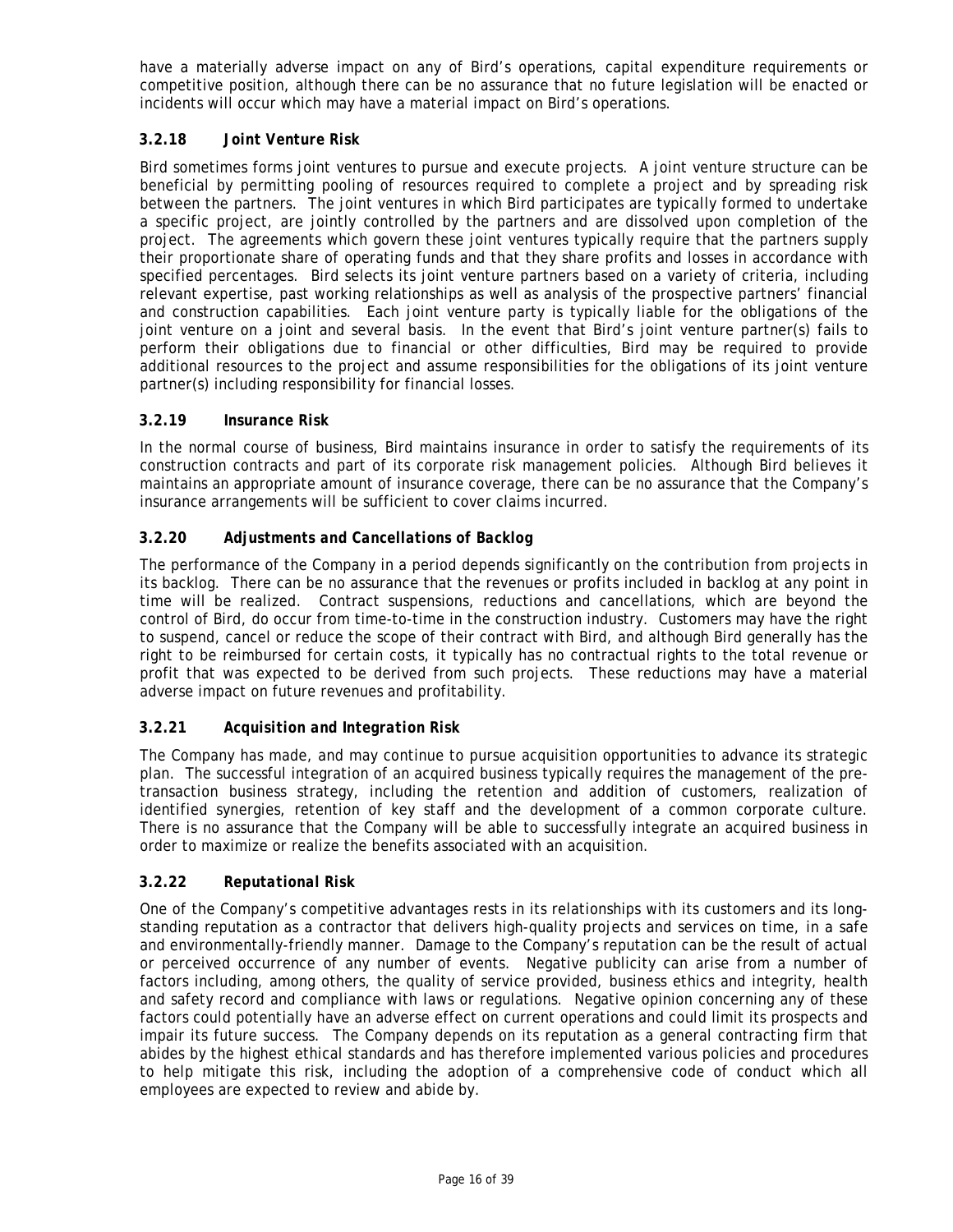## <span id="page-16-0"></span>**3.2.23** *PPP Equity Investments*

In addition to providing design, construction services on certain PPP infrastructure projects, Bird also makes investments in PPP concession entities through its wholly owned subsidiary Bird Capital Limited. In this role Bird arranges the financing and provides equity to some of the PPP projects it develops. In these instances Bird assumes a degree of equity risk associated with the financial performance of the asset during the concession period. Most PPP financing is provided on a non-recourse basis with most of the risk limited to the equity participation. Bird typically holds a very small equity investment in the concession and we usually expect to sell our investment in the concession soon after construction completion or shortly thereafter, when the terms of the concession investment requires us to hold the investment for a longer period of time. Because Bird does not necessarily control the market for the investment, there is a possibility that the value of the investment could become impaired. In addition, Bird may be exposed to reputational risk should the project not be delivered on time or in accordance with design specifications. Exposure to the risk of non-performance could lead to a contract termination and loss of injected equity.

## <span id="page-16-2"></span><span id="page-16-1"></span>**3.3 Risks Relating to the Shares**

## **3.3.1** *Unpredictability and Volatility of Trading Prices*

A publicly-traded corporation does not necessarily trade at values determined by reference to the underlying value of its business. The prices at which the common shares will trade cannot be predicted. The market price of a common share could be subject to significant fluctuations in response to variations in quarterly operating results and other market and industry factors. In addition, the securities markets have experienced significant price and volume fluctuations from time-to-time in recent years that often have been unrelated or disproportionate to the operating performance of particular issuers. These broad fluctuations may adversely affect the market price of the common shares.

## <span id="page-16-3"></span>**3.3.2** *Payment of Dividends*

The payment of dividends on common shares is at the discretion of the Board of Directors of the Company. In establishing the amount of any dividend, the Board of Directors will take into consideration, amongst other things, the need to meet future requirements for increases in working capital and equity to meet contract security requirements, provide the financial capacity to withstand any downturn in the construction industry should it occur, expanding the business and the desirability of maintaining the dividend rate. There can be no assurances that the current dividend rate will not change in the future.

## **4. DIVIDENDS AND DISTRIBUTIONS**

<span id="page-16-4"></span>In establishing the dividend rate for a particular period, the Company will take into consideration, amongst other things, the need to meet future requirements for increases in working capital and equity to meet contract security requirements, provide the financial capacity to withstand any downturn in the construction industry should it occur, expanding the business and the desirability of maintaining a stable or increasing dividend rate.

In 2015, the Company paid an annual dividend of \$0.76 per common share equivalent to \$0.0633 per common share per month, consistent with the dividend rate paid on 2014.

In 2016, the Company has declared dividends for the months of January, February, March and April in the amount of \$0.0633 per common share.

Shareholders who are non-residents of Canada are required to pay all withholding taxes payable in respect of any dividends by the Company.

Cash dividends on Company shares for the fiscal year ended December 31, 2015 were as follows: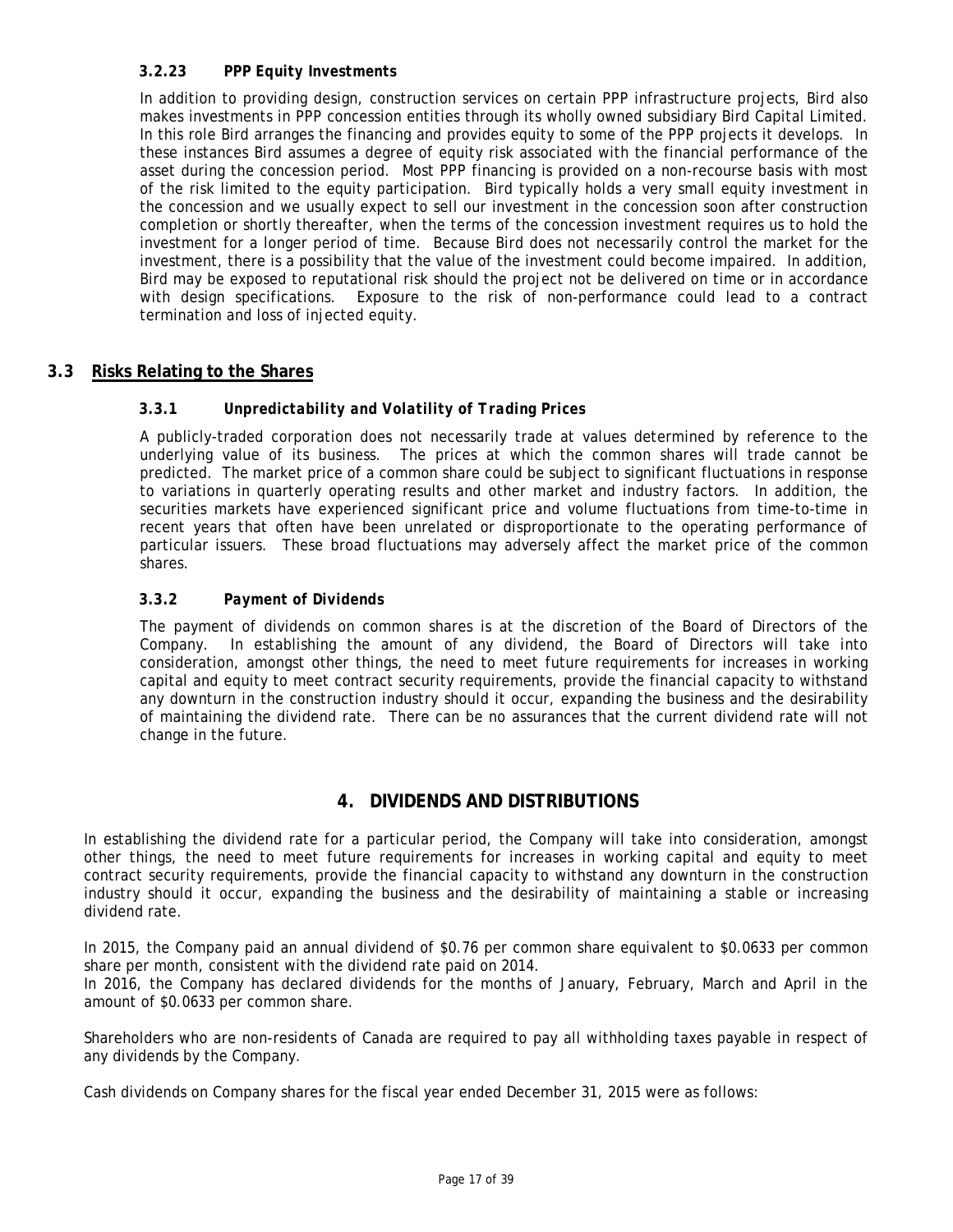|                   |                    |                    | <b>Dividends</b> | Amountl      |
|-------------------|--------------------|--------------------|------------------|--------------|
| Period            | <b>Record Date</b> | Payment Date       | Per Share \$     | $(000's)$ \$ |
| January 2015      | January 30, 2015   | February 20, 2015  | 0.063            | 2,691        |
| February 2015     | February 27, 2015  | March 20, 2015     | 0.063            | 2,691        |
| <b>March 2015</b> | March 31, 2015     | April 20, 2015     | 0.063            | 2,691        |
| April 2015        | April 30, 2015     | May 20, 2015       | 0.063            | 2,691        |
| May 2015          | May 29, 2015       | June 19, 2015      | 0.063            | 2,691        |
| June 2015         | June 30, 2015      | July 20, 2015      | 0.063            | 2,691        |
| <b>July 2015</b>  | July 31, 2015      | August 20, 2015    | 0.063            | 2,691        |
| August 2015       | August 31, 2015    | September 18, 2015 | 0.063            | 2,691        |
| September 2015    | September 30, 2015 | October 20, 2015   | 0.063            | 2,691        |
| October 2015      | October 30, 2015   | November 20, 2015  | 0.063            | 2,691        |
| November 2015     | November 30, 2015  | December 18, 2015  | 0.063            | 2,691        |
| December 2015     | December 31, 2015  | January 20, 2016   | 0.063            | 2,691        |
|                   |                    | Totals             | 0.756<br>\$.     | 32,292       |
|                   |                    |                    |                  |              |

<span id="page-17-0"></span>The three-year history of annual dividends per share of the Company is as follows:

| 2 U I J | 0.04 | $\sim$ $\sim$<br>ں ا<br>ັ |
|---------|------|---------------------------|
| \$Ο     |      | ັ                         |

## **5. DESCRIPTION OF CAPITAL AND DEBT STRUCTURE**

## <span id="page-17-1"></span>**5.1 Share Capital**

The Company is authorized to issue an unlimited number of common shares. Each common share is entitled to receive notice of, and to attend all meetings of shareholders of the Company. Each common share is entitled to one vote at shareholder meetings. The holders of common shares are entitled to receive dividends when declared by the Board of Directors of the Company in such amount and in such form as the Board of Directors may determine from time-to-time. All dividends declared shall be paid in equal amounts per share on all common shares outstanding. In the event of dissolution, liquidation or winding up of the Company, common shareholders shall be entitled to receive the remaining assets of the Company after the prior rights of the holders of any preference shares and any other shares ranking senior to the common shares have been settled.

As of December 31, 2015, and March 14, 2016 the Company had 42,516,853 issued and outstanding common shares.

The Company is authorized to issue such number of preference shares, issuable in one or more series, provided that the number of issued preference shares shall not exceed 35% of the number of issued and outstanding common shares at the time such preference shares are issued. The Board of Directors shall determine the number of series issued and the number of preference shares issued within a series. The Board of Directors shall determine the designation, rights, privileges, restrictions and conditions to be attached to each series of preference shares, including but not limited to, dividend rates, whether dividends are cumulative or non-cumulative, the currency of payment, the date and place of payment, and any redemption, retraction or exchange conditions. As of December 31, 2015, and March 14, 2016, no preference shares were issued and outstanding.

In 2011, the Company introduced a Stock Option Plan. The purpose of the Stock Option Plan is to provide eligible officers and employees of the Company and its subsidiaries with a share-related mechanism designed to develop and increase the interest in the growth and development of the Company by granting stock options from time-to-time to eligible persons and providing them the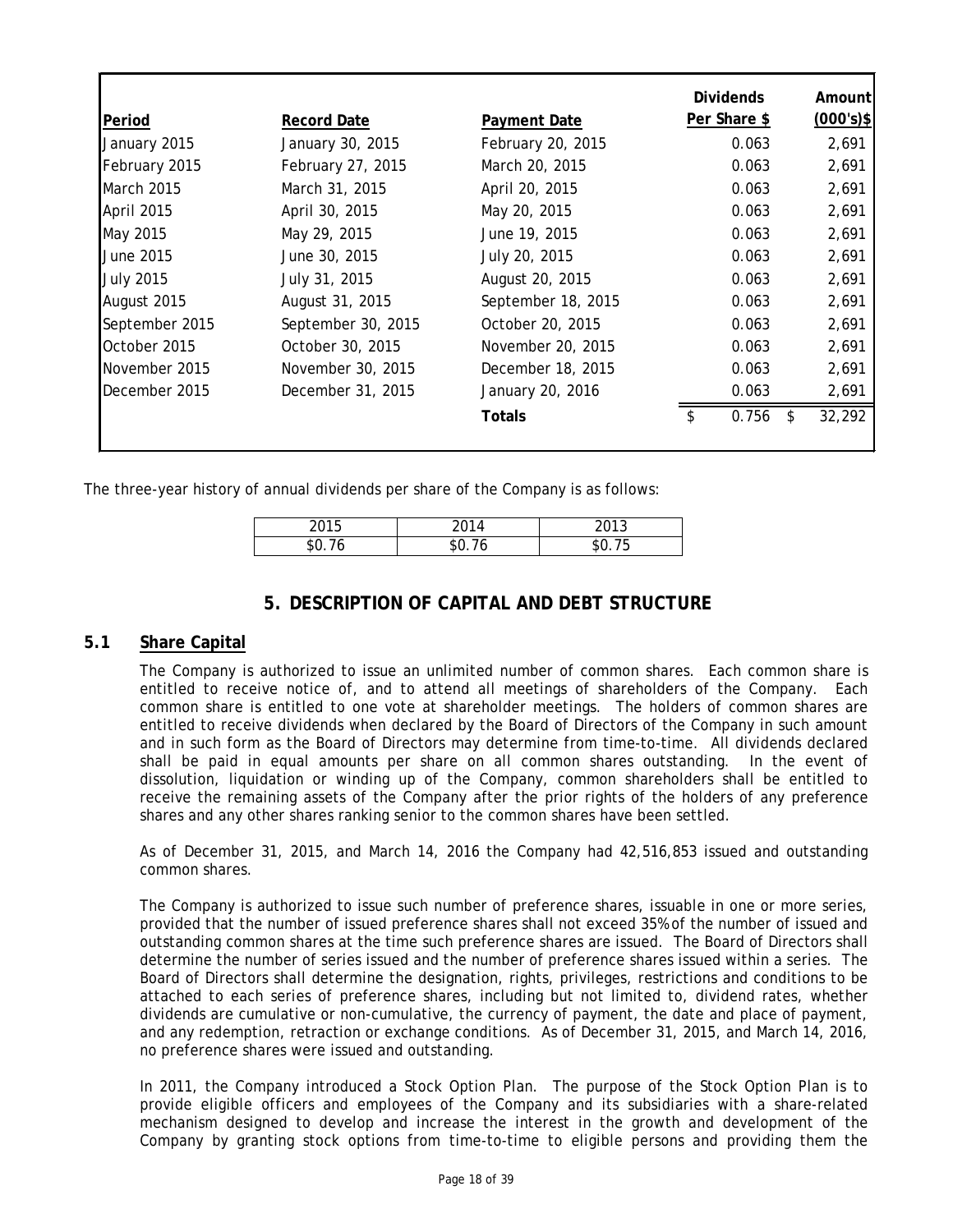opportunity to acquire a proprietary interest in the Company through the purchase of common shares. The number of common shares issuable under the Stock Option Plan shall not exceed 10% of the number of common shares outstanding. A full description of the details of the Stock Option Plan is included in the Company's 2010 Management Information Circular which can be found on SEDAR. On March 15, 2012 the Company issued 625,000 stock options to employees of the Company, of which 560,000 remain outstanding as of March 14, 2016. In the first quarter of 2015, 65,000 stock options granted to the previous President and CEO were forfeited in accordance with the retirement of the incumbent.

On January 1, 2015, the Company's Board of Directors approved the award of an additional 100,000 stock options to the newly appointed President and CEO. The total number of stock options are exercisable in equal amount on the first through fourth anniversary dates from the grant date at an exercise price of \$11.87 per Common Share. The exercise price was based on the weighted average trading price of the Company's common shares on the Toronto Stock Exchange for the five days ending on December 31, 2014. These options will expire on January 1, 2022.

## <span id="page-18-0"></span>**5.2 Indebtedness**

At December 31, 2015, the total amount of outstanding debt was \$19.3 million. The debt was issued to fund the purchase of heavy work equipment, to partially fund the acquisition of H.J. O'Connell, Limited and fund working capital. In addition the Company has \$15.0 million of non-recourse project debt outstanding at December 31, 2015. The financing is used to finance the construction of two alternative finance projects which are presently underway.

## **6. MARKET FOR SECURITIES OF THE ISSUER**

<span id="page-18-1"></span>The common shares of the Company are listed on the Toronto Stock Exchange (symbol "BDT.TO").

| <b>Toronto Stock Exchange</b> |         |        |                       |  |  |
|-------------------------------|---------|--------|-----------------------|--|--|
| <b>Price Range</b>            |         |        |                       |  |  |
| Month                         | High \$ | Low \$ | <b>Trading Volume</b> |  |  |
| <b>Shares</b>                 |         |        |                       |  |  |
| January 2015                  | 12.02   | 10.17  | 3,116,087             |  |  |
| February 2015                 | 12.36   | 11.33  | 1,889,259             |  |  |
| <b>March 2015</b>             | 12.19   | 9.43   | 3,030,152             |  |  |
| April 2015                    | 11.45   | 9.33   | 3,876,691             |  |  |
| May 2015                      | 11.63   | 10.65  | 1,502,205             |  |  |
| June 2015                     | 11.56   | 10.70  | 1,807,571             |  |  |
| <b>July 2015</b>              | 11.25   | 10.09  | 1,980,381             |  |  |
| August 2015                   | 12.05   | 10.29  | 2,210,620             |  |  |
| September 2015                | 12.65   | 11.91  | 1,613,781             |  |  |
| October 2015                  | 13.11   | 12.02  | 2,387,666             |  |  |
| November 2015                 | 14.51   | 12.78  | 3,602,524             |  |  |
| December 2015                 | 14.40   | 13.00  | 2,162,706             |  |  |

The following table outlines the trading price range and volumes of Company shares during 2015: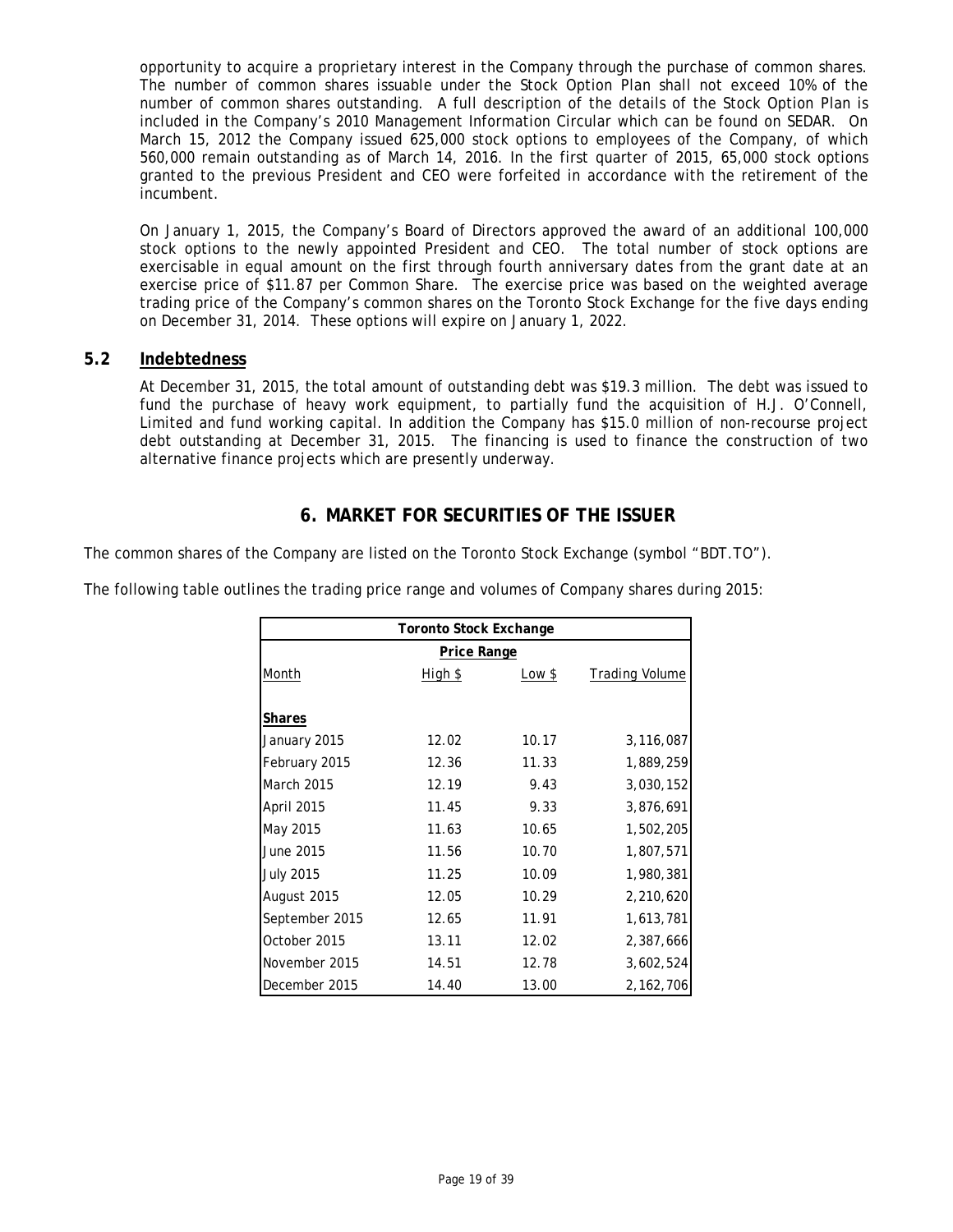## **7. DIRECTORS AND OFFICERS**

## <span id="page-19-1"></span><span id="page-19-0"></span>**7.1 Directors and Executive Officers**

The names, municipalities of residence and principal occupations of the Directors and Executive Officers of Bird are set out below. Each Director will hold office until the next Annual General Meeting of shareholders set for May 11, 2016, or until a successor is elected or appointed.

| Name of Municipality of<br>Residence     | Position <sup>(2)</sup>                                                                                             | <b>Principal Occupation</b>                                                                                            | Director<br>Since $(1)$ |
|------------------------------------------|---------------------------------------------------------------------------------------------------------------------|------------------------------------------------------------------------------------------------------------------------|-------------------------|
| J.R. Bird<br>Calgary, Alberta            | Director $(3)(4)$                                                                                                   | Corporate Director                                                                                                     | 1987                    |
| I.J. Boyd<br>Oakville, Ontario           | Director,<br>President & Chief Executive Officer of<br><b>Bird Construction Inc.</b>                                | President & Chief Executive<br>Officer of Bird Construction Inc.                                                       | January 1,<br>2015      |
| J.J. Brennan<br>Bedford, Nova Scotia     | <b>Executive Vice President of</b><br>Bird Construction Inc. and President of<br>H.J. O'Connell                     | <b>Executive Vice President of</b><br>Bird Construction Inc. and<br>President of H.J. O'Connell                        | N/A                     |
| P.A. Charette<br>Oakville, Ontario       | Director,<br>Chair of the Board (3)(4)                                                                              | Chair of the Board                                                                                                     | 1991                    |
| C.J. Caza<br>Oakville, ON                | Senior Vice President, Risk Management<br>and General Counsel, and Corporate<br>Secretary of Bird Construction Inc. | Senior Vice President, Risk<br>Management and General<br>Counsel, and Corporate Secretary<br>of Bird Construction Inc. | N/A                     |
| D.G. Doyle<br>Victoria, British Columbia | Director.<br>Audit Committee Chair (3)(4)                                                                           | Corporate Director                                                                                                     | 2003                    |
| B.D. DuPont<br>Calgary, Alberta          | Director,<br>Human Resources, Safety & Governance<br>Committee Chair (3)(4)                                         | Corporate Director                                                                                                     | 2011                    |
| S.R. Entwistle<br>Kitchener, Ontario     | Chief Financial Officer and<br>Assistant Secretary of<br>Bird Construction Inc.                                     | Chief Financial Officer and<br>Assistant Secretary of<br><b>Bird Construction Inc.</b>                                 | N/A                     |
| K.W. McClure<br>Loretto, Ontario         | <b>Executive Vice President - Commercial</b><br>of Bird Construction Inc.                                           | <b>Executive Vice President -</b><br><b>Commercial of Bird Construction</b><br>Inc.                                    | N/A                     |
| R.D. Munkley<br>Mississauga, Ontario     | Director $(3)(4)$                                                                                                   | Corporate Director                                                                                                     | 2011                    |
| P.R. Raboud<br>Toronto, Ontario          | Director,<br>Vice Chair of Bird Construction Inc.                                                                   | Vice Chair of Bird Construction<br>Inc.                                                                                | 2008                    |
| G.G. Royer<br>Edmonton, Alberta          | Executive Vice President - Industrial<br>of Bird Construction Inc.                                                  | Senior Vice President - Industrial<br>of Bird Construction Inc.                                                        | N/A                     |
| A.C. Thorsteinson<br>Winnipeg, Manitoba  | Director $(3)(4)$                                                                                                   | President, Shelter Canadian<br>Properties Limited, a real estate<br>development and management<br>company              | 1991                    |

Notes:

- (1) Includes period of time served as a Trustee of Bird Construction Income Fund and as a Director of Bird Construction Company Limited, the predecessors to the Company.
- (2) Information set forth in this Item 8 relating to the Directors and officers of the Company is current as of the date hereof.
- (3) Member of the Audit Committee (Chair D.G. Doyle).
- (4) Member of the Human Resources, Safety and Governance Committee (Chair B.D. DuPont).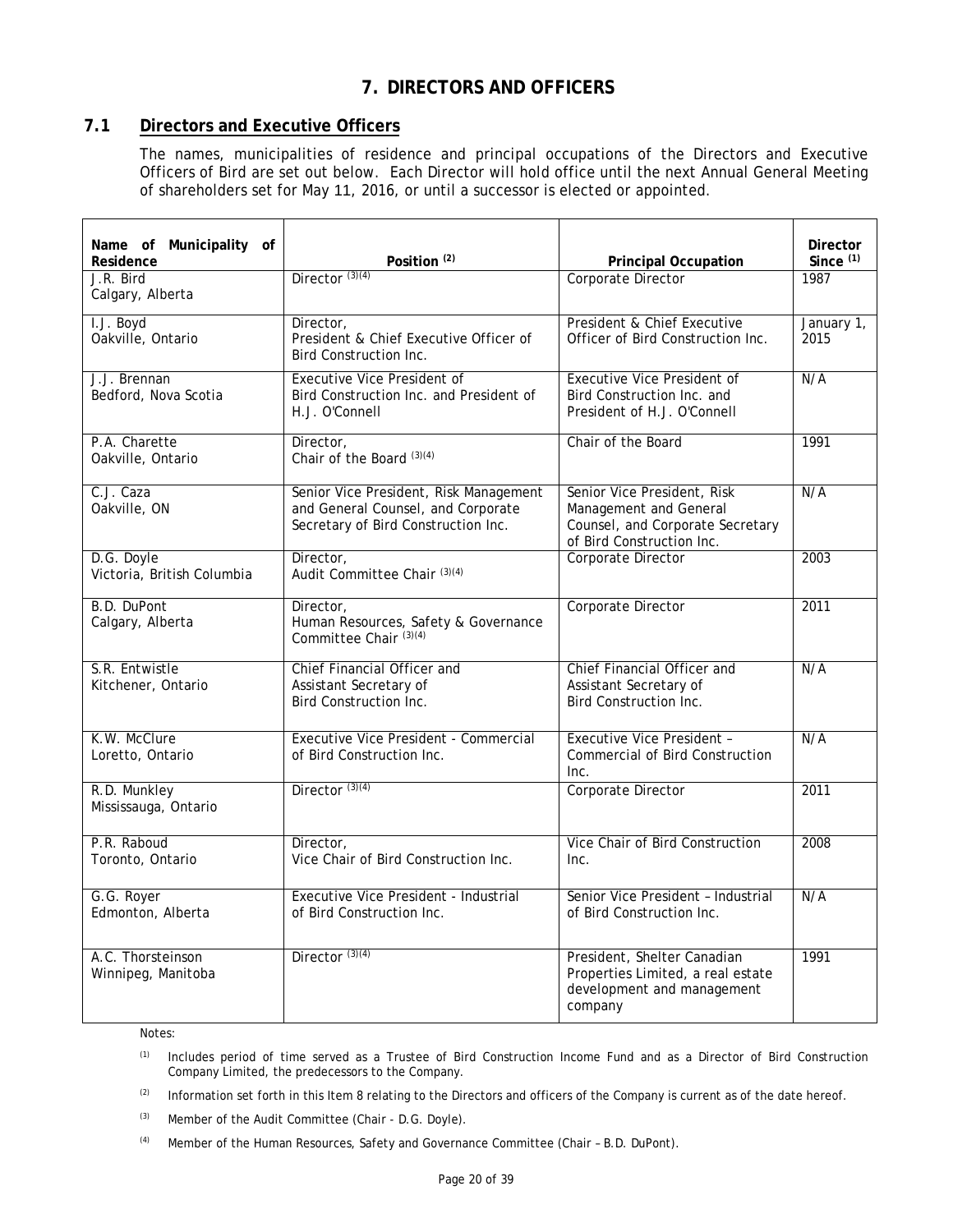The following are brief biographies of the Directors and executive officers:

*J. Richard Bird* retired from Enbridge Inc. in early 2015, having served as Executive Vice President, Chief Financial Officer and Corporate Development, and various other roles, including: Executive Vice President Liquids Pipelines, Senior Vice President Corporate Planning and Development, and Vice President and Treasurer. Mr. Bird has 29 years of experience as an officer of a number of public companies, and serves on the Board of Directors or Trustees of Enbridge Energy Partners L.P., Enbridge Pipelines Inc., Enbridge Income Fund Holdings Inc., Gaz Metro Inc. and Bird Construction Inc. He is a member of the Board of Directors of the Alberta Investment Management Company and Chairman of its audit committee. Mr. Bird is also a member of the Investment Committee of the University of Calgary Board of Governors. He was named Canada's CFO of the Year for 2010. He holds a Bachelor of Arts degree from the University of Manitoba, and a Masters of Business Administration and PhD from the University of Toronto and has completed the Advanced Management Program at Harvard Business School.

*Ian J. Boyd,* President and CEO of Bird Construction Inc., graduated with a Bachelor of Civil Engineering from the University of New Brunswick and has accumulated almost 20 years of experience in the general contracting industry in Nova Scotia, New Brunswick and Alberta. Mr. Boyd joined Rideau Construction in 1996 and progressed through the company as a project coordinator, project manager, manager of diversified projects and in 2004, he was appointed as the Vice President and operations manager for the Nova Scotia office. Mr. Boyd became a Bird employee in 2008 when Bird acquired Rideau Construction and shortly thereafter, relocated to Alberta as Project Director. In 2010, Mr. Boyd returned to eastern Canada and was appointed as the Atlantic Vice President and in 2011, assumed the role of Senior Vice President where he was involved in the H.J. O'Connell acquisition. In 2013, Mr. Boyd was appointed to Executive Vice President and Chief Operating Officer, and most recently was appointed as President and Chief Executive Officer of Bird, effective January 1, 2015. Mr. Boyd is a registered professional engineer with the Association of Professional Engineers of Nova Scotia and a past member of the Construction Association of Nova Scotia and the Construction Association of New Brunswick.

*James J. Brennan* is Executive Vice President of Bird Construction Inc. and President of H.J. O'Connell, Limited, a wholly-owned subsidiary of Bird Construction Inc. Mr. Brennan obtained a Bachelor of Science in Civil Engineering from the University of New Brunswick in 1989. Prior to joining Bird in February 2008, Mr. Brennan was the President and founding partner of Rideau Construction Incorporated. Rideau Construction was a general contractor operating in Atlantic Canada in the commercial, industrial, institutional, and multi-tenant residential sectors and was formed in 1993. Bird purchased all the outstanding shares of Rideau Construction in February 2008. During the period from 1989 to 1993, Mr. Brennan worked for two local construction companies as a superintendent, project manager, and district manager. From 1993 to 2003, he was the Vice President, Operations Manager, and co-owner of Rideau Construction. From 2003 to 2008, Mr. Brennan was the President and majority owner of Rideau Construction. In January 2012, Mr. Brennan was appointed to the position of Senior Vice President and on July 1, 2013, he was appointed to the position as President of H.J. O'Connell, Limited.

*Charles J. Caza* is the Senior Vice President Risk Management and General Counsel of Bird Construction Inc., and serves as Corporate Secretary to the Board of Directors. Mr. Caza obtained his Bachelor of Science in Civil Engineering from the University of Waterloo in 1986. Subsequently, he studied law at the University of Western Ontario where he obtained his Bachelor of Laws in 1990. Mr. Caza was called to the Bar of Ontario in 1992 and has been certified as a Specialist in Construction Law by the Law Society of Upper Canada since 2002. Prior to joining Bird in 2009 and prior to studying law, he was employed as an engineer, then in the role of Vice President, Operations in the construction industry with a Toronto-based general contractor. He later developed his legal and management career with an international construction and engineering organization (before joining Bird Construction), where he was involved in a number of large international engineering and construction projects and was Commercial Director of a global operating division. In his current role, Mr. Caza is head of the Legal and Risk Management functions at Bird Construction.

*Paul A. Charette* is the Chair of the Board of Directors. He joined Bird in 1976 as a Project Coordinator and progressed to President and Chief Operating Officer in 1988 and to President and Chief Executive Officer in 1991. Mr. Charette was also appointed as Chair of the Board in 2001. In September 2008, Mr.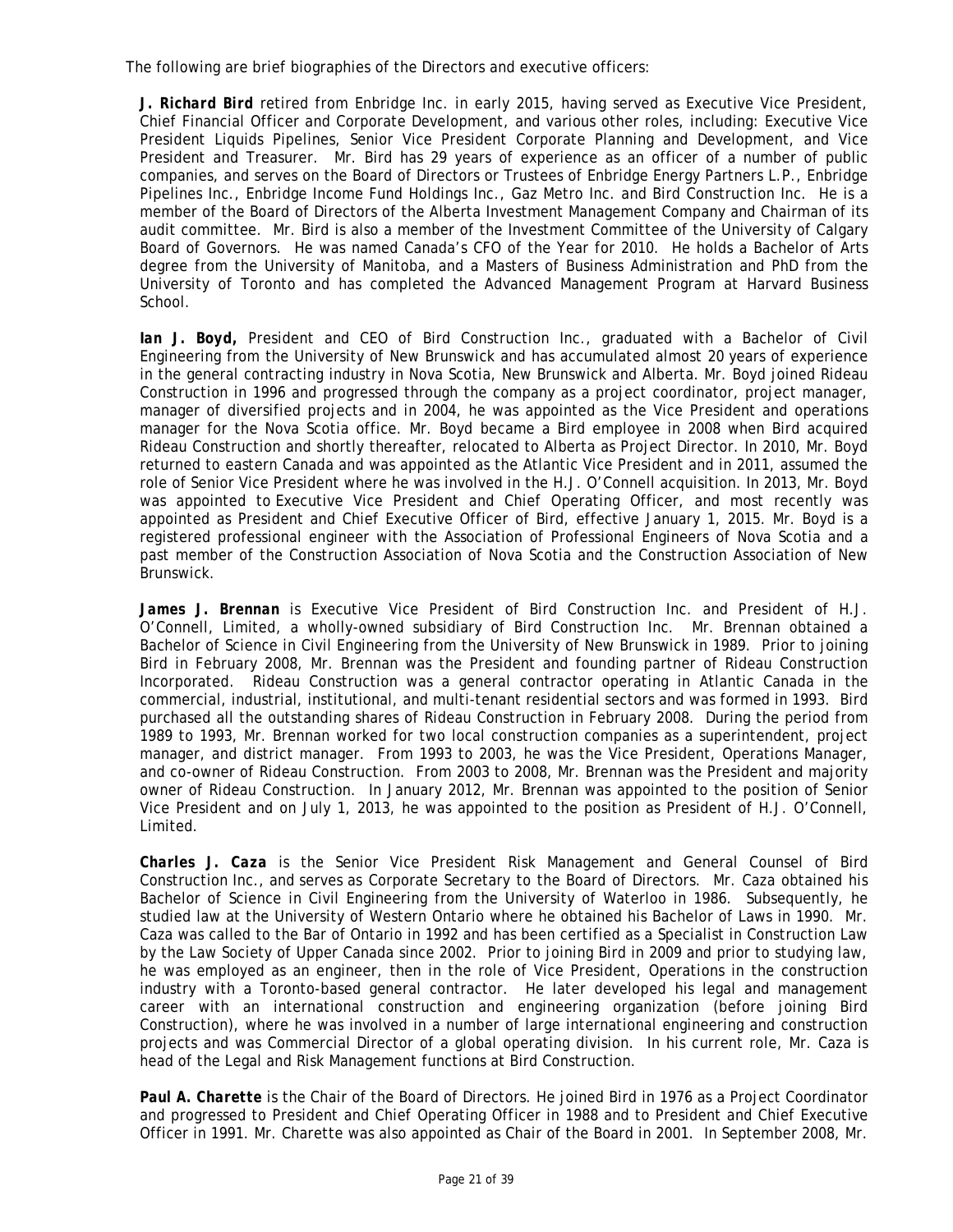Charette retired from his position as Chief Executive Officer of Bird. He is a Director of the Colleges and Institutes Canada and he is the past Chair of the Canadian Construction Association ("CCA"). In 2004, Mr. Charette was named Ontario Entrepreneur of the Year in Real Estate/Construction by Ernst & Young LLP. In 2010, Mr. Charette was chosen as CCA's Person of the Year. Mr. Charette has a diploma in Civil Technology from Red River College in Winnipeg, Manitoba.

*D. Greg Doyle* is a former partner of KPMG LLP. He joined KPMG LLP (formerly Peat Marwick) in 1974, was elected as a Partner in 1982 and Managing Partner of the Winnipeg office in 1985. In 1997, Mr. Doyle transferred to Warsaw, Poland and served as Senior Partner of KPMG Polska until he retired in 2003. During his time in Poland, Mr. Doyle also served as the member of the Board of KPMG Europe and the management committee of KPMG Central and Eastern Europe. He is also a Director of the Winnipeg Airports Authority and the Chair of their audit committee. Mr. Doyle holds a Bachelor of Science and Bachelor of Commerce from the University of Manitoba and is a Chartered Professional Accountant.

*Bonnie D. DuPont* was appointed as a Director effective January 1, 2011. Ms. DuPont is retired from Enbridge Inc. where she served for 12 years as the senior executive responsible for information technology, human resources, public and government affairs, corporate governance matters, and corporate social responsibility (CSR). She holds a Bachelor's degree (Great Distinction) from the University of Regina and earned her Master's degree at the University of Calgary. She is a Fellow of the Institute of Corporate Directors, and a 2006 graduate of the ICD Corporate Directors' Education Program. She is also a Certified Human Resources Professional (CHRP) and is a member of the International Women's Forum (IWF). Ms. DuPont was named to the top 100 Most Powerful Women in Canada list each year from 2001 to 2006, and in 2007, was inducted into the Top 100 Hall of Fame. In 2008, she was presented with an Honorary Doctor of Laws from the University of Regina and in 2011 was presented with an Honorary Bachelors Degree in Technology by the Southern Alberta Institute of Technology. Ms. DuPont lectures in the Directors' Education Program offered by the Institute of Corporate Directors and is the Chair of the Board of Governors at the University of Calgary. She also serves on the board of NavCanada, is The Chair of the Human Resources & Compensation Committee and serves as well on the Governance Committee.

*Stephen R. Entwistle* is the Chief Financial Officer and Assistant Secretary of Bird Construction Inc. Prior to joining Bird in March 2008, Mr. Entwistle previously held senior financial positions in a wide variety of business, including a natural gas distribution utility, oil and gas exploration and development operations, nursing and retirement home operations, heating ventilating and air conditioning and natural gas commodity brokerage operations. Mr. Entwistle joined Enbridge Gas Distribution Inc. in 1981, serving in progressively senior positions including audit, general accounting, financial reporting, human resources and international consulting. In 2000, Mr. Entwistle was appointed to the position of Vice-President, Finance of Enbridge's Home Services operation, and more recently was the Chief Financial Officer of The Consumers' Waterheater Income Fund, an income trust listed on the TSX. Mr. Entwistle received a Bachelor of Commerce from the University of Toronto and is a Chartered Professional Accountant and a Chartered Accountant.

*Kenneth W. McClure* is Executive Vice President – Commercial of Bird Construction Inc. Prior to joining Bird in March 2007, he was employed as President and Chief Operating Officer of Buttcon Limited from April 2004 to February 2007. Buttcon is a general contracting company located in Ontario. From August 1994 to April 2004, Mr. McClure was employed as the Managing Director of Somers Construction Limited. Somers, an affiliate of Buttcon, is a general contracting company located in Bermuda. Mr. McClure started his career with Buttcon Limited in 1980 as a superintendent and project manager. During a period from 1989 to 1991, he left Buttcon while he owned and operated KDL Construction, as a general contractor located in Ontario.

*Ron D. Munkley* was appointed as a Director in October 2011. He retired in 2009 as vice chair and Head of the Power and Utility Business of CIBC World Markets where he had acted as advisor on most Canadian utility and independent power transactions since joining CIBC World Markets in 1998. Mr. Munkley was named as a top Global Investment Banker by Brendan Wood International in 2008/9. Prior to 1998, Mr. Munkley was employed at Enbridge Consumers Gas for 27 years, culminating as Chair, President and Chief Executive Officer. He led Consumers Gas through deregulation and restructuring in the 1990s. Mr. Munkley is also a Director of Fortis Inc., where he is Chair of the Governance Committee, and he is the Lead Director at Greystone Capital Management Inc. He holds a B.Sc. Hons. (Eng.) from Queens University and PDO certification from the Canadian Securities Institute.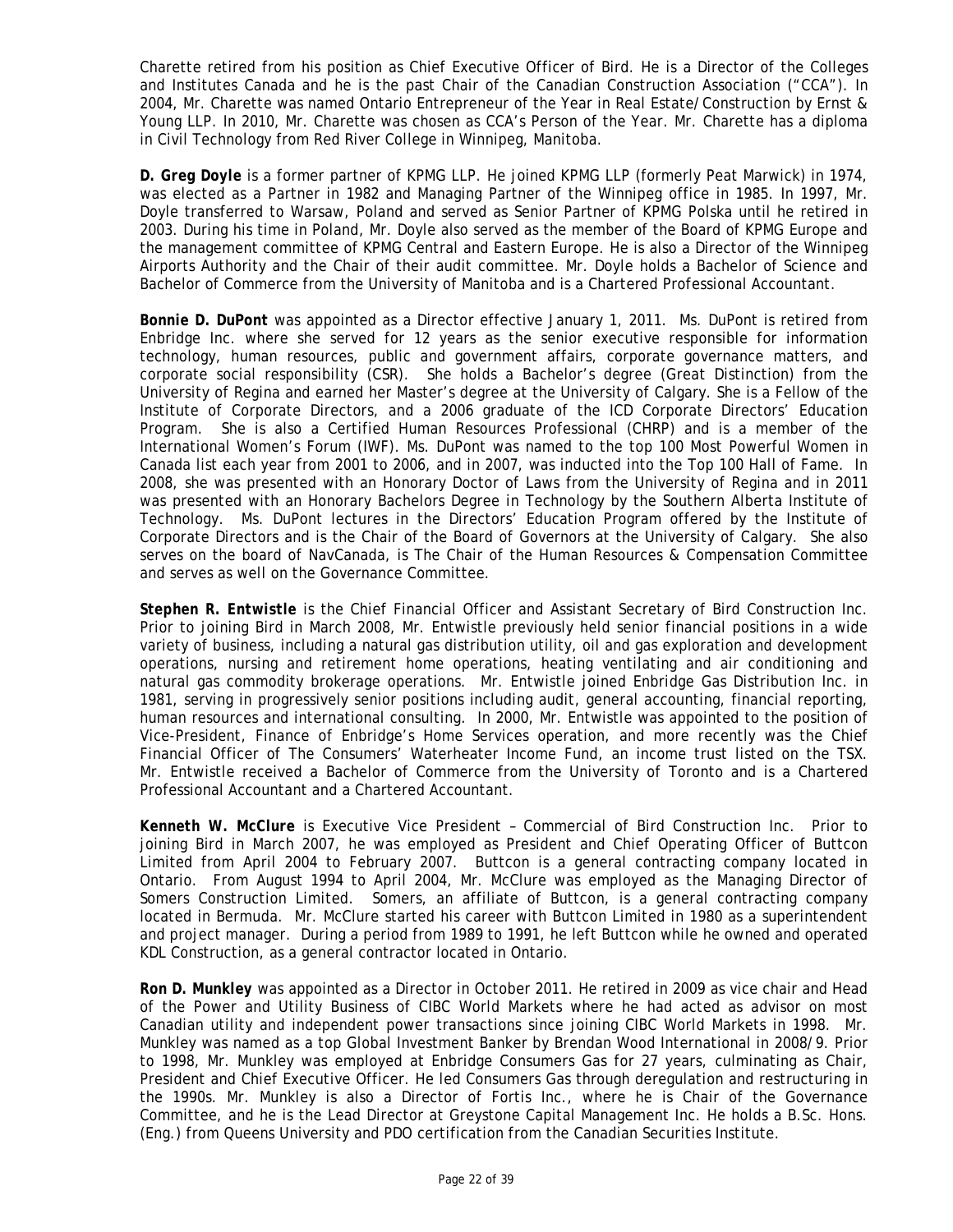*Paul R. Raboud* is the Vice Chair of Bird Construction Inc. Mr. Raboud was appointed as a Director in September 2008. He obtained a Bachelor of Science in Civil Engineering from the University of Alberta where he was awarded the gold medal in civil engineering. He earned a Masters of Science in Civil Engineering from the University of Washington and an MBA from the University of Alberta. He is a registered Professional Engineer with the Association of Professional Engineers of Ontario. Mr. Raboud joined Bird in 1984 in the Toronto office. He progressed through Bird as a field engineer, estimator, project manager and assistant district manager. In 1990, he was appointed manager of the Vancouver District, and in 2000, returned to the corporate office in Toronto as Executive Vice President. He was appointed President and Chief Operating Officer in March 2006 and appointed Chief Executive Officer in September 2008. In June 2010, Mr. Raboud stepped down from his position as Chief Executive Officer into the role of Vice Chair of the Company. Mr. Raboud is a Director of the Ontario General Contractors Association and Stephenson's Holdings Inc.

*Gilles G. Royer* is Executive Vice President – Industrial of Bird Construction Inc., based in our Edmonton office. Mr. Royer joined Bird as a project coordinator through the Company's Civil Engineering Co-op Program in the Edmonton District in 1991. After graduating with a Bachelor of Science in Civil Engineering from the University of Alberta, Mr. Royer accepted employment at Bird on a full-time basis as project coordinator. He assumed progressively more responsible roles within the Company on various industrial projects and in early-2008, was promoted to Assistant District Manager. In 2009, he was appointed to the position of Edmonton District Manager; in January 2011 he was appointed as Vice President and Edmonton District Manager and effective January 1, 2012 he was appointed Senior Vice President.

*Arni C. Thorsteinson* has been the President of Shelter Canadian Properties Limited, a diversified real estate development and management company, since 1990. He joined a predecessor company in 1976. He is also a Director or trustee of Lanesborough Real Estate Investment Trust, Temple Hotels Inc. and Onex Corporation. Mr. Thorsteinson holds a Bachelor of Commerce (Honours) and a Doctor of Laws, honoris causa, from the University of Manitoba and a Chartered Financial Analyst designation.

## <span id="page-22-0"></span>**7.2 Collective Shareholdings**

As a group, the Directors and executive officers of the Company beneficially own, directly or indirectly, a total of 1,674,581 common shares, representing approximately 3.94% of the issued common shares and hold 300,000 stock options as at December 31, 2015.

## <span id="page-22-1"></span>**7.3 Corporate Cease Trade Orders and Bankruptcies**

None of the Directors or executive officers of the Company or, to the Company's knowledge, shareholders holding sufficient common shares to materially affect the control of the Company is, or within the previous 10 years, has been a trustee, director, chief executive officer or chief financial officer of any other issuer that, while acting in such capacity; (i) was subject to a cease trade or similar order or order that denied the issuer access to any exemptions under Canadian securities legislation for a period of more than 30 consecutive days, or (ii) became bankrupt, made a proposal under any legislation relating to bankruptcy or insolvency or was subject to or instituted any proceeding, arrangement or compromise with creditors or had receiver, receiver manager or trustee appointed to hold the assets of such issuer except for the following:

Mr. Thorsteinson is now and has in the past 10 years been a Chief Executive Officer of certain nonpublicly traded limited partnerships and other entities that were the subject of cease trade orders issued by securities regulatory authorities in certain provinces of Canada, including Alberta, British Columbia, Ontario and Quebec, resulting generally from a failure to file financial statements or a failure to comply with disclosure obligations. Certain entities against which these orders were issued are now no longer active or, in other cases, Mr. Thorsteinson's involvement with such entities has ceased. In other cases, certain of these entities have now been able to obtain discretionary relief from filing requirements; however, this relief does not apply to prior transgressions, and in some cases, these orders remain in force. To obtain information regarding cease trade orders issued by a particular securities regulatory authority, investors should contact the securities regulatory authorities that issued the orders.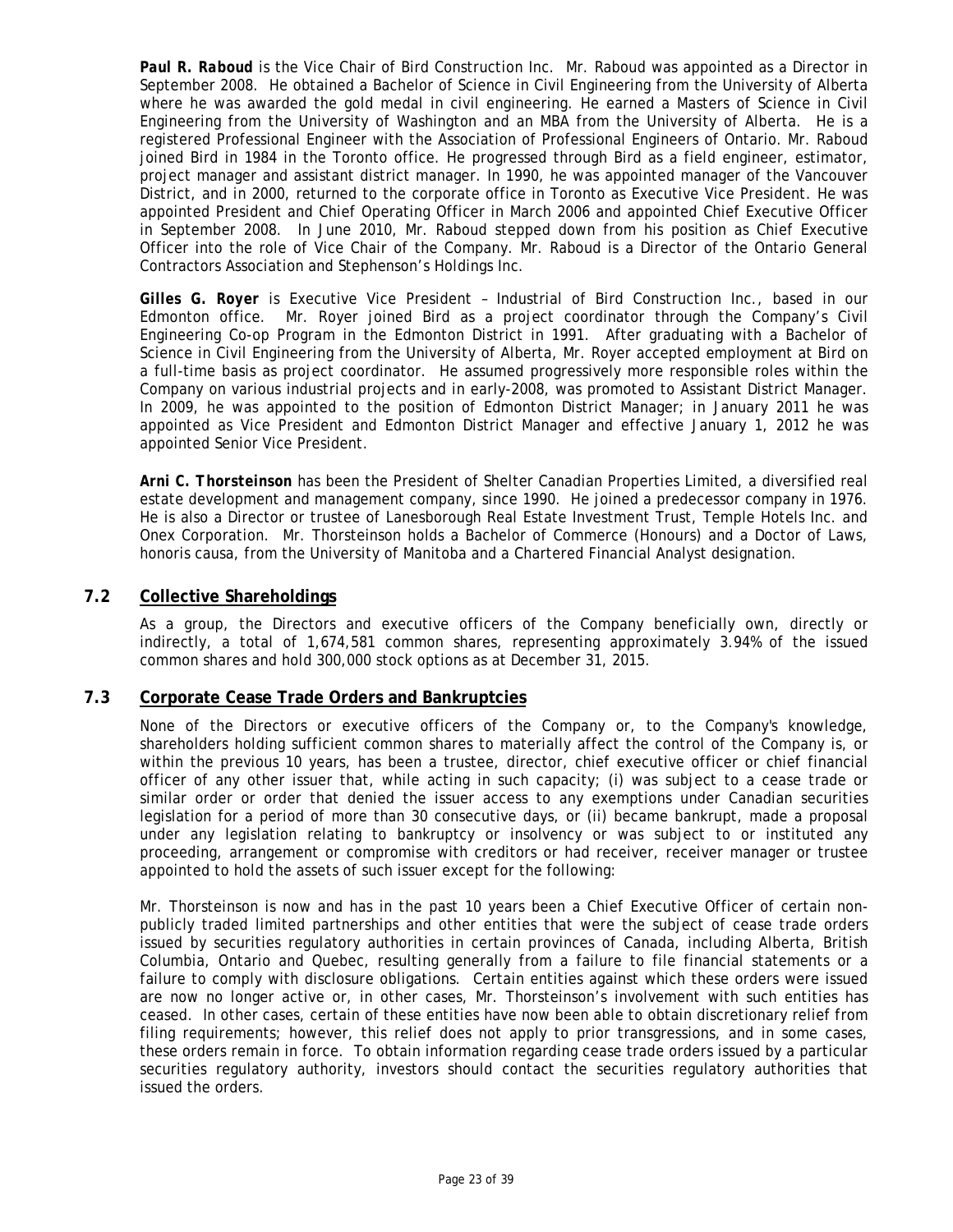## <span id="page-23-0"></span>**7.4 Penalties or Sanctions**

None of the Directors or officers of the Company, or to the Company's knowledge, shareholders holding sufficient common shares to materially affect the control of the Company, has been subject to; (i) any penalties or sanctions proposed by a court relating to Canadian securities legislation or by a Canadian securities regulatory authority or have entered into a settlement agreement with a Canadian securities regulatory authority, or (ii) any other penalties or sanctions imposed by a court or regulatory body that would likely be considered important to a reasonable investor in making an investment decision.

## <span id="page-23-1"></span>**7.5 Conflicts of Interest**

To the Company's knowledge, there are no existing or potential material conflicts of interest between the Company or a subsidiary of the Company and the Board of Directors and officers of the Company or any other subsidiary of the Company. (See "Interest of Management and Others in Material Transactions").

## <span id="page-23-2"></span>**7.6 Board Committees**

The Company currently has an Audit Committee and Human Resources, Safety and Governance ("HRS&G") Committee. The Company does not currently have any other board committees in place.

Committee membership is shown in the following table:

|                      |                 | Human Resources,    |
|----------------------|-----------------|---------------------|
|                      | Audit Committee | Safety & Governance |
| P. Charette          | x               | x                   |
| J. Richard Bird      | X               | X                   |
| D. Greg Doyle        | $X^{(1)}$       | x                   |
| Bonnie D. DuPont     | X               | $X^{(1)}$           |
| Ronald D. Munkley    | X               | X                   |
| Arni C. Thorsteinson | x               | χ                   |
|                      |                 |                     |

(1) Committee Chair

## **8. AUDIT COMMITTEE INFORMATION**

## <span id="page-23-4"></span><span id="page-23-3"></span>**8.1 Audit Committee**

The Audit Committee of the Company is currently comprised of six members; being J.R. Bird, D.G. Doyle, B.D. DuPont, R.D. Munkley, P.A Charette and A.C. Thorsteinson. Mr. Doyle is Chair of the Audit Committee. All the members are independent and financially literate. The following profiles outline the relevant education and experience of each member. Also see brief profiles of each member in Section 8 – Directors and Officers.

*J. Richard Bird* has been on the Board of the Fund or the Company since December 1987 and has been a member of the Audit Committee since that time. Mr. Bird was the Chair of the Audit Committee from March 24, 1988 until March 7, 2006. He has served as a trustee, director, senior officer, and audit committee member of several issuers listed in Canada and the U.S., and has had responsibility for the oversight of preparation of financial statements, disclosure controls, internal financial controls and certification of financial statements to the U.S. Sarbanes-Oxley 404 Standards.

*Paul A. Charette* is Chair of the Board of Directors. On October 7, 2011, Mr. Charette was appointed a member of the Audit Committee. Prior to September 2, 2011, Mr. Charette held non- independent director status as he had been the Chief Executive Officer of the Company until his retirement on September 2, 2008. In 2014, Mr. Charette resigned from the Audit Committee and was reappointed on May 9, 2015. With his 32 years of experience at the Company in a variety of senior management positions, including Chief Executive Officer, he has comprehensive understanding of accounting principles and financial analysis.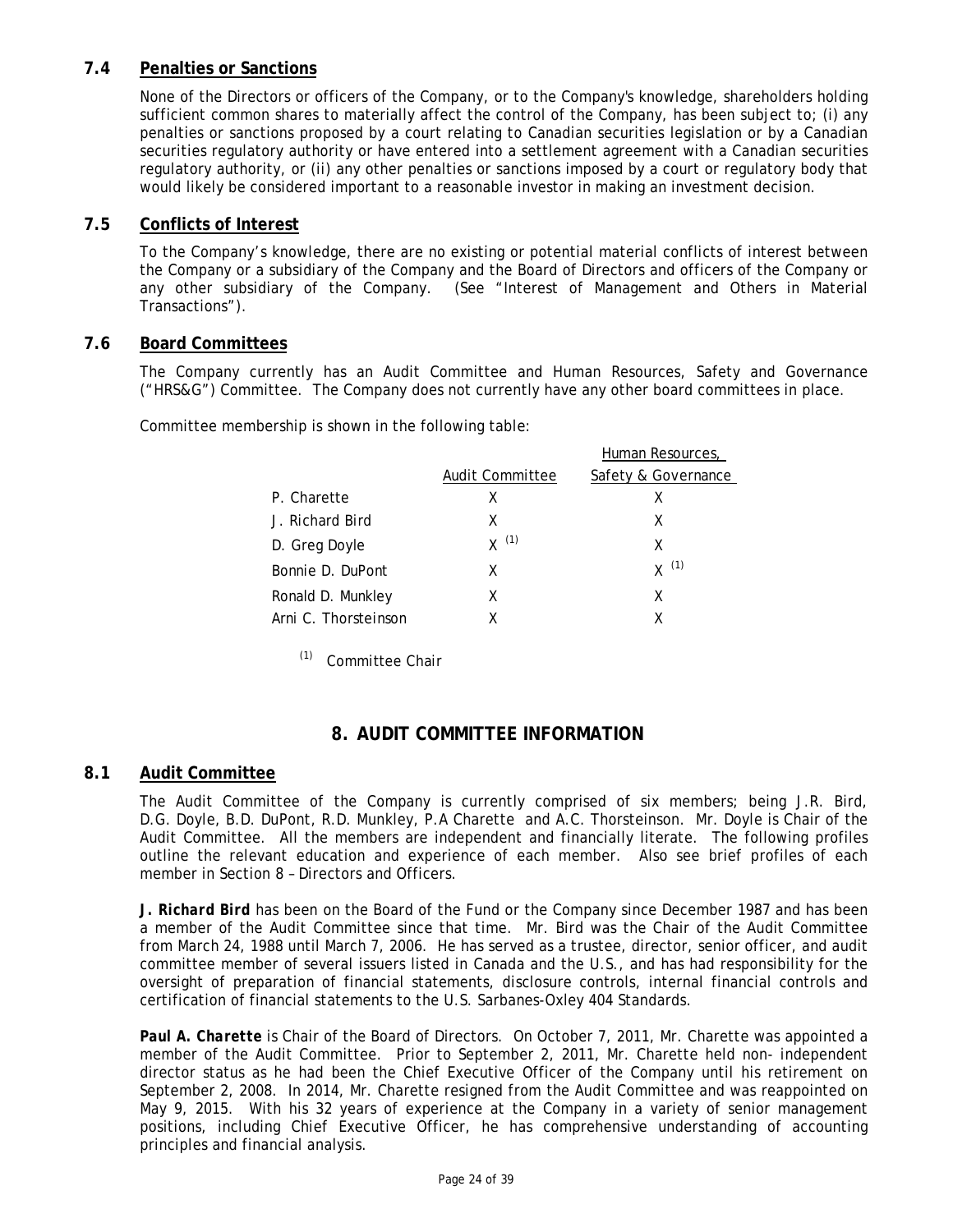*D. Greg Doyle* has been on the Board of the Fund or the Company since May 2003, and has been a member of the Audit Committee since that time. Following the Audit Committee meeting on March 7, 2006, Mr. Doyle was appointed Chair of the committee. As former Managing Partner of KPMG LLP's Winnipeg office and as former Senior Partner at KPMG Polska, Mr. Doyle has a breadth of experience relating to the application of accounting principles, financial statement disclosure and understanding internal controls and procedures.

*Bonnie D. DuPont* has been on the Board of the Company since January 2011 and has been a member of the Audit Committee since that time. Having held a variety of positions at a senior management level during her working career, as well as being a graduate of the ICD Corporate Directors' Education Program, Ms. DuPont has a thorough understanding of accounting principles and financial analysis.

*Ron D. Munkley* has been on the Board of the Company since October 2011 and has been a member of the Audit Committee since that time. Mr. Munkley retired in April 2009 as Vice Chairman and Head of the Power and Utility Business of CIBC World Markets. He had acted as an advisor on most Canadian utility transactions since joining CIBC World Markets in 1998. Prior to that, he was employed at Enbridge Consumers Gas for 27 years, culminating as Chairman, President and CEO. He led Enbridge Consumers Gas through deregulation and restructuring in the 1990s.

*Arni C. Thorsteinson* has been on the Board of the Fund or the Company since May 1991 and has been a member of the Audit Committee for most of that time. Mr. Thorsteinson is President of Shelter Canadian Properties Limited, a diversified real estate development and management company. He is also a director or trustee of Lanesborough Real Estate Investment Trust, Temple Hotels Inc. and Onex Corporation. Mr. Thorsteinson holds a Bachelor of Commerce (Honours) with a major in Accounting & Finance and a Doctor of Laws, *honoris causa*, from the University of Manitoba and is a Chartered Financial Analyst.

## <span id="page-24-0"></span>**8.2 Pre-Approval Policies and Procedures**

The Audit Committee has adopted specific policies and procedures for the engagement of non-audit services provided by the Company's external auditors. These procedures are contained in the Audit Committee Charter (included as Appendix B), which requires that the committee pre-approve, in accordance with applicable law, any non-audit services to be provided to the Company by the external auditor, with reference to compatibility of the service relative to the external auditor's independence.

## <span id="page-24-1"></span>**8.3 External Auditor Service Fees (By Category)**

Fees paid or payable to the external auditor for the last two fiscal years are summarized in the following table:

|                    |     | 2015    |     | 2014    |
|--------------------|-----|---------|-----|---------|
| Annual Audit Fees  | \$. | 393,000 | \$. | 353,000 |
| Audit Related Fees |     |         |     | 33,660  |
| Tax Fees           |     | 1,250   |     | 2,500   |
|                    |     | 394,250 |     | 389,160 |

Audit fees in 2015 and 2014 include fees for professional services rendered for the audit of the Company's annual financial statements.

Tax fees incurred in 2015 and 2014 relate to advice provided on compliance matters.

## <span id="page-24-3"></span><span id="page-24-2"></span>**8.4 Audit Committee Charter**

See Appendix B for text of the Audit Committee Charter.

## **9. LEGAL PROCEEDINGS**

In the normal course of business, the Company's wholly-owned operating entities engage in business activities that may expose it to potential legal proceedings. The Company and its operating entities are not currently party to legal proceedings that are considered material to the operations either individually or in the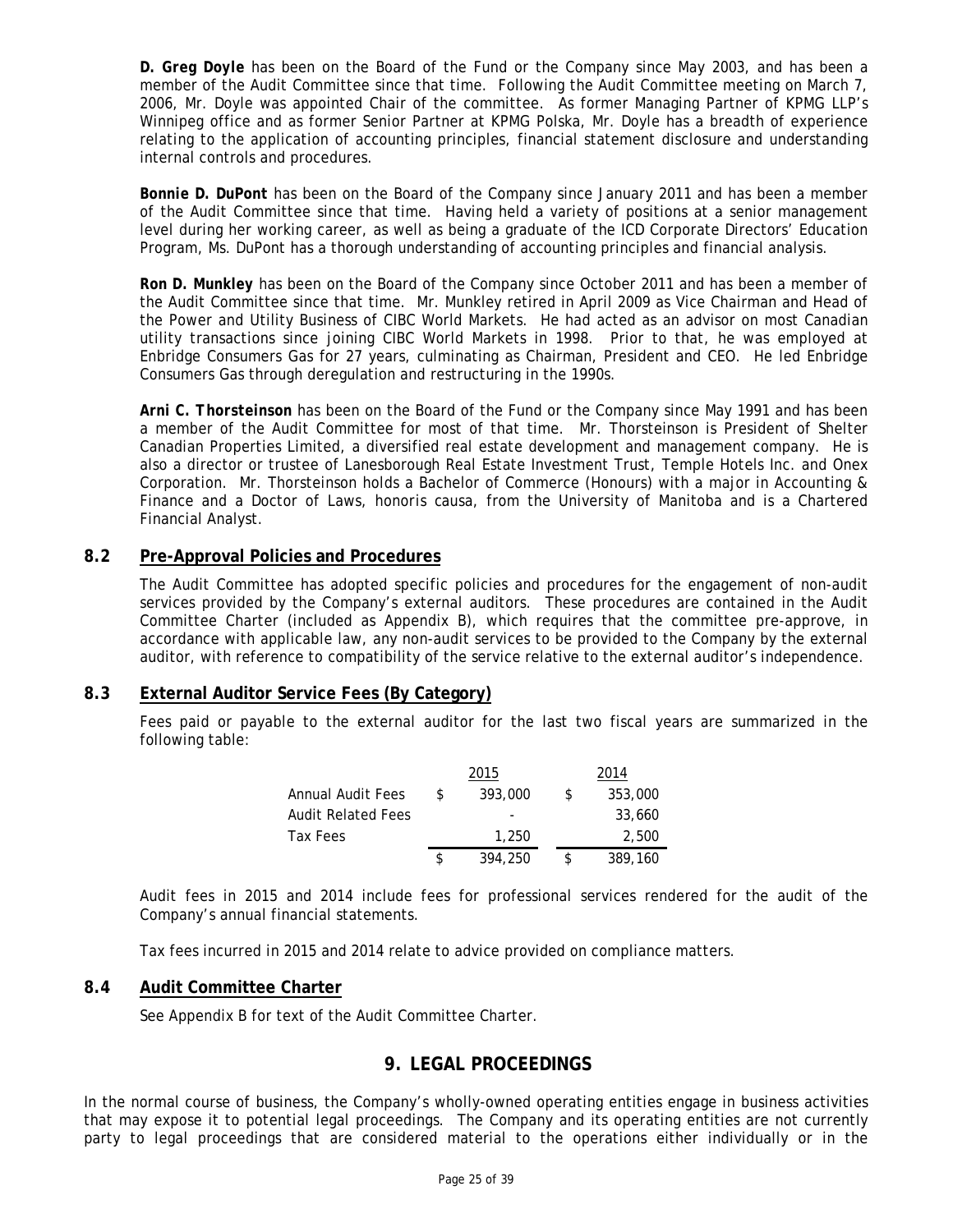<span id="page-25-0"></span>aggregate. Reasonable estimates for the cost of settlement of any known legal matters have been made by management and are included in the Company's consolidated financial statements for the year ended December 31, 2015.

### **10. INTEREST OF MANAGEMENT AND OTHERS IN MATERIAL TRANSACTIONS**

During 2015, Bird was involved in several construction contracts with Shelter Canadian Properties Limited or companies affiliated with them. Shelter Canadian Properties Limited is controlled by the family of Mr. A.C. Thorsteinson, a Director of the Company. All contracts with Shelter Canadian Properties Limited or companies affiliated with them were completed on construction terms typical in the industry.

## **11. TRANSFER AGENTS AND REGISTRARS**

<span id="page-25-1"></span>Computershare Trust Company of Canada Watermark Tower Suite 600, 530 8<sup>th</sup> Avenue SW Calgary, AB T2P 3S8

## **12. MATERIAL CONTRACTS**

<span id="page-25-2"></span>The following are the only material contracts, other than contracts entered into in the ordinary course of business, entered into by the Company or its subsidiaries during the most recently completed financial year ended December 31, 2015 or before the most recently completed financial year but that are still in effect:

(a) The Share Purchase Agreement between Bird Construction Company Limited and H.J. O'Connell Limited and other parties dated July 20, 2011 providing for the purchase by the Company of all the outstanding shares of O'Connell.

<span id="page-25-3"></span>The above noted contract may be viewed on SEDAR at www.sedar.com.

## **13. INTERESTS OF EXPERTS**

The consolidated financial statements of the Company as at and for the year ended December 31, 2015 have been examined by KPMG LLP, Chartered Accountants, as detailed in their independent auditors' report dated March 14, 2016. KPMG LLP have confirmed that they are independent with respect to the Company within the meaning of the Rules of Professional Conduct of the Institute of Chartered Accountants of Manitoba.

## **14. ADDITIONAL INFORMATION**

<span id="page-25-4"></span>Additional information, including information as to the Directors' and Officers' remuneration and principal holders of securities of the Company, as applicable, is contained in the Company's Management Information Circular for the Annual General Meeting of shareholders to be held on May 11, 2016. Additional financial information is provided in the Company's financial statements and MD&A for the year ended December 31, 2015. A copy of these documents may be obtained upon request from Karen Savich, Executive Administration, at 5700 Explorer Drive, Suite 400, Mississauga, Ontario L4W 0C6. Such reports have also been filed with applicable securities regulatory authorities and are available, along with additional information relating to the Company, on SEDAR at www.sedar.com.

This Annual Information Form contains forward-looking statements, which involve risks and uncertainties that could cause actual results to differ materially from those contemplated by such statements. Factors that could cause such differences include changes in government policy relating to the cyclical nature of the construction industry, changes in interest rates and general economic conditions, adverse weather, cost and availability of materials used to manufacture the Company's products, competitive developments affecting the building products industry, and the risk factors described from time-to-time in the reports and disclosure documents filed by the Company with Canadian Securities regulatory agencies and commissions. The list is not exhaustive of the factors that may impact the Company's forward-looking statements. These and other factors should be considered carefully and readers should not place undue reliance on the Company's forward-looking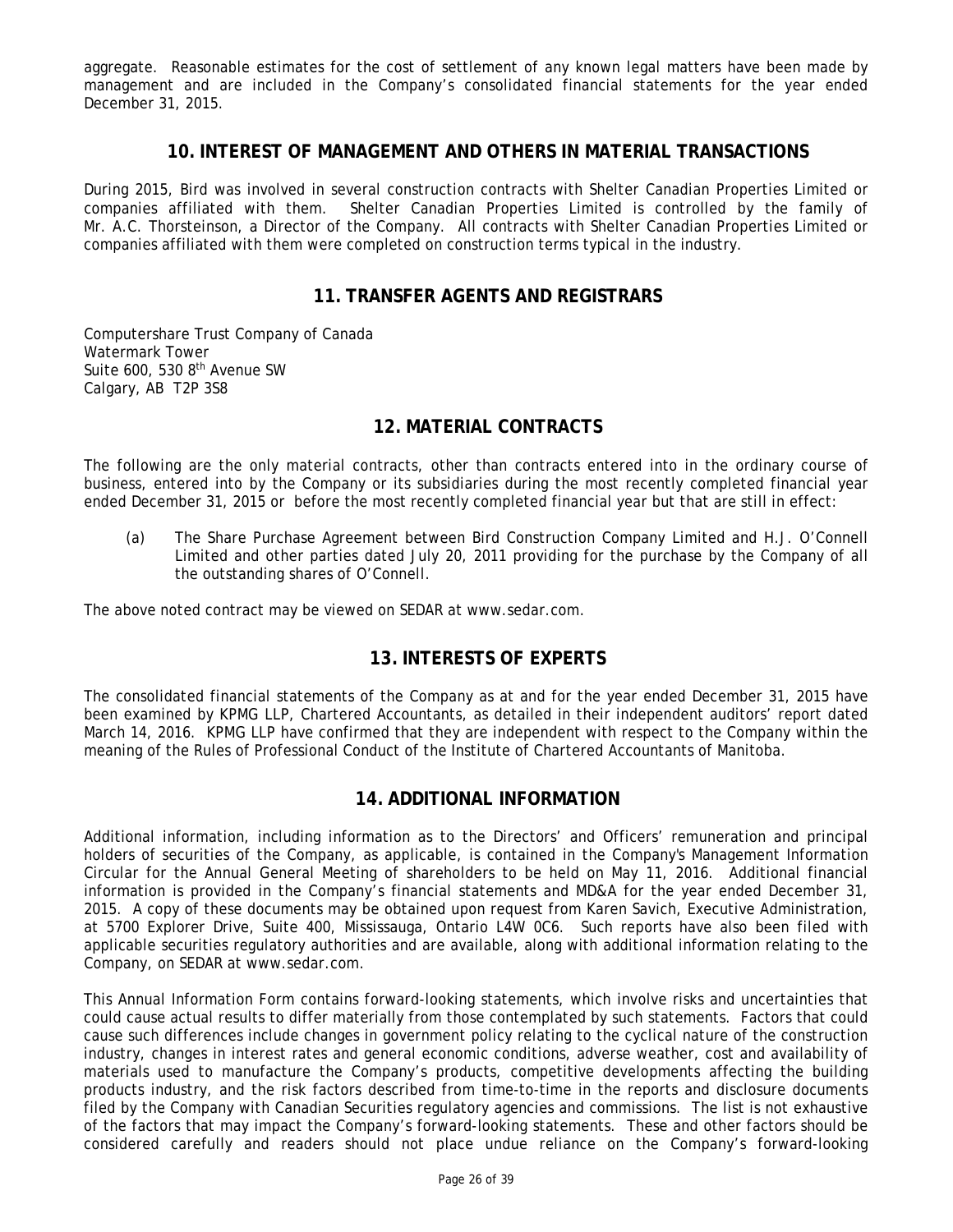statements. As a result of the foregoing and other factors, no assurance can be given as to any such future results, level of activity or achievements and neither the Company nor any other person assumes responsibility for the accuracy and completeness of these forward-looking statements. The factors underlying current expectations are dynamic and subject to change. The Company undertakes no obligation to update forwardlooking statements contained in this document.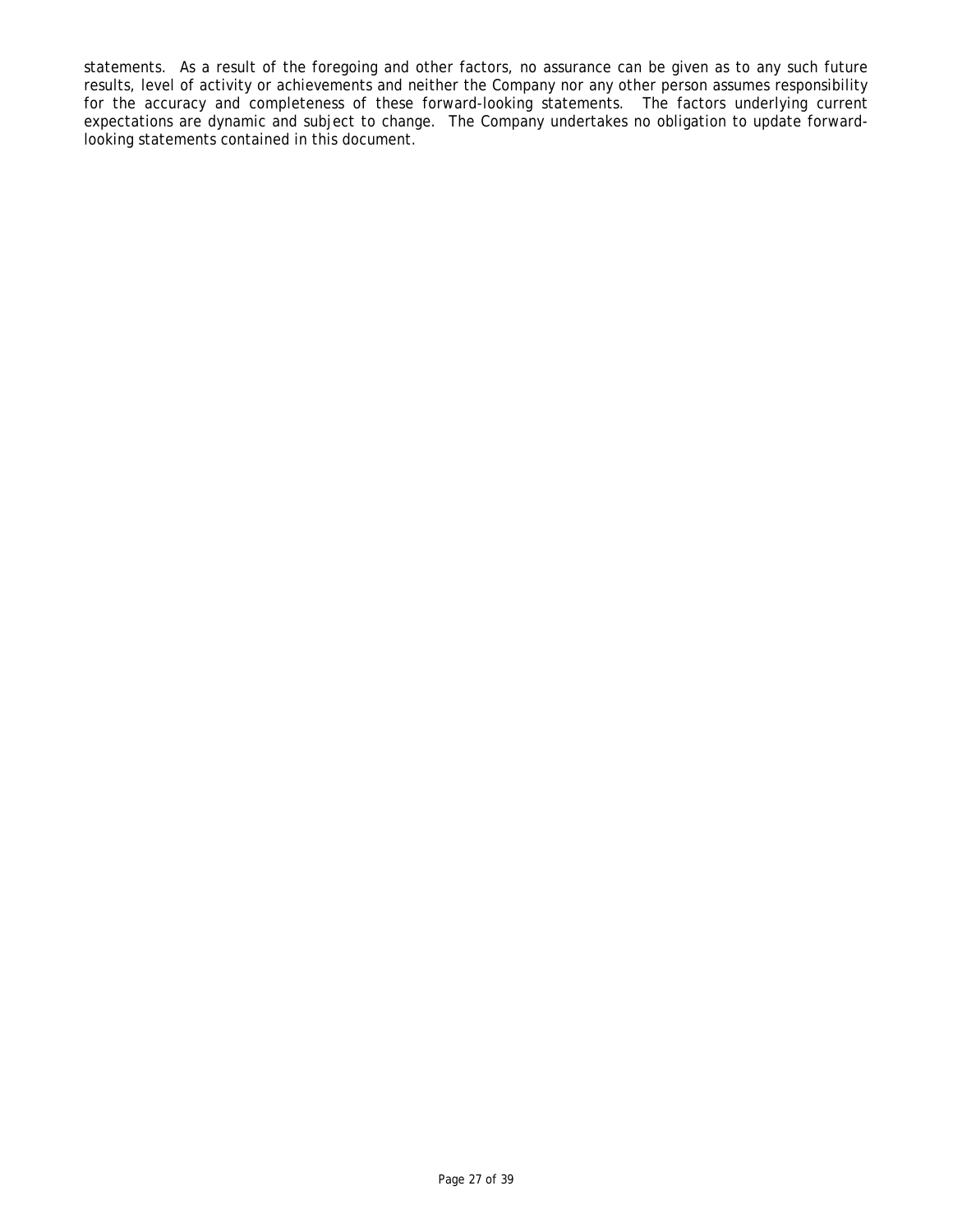## **15. BOARD OF DIRECTORS MANDATE - APPENDIX A**

<span id="page-27-0"></span>The following is the text of the Corporate Governance Guidelines and Board of Directors Mandate:

The Board of Directors (the "Board") of Bird Construction Inc. (the "Company" or "Bird") is elected by the Company's Shareholders (the "Shareholders") and is responsible for the stewardship of the investments, affairs and business of the Company in accordance with obligations under the articles of incorporation, by-laws and applicable law.

Within its stewardship responsibility, the Board's role is to preserve and enhance the viability of the Company and to ensure that it is managed with a view to the best interests of the Company. The Board delegates the responsibility for the day-to-day conduct of business to management of the Company, through its Chief Executive Officer ("CEO"), within a policy and budget framework established by the Board. In executing their responsibilities, each of the members of the Board is entitled to rely in good faith on the advice, reports and opinions of management of the Company.

### <span id="page-27-1"></span>**15.1 Core Responsibilities**

### *Board of Directors*

The core responsibilities of the Board include stewardship and oversight in the following areas:

- *i. Strategic Planning and Annual Business Plan* The Board ensures that the Company adopts a strategic and annual planning process to guide its activities. The Board meets periodically to review the plans. In addition, at each regular meeting, the Board reviews the Company's overall business strategies, its business plan, as well as major strategic initiatives to evaluate whether the Company's proposed actions are generally in accordance with its objectives.
- *ii. Identification of Principal Risks* The Board, directly and through the Audit and the Human Resources, Safety and Governance Committees, reviews the principal risks of the Company's business and the appropriateness of the systems put in place to manage these risks.

#### *iii. Selection and Remuneration of the CEO and the Senior Management Team*

The Board is responsible for selecting the CEO and for approving the selection of the members of the senior management team. Communication with the management team is through the CEO and the Board is responsible for judging the effectiveness of the CEO. The Board is also responsible for providing an effective system of remuneration. These functions are performed with the benefit of advice from the Human Resources, Safety and Governance Committee.

*iv. Succession Planning*

On a regular basis, the Board, acting through the HRS&G Committee, reviews a succession plan, developed by management, addressing the policies and principles for selecting a successor to the CEO and other key senior management positions, both in an emergency situation and in the ordinary course of business. The succession plan should include an assessment of the experience, performance, skills and planned career paths for possible successors to the CEO currently in the Company's senior management.

### *v. Financial Reporting and Internal Controls*

The Board, acting through the Audit Committee, oversees the financial reporting and disclosures of the Company. This includes:

- a. Approval of the quarterly earnings press releases and related disclosure documents;
- b. Monitoring the implementation of appropriate internal control systems to ensure the accuracy and timeliness of the information;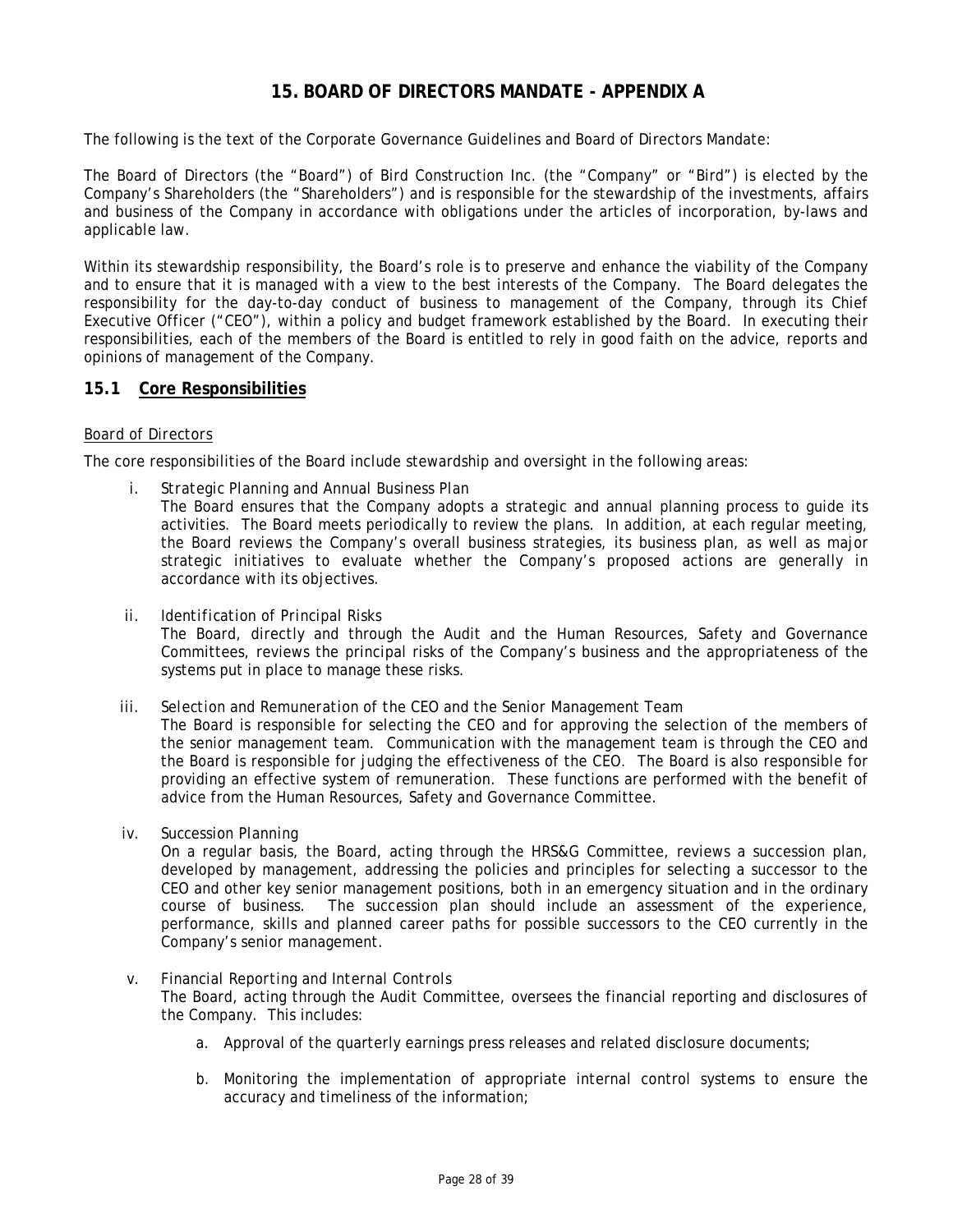- c. Monitoring and administration of the Whistleblower Policy, which provides for an anonymous method of delivering complaints with respect to accounting, internal control and auditing matters.
- *vi. Financial Planning and Investments*
	- a. Business Plan Review and approve the Company's Annual Business Plan, including the annual Operating and Capital Budgets. Review periodic financial forecasts.
	- b. Investment Opportunities Review and assess investment opportunities of a value exceeding management's authority, in accordance with procedures established by the Board from time-to-time.
	- c. Guidelines and Policies Review and approve guidelines and policies for the investing of cash in money market products and marketable securities and review reports from management on the results of such investments against established policies and benchmarks.
	- d. Additional Funds for Investment

Review and assess management's plans with respect to raising additional funds, whether through debt or capital, in accordance with procedures established by the Board from time-to-time.

## <span id="page-28-0"></span>**15.2 Board Composition**

### *Board Composition*

The composition of the Board should balance the following goals:

- i. The size of the Board should facilitate substantive discussions of the whole Board in which each Director ("Director") can participate meaningfully.
- ii. The composition of the Board should encompass a broad range of skills, expertise, industry knowledge, diversity of opinion and contacts relevant to the affairs and business of the Company.
- iii. Membership on the Board shall include an appropriate number of members whom the Board has determined have no material relationship with the Company or the Company's principal Shareholders and who are otherwise considered independent as contemplated by the corporate governance guidelines published by the Canadian Securities Administrators (the "CSA Guidelines") and under the rules of the Toronto Stock Exchange ("TSX").

### *Selection of Directors*

The Human Resources, Safety and Governance Committee is responsible for recommending to the Board, from time-to-time, a list of potential Directors meeting the Company's general criteria for Board membership, as well as suitable nominees to fill specific vacancies occurring between annual meetings of Shareholders. The processes used by the committee as well as the basis for its recommendations are outlined in the terms of reference for the Human Resources, Safety and Governance Committee. The Board is responsible for selecting nominees for election to membership on the Board for presentation at the annual meeting of Shareholders.

Following the attainment of age 75, a Director will offer to retire from the Board of Directors at the next annual meeting of shareholders. The Board of Directors will collectively evaluate the performance of the Director and may request that the Director continue in their capacity on the Board for an additional year. The process will be continued on an annual basis until such time as either the Board of Directors accept the member's offer to retire or the Board member elects to tender their resignation from the Board.

### *Orientation and Continuing Education*

The Human Resources, Safety and Governance Committee is responsible for the continuing education of Directors as outlined in the committee's terms of reference.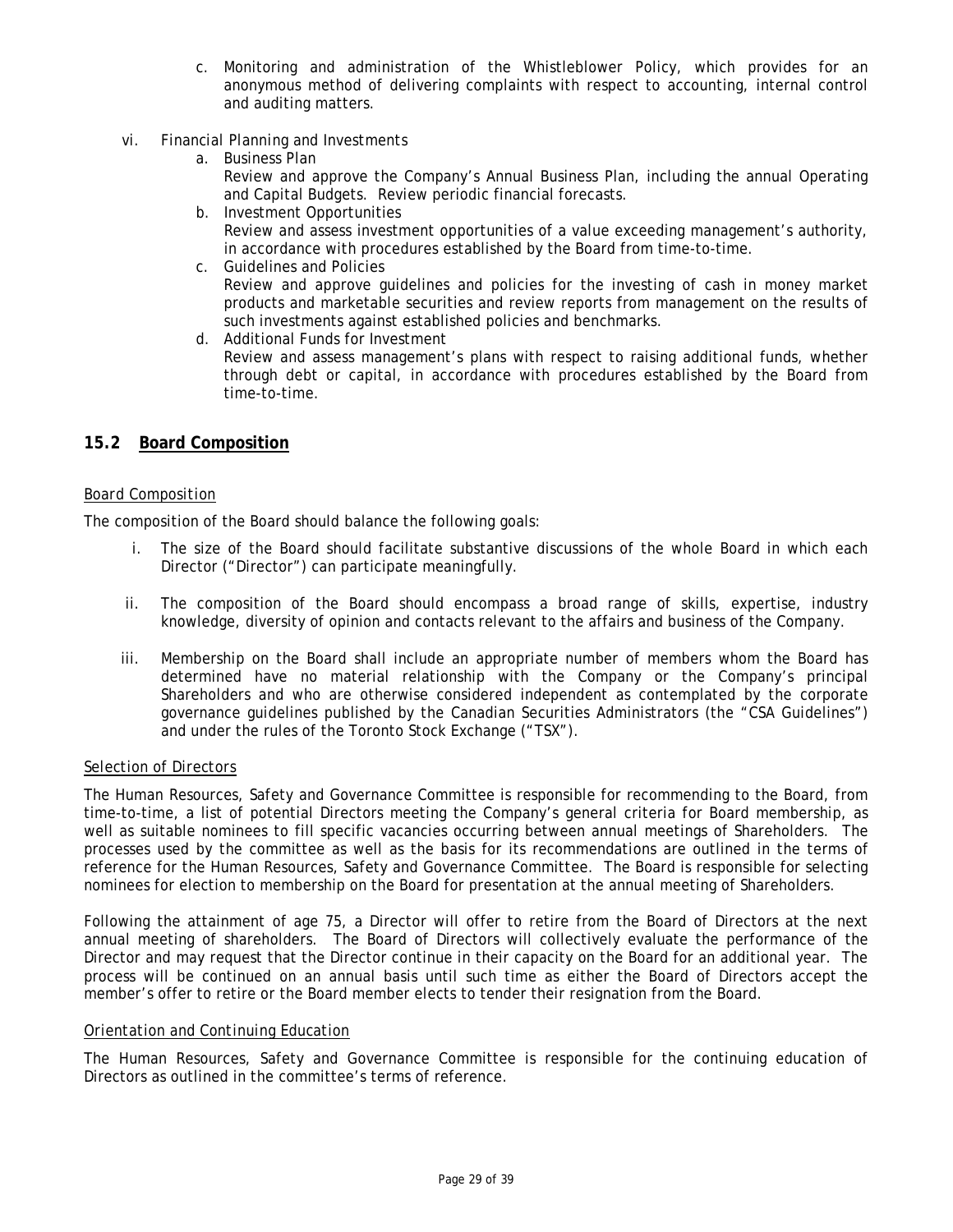## <span id="page-29-0"></span>**15.3 Board Committees**

### *Committees*

The standing committees of the Board are the Audit Committee and the Human Resources, Safety and Governance Committee. Each of these committees has written terms of reference (acting as a form of committee charter) satisfying at a minimum, applicable legislative and TSX rules.

All Directors, whether members of specific committees or not, may request attendance at any committee meeting and may make suggestions to committee Chairs for additions to the agenda of the committee or to request that an item from a committee agenda be considered by the Board. Each committee Chair will give periodic reports of the committee's activities to the Board.

### *Assignment of Committee Members*

The Board is responsible for recommending the assignment of Board members to its committees and the selection of the committee Chairs.

### <span id="page-29-1"></span>**15.4 Board Meeting Procedures**

### *Frequency of Meetings*

The Board holds regularly scheduled meetings on a quarterly basis as well as additional special meetings to consider particular issues. Special meetings may be called from time-to-time as determined by the needs of the Company.

### *Selection of Agenda Items for Board Meetings*

The Chair establishes the agendas for Board meetings. Any Board member, however, may recommend the inclusion of specific agenda items. The agenda is distributed in advance of a meeting to each Director.

### *Board Materials Distributed in Advance*

Information, data and presentation materials that are important to the Board's understanding of the affairs and business of the Company are distributed in writing to the Board before each meeting. Management of the Company should provide materials that are as concise as possible while giving Directors sufficient information, and time for review (subject to availability of time sensitive materials), to make informed decisions. Under certain circumstances, written materials may be unavailable to Directors in advance of a meeting, and certain items to be discussed at Board meetings may be of a sensitive nature such that the distribution of materials on these matters prior to the Board meeting would not be appropriate.

### *Management at Meetings*

The Board may invite members of management of the Company, in addition to the President and Chief Executive Officer ("CEO") and the Chief Financial Officer ("CFO"), to attend Board meetings and to make presentations and provide additional insight into the various issues brought before the Board.

### *In Camera Meetings*

To encourage free and open discussion and communication among the independent members of the Board, the Directors meet during, or at the end of each regularly scheduled Board meeting or as required at each special Board meeting, without non-independent Directors and members of management present.

## <span id="page-29-2"></span>**15.5 Expectations Of Directors**

### *Commitment and Attendance*

All Directors should make every effort to attend all meetings of the Board and meetings of committees of which they are members. Although attendance in person is encouraged, members may attend by telephone or videoconference to mitigate schedule conflicts.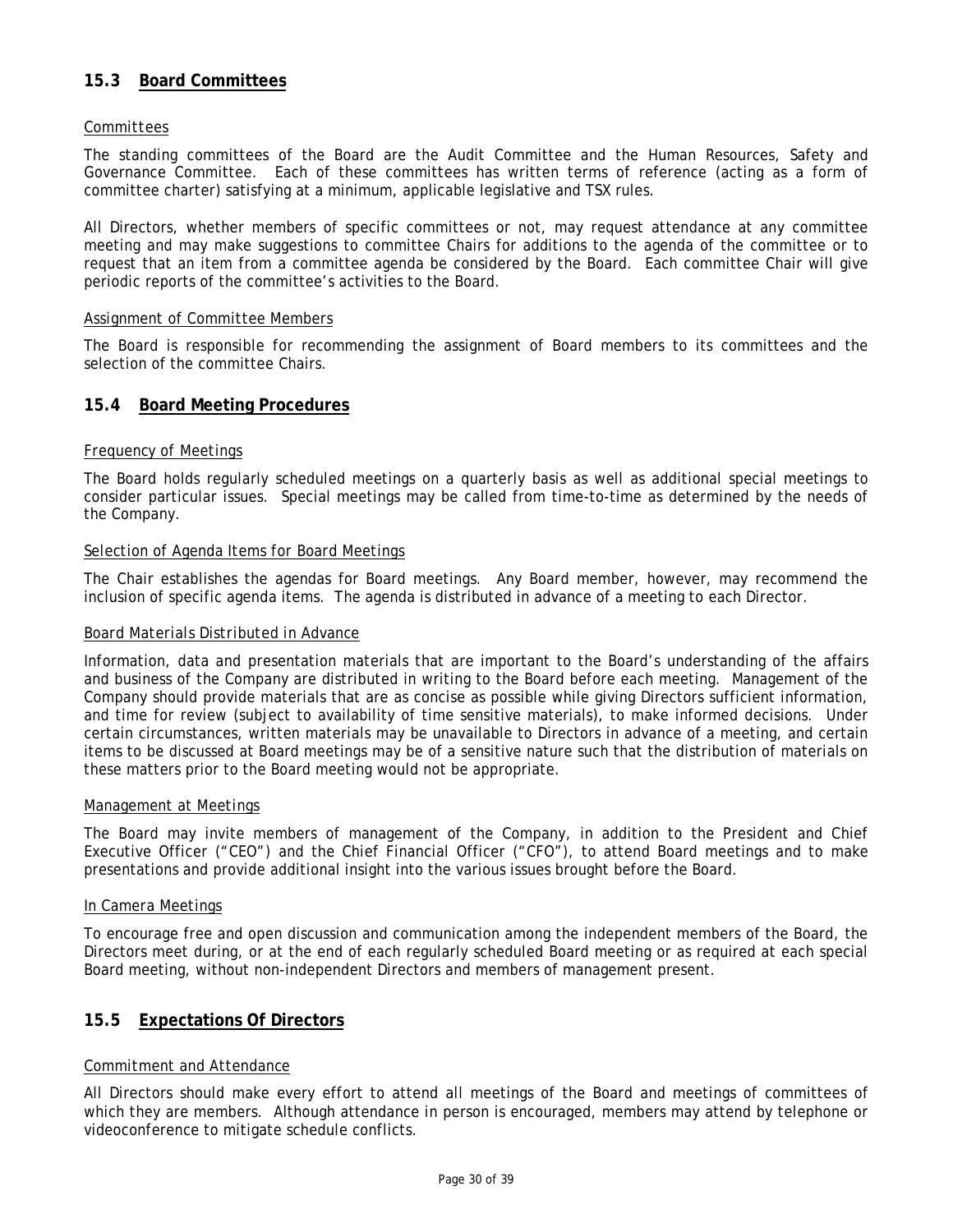## *Participation in Meetings*

Each Director should be sufficiently familiar with the affairs and business of the Company, including its financial statements and capital structure, and the risks it faces, to facilitate active and effective participation in the deliberations of the Board and of each committee on which he or she serves.

### *Financial Knowledge*

One of the most important roles of the Board is to monitor financial performance. A Director must know how to read financial statements, and should understand the use of financial ratios and other indices for evaluating financial performance.

### *Ethical Business Conduct*

The Company has adopted a written code of ethics. All Directors are made aware that they are expected to exhibit high standards of personal integrity, honesty and ethical business conduct, disclose any potential conflict of interest and abide by the Company's trading blackout period policies.

### *Other Directorships*

The Company values the experience Directors bring from other Boards on which they serve, but recognizes that those Boards may also present demands on a Director's time and availability, and may also present conflicts or legal issues. Directors should advise the Chair of the Human Resources, Safety and Governance Committee before accepting any new membership on other Boards of directors or trustees or any other significant commitment involving an affiliation with other related businesses or governmental units.

### *Contact with Management*

All Directors are invited to contact the CEO at any time to discuss any aspect of the affairs or business of the Company. While respecting organizational relationships and lines of communication, Directors have complete access to members of management. There will be frequent opportunities for Directors to meet with the CEO, CFO and other members of management of the Company in Board and committee meetings and in other formal or informal settings.

### *Confidentiality*

The proceedings and deliberations of the Board and its committees are confidential. Each Director shall maintain the confidentiality of information received in connection with his or her services.

## <span id="page-30-0"></span>**15.6 Board Compensation**

The Board, acting through the Human Resources, Safety and Governance Committee, conducts a review on a regular basis of the components and amount of Board compensation in relation to other similar companies.

## <span id="page-30-1"></span>**15.7 Chair of The Board**

### *General Functions*

The Chair of the Board (the "Chair") shall provide leadership to the Board with respect to its functions as described in these guidelines and as otherwise may be appropriate. The Chair shall act as chair of meetings of the Board and, for such purpose, shall determine the agenda for each meeting of the Board in consultation with the Corporate Secretary.

The Chair shall oversee the preparation for and management of, and he or she shall preside over, meetings of the Shareholders of the Company.

### *Additional Responsibilities*

The duties and responsibilities for the position of Chair shall also include the following:

i. Establishing procedures to govern the Board's work including the location and time of meetings of the Board and the procedures to be followed with respect to meetings of the Board, including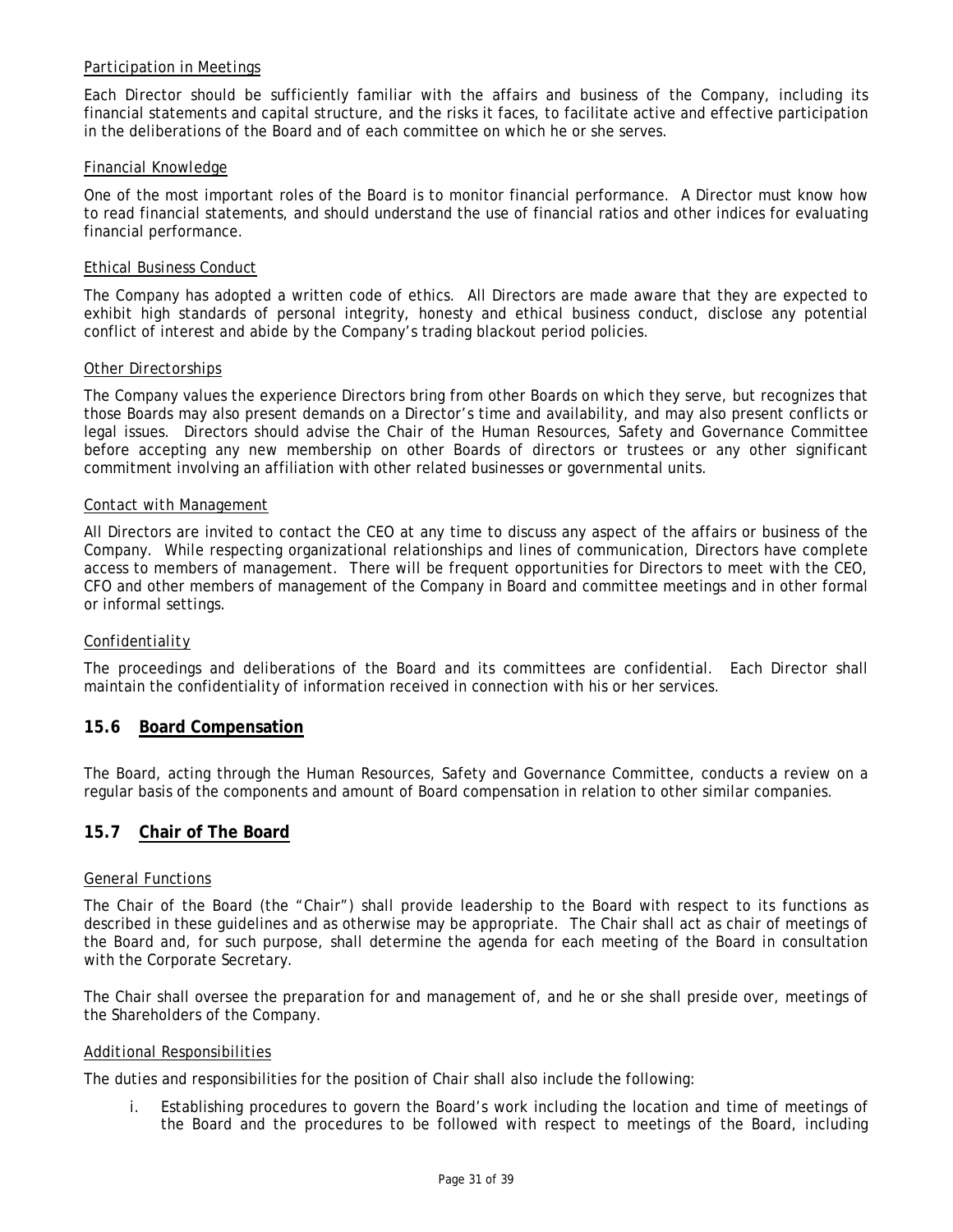determining who may be present at such meetings in addition to the Directors and the Corporate Secretary.

- ii. Ensuring the Board has adequate resources, especially by way of full, timely and relevant information to support its decision-making requirements.
- iii. Working with the Chairs of the Board committees to coordinate the schedule of meetings for such committees.
- iv. Ensuring that delegated committee functions are carried out and reported to the Board.
- v. Attending, as required, all meetings of Board committees.
- vi. Meeting periodically with the Corporate Secretary to review governance issues including the level of communication between management and the Board.
- vii. Carrying out such other duties as may be reasonably requested by the Board as a whole, depending on its evolving needs and circumstances.

### *Appointment*

The Chair shall be appointed by the Board after consideration of the recommendation of the Human Resources, Safety and Governance Committee. He or she shall hold office until the first meeting of the Directors following the Annual Meeting of Shareholders.

### *Resources*

The Chair shall have sufficient resources to discharge the responsibilities of the Chair. The Chair shall be empowered to engage outside advisors, as may be appropriate from time-to-time, to provide advice with respect to his or her or the Board's duties and responsibilities and to approve the fees and retention terms for such outside advisors.

#### *Lead Director*

The Lead Director will assume the role of Chair of the Board in the absence of the Chair or when the Chair has a conflict of interest.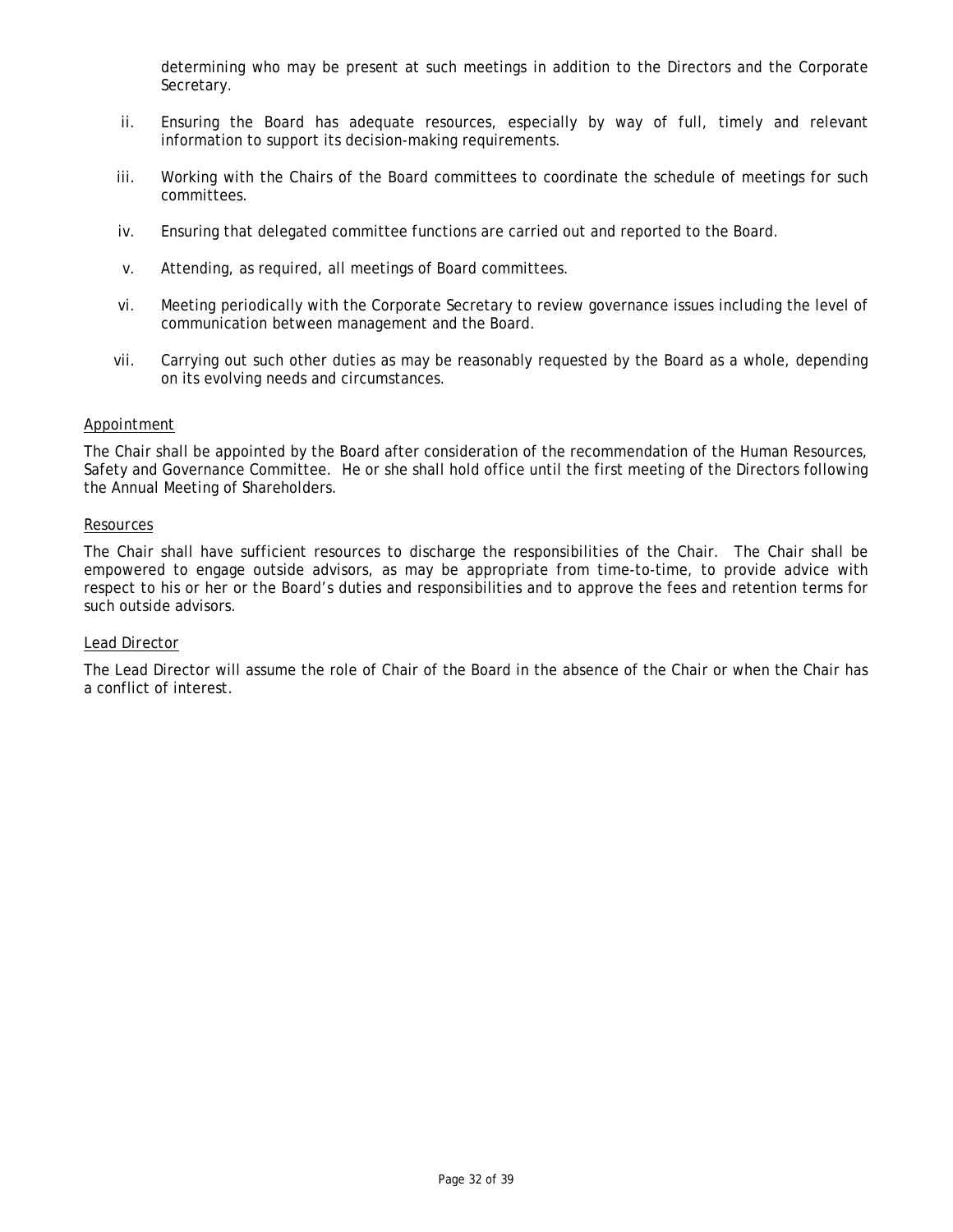## **16. AUDIT COMMITTEE CHARTER - APPENDIX B**

<span id="page-32-1"></span><span id="page-32-0"></span>The following is the text of the Audit Committee Charter:

## **16.1 Purpose**

The Board of Directors of the Company (the "Board") has established an Audit Committee (the "Committee") to take steps on its behalf as are necessary to assist the Board in fulfilling their oversight responsibilities regarding the following financial matters:

- i. the integrity of the financial statements;
- ii. the internal control systems of the Company;
- iii. the external audit process;
- iv. the internal audit process, if any;
- v. risk management;
- vi. the Company's compliance with legal and regulatory requirements; and
- vii. any additional duties set out in this charter or otherwise delegated to the Committee by the Board.

### <span id="page-32-2"></span>**16.2 Composition & Qualifications**

The Board of Directors will in each year, immediately following the Annual General Meeting or as required in the event of a vacancy (see Section 7 below), appoint a minimum of four (4) Directors as members of its Committee. All members of the Committee shall be non-management Directors who have not served as CEO of the Company within the past five years or as an executive of the Company within the past three years. In addition, the Committee will be comprised of independent Directors, as required by all applicable corporate, exchange and securities statutes, laws and regulations in Canada.

All members of the Committee shall be financially literate. While the Board shall determine the definition of and criteria for financial literacy, this shall, at a minimum, include the ability to read and understand a set of financial statements that present a breadth and level of complexity of accounting issues that are generally comparable to the breadth and complexity of the issues that can reasonably be expected to be raised by the Company's financial statements and as defined in Part 1, item 1.5 of Multilateral Instrument 52-110.

The Chief Executive Officer ("CEO") of the Company, the Chief Financial Officer ("CFO") of the Company, the external auditor and Directors who are not otherwise members of the Committee may be invited to attend all meetings of the Committee as a guest and shall not vote. The CEO and CFO shall not attend in-camera sessions.

### <span id="page-32-3"></span>**16.3 Duties & Responsibilities**

<span id="page-32-4"></span>The Committee shall have the following duties, where applicable:

#### **16.3.1** *Financial Reporting and Disclosure*

#### *a) Annual Financial Statements*

Review with management of the Company and the external auditor, the audited annual consolidated financial statements of the Company, all related documents including Management's Discussion & Analysis ("MD&A"), Annual Information Form ("AIF"), Management Information Circular ("MIC"), and complete Annual Report, and recommend the approval of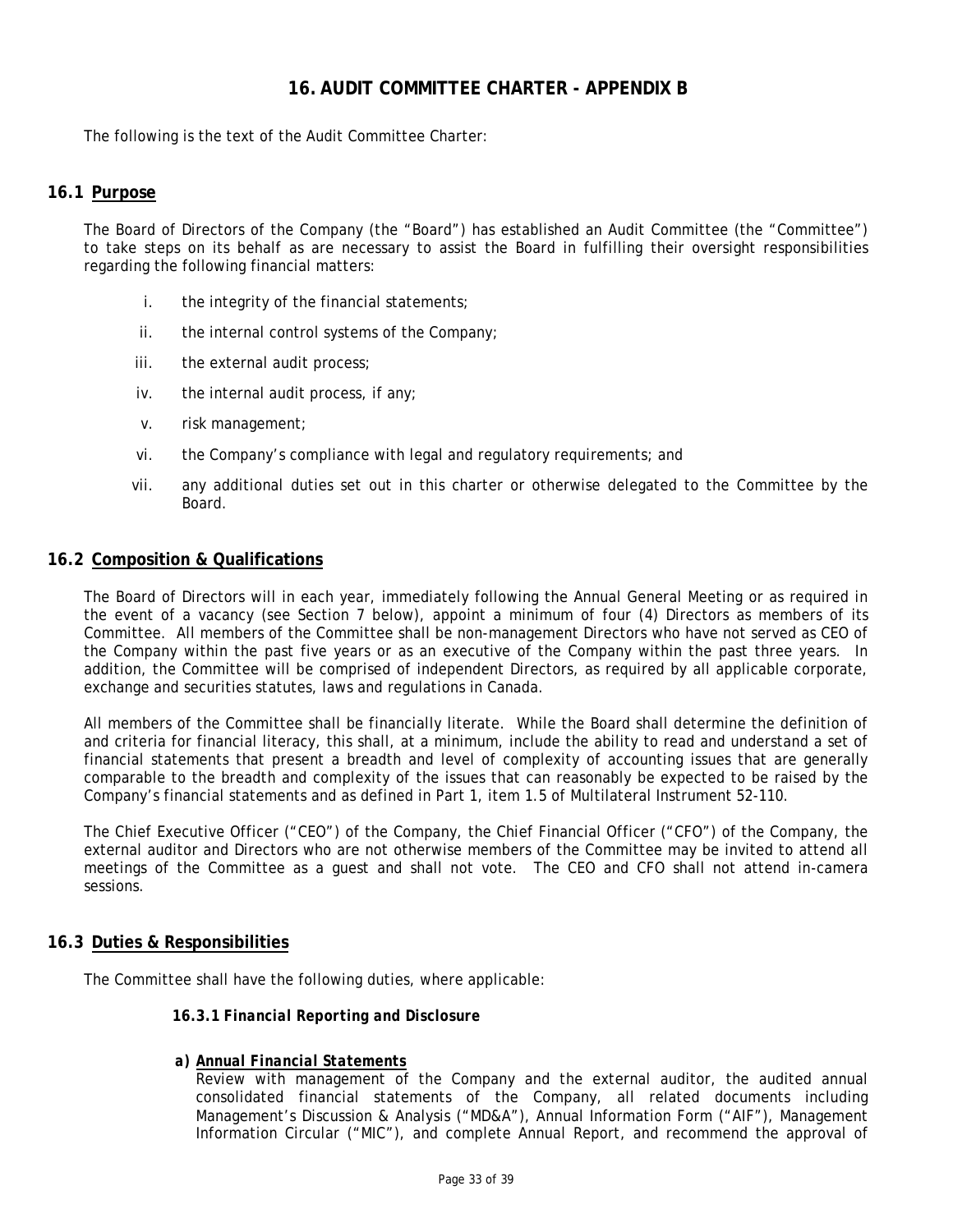such documents to the Board.

### *b) Quarterly Review*

Review the quarterly consolidated financial statements of the Company and the related MD&A and recommend the approval of such documents to the Board and also determine the extent of the involvement of the external auditor, if any, in reviewing quarterly financial statements.

### *c) Certifications*

Review certification by the CEO and CFO as to the accuracy and completeness of the Company's reports and filings with the securities regulators and the TSX.

### *d) Significant Accounting Principles and Disclosure Issues*

Review with management of the Company and the external auditor, significant accounting principles and disclosure issues, including complex or unusual transactions, highly judgmental areas such as reserves or cost to complete estimates, significant changes to accounting principles, and alternative treatments under Canadian GAAP for material transactions. This shall be undertaken with a view to understanding their impact on the consolidated financial statements, and to gaining reasonable assurance that the statements are accurate, complete, do not contain any misrepresentations, and present fairly the Company's financial position and the results of its operations in accordance with Canadian GAAP.

### *e) Compliance*

Confirm through discussions with management of the Company that Canadian GAAP and all applicable laws or regulations related to financial reporting, statutory obligations and disclosure have been complied with.

### *f) Legal Events*

Review any actual or anticipated litigation or other events, including tax assessments, which could have a material current or future effect on the Company's consolidated financial statements, and the manner in which these have been reflected in the consolidated financial statements.

### *g) Off-Balance-Sheet Transactions*

Discuss with management of the Company, the effect of off-balance-sheet transactions, arrangements, obligations and other relationships with non-consolidated entities or other persons, if any, that may have a material current or future effect on the Company's financial condition, changes in financial condition, results of operations, liquidity, capital expenditures, capital resources, distributable cash disclosures or significant components or revenues and expenses.

### *h) Other Disclosures*

Satisfy itself that adequate procedures are in place for the review of the Company's public disclosure of financial information, other than the public disclosure of the information referred to above, and periodically assess the adequacy of those procedures.

### <span id="page-33-0"></span>**16.3.2** *Oversight of Internal Controls*

### *a) Review and Assessment*

Review and assess the adequacy and effectiveness of the Company's system of internal control and management information systems through discussions with management and the external auditor and include a review of any management letter prepared by the external auditor.

### *b) Oversight*

Oversee system of internal control, by:

- reviewing with management of the Company, documentation and conclusion about the effectiveness of internal controls identified in the Company's ongoing review of the design and reliability of internal controls over financial reporting, including disclosures in the MD&A;
- reviewing with management of the Company, its philosophy with respect to internal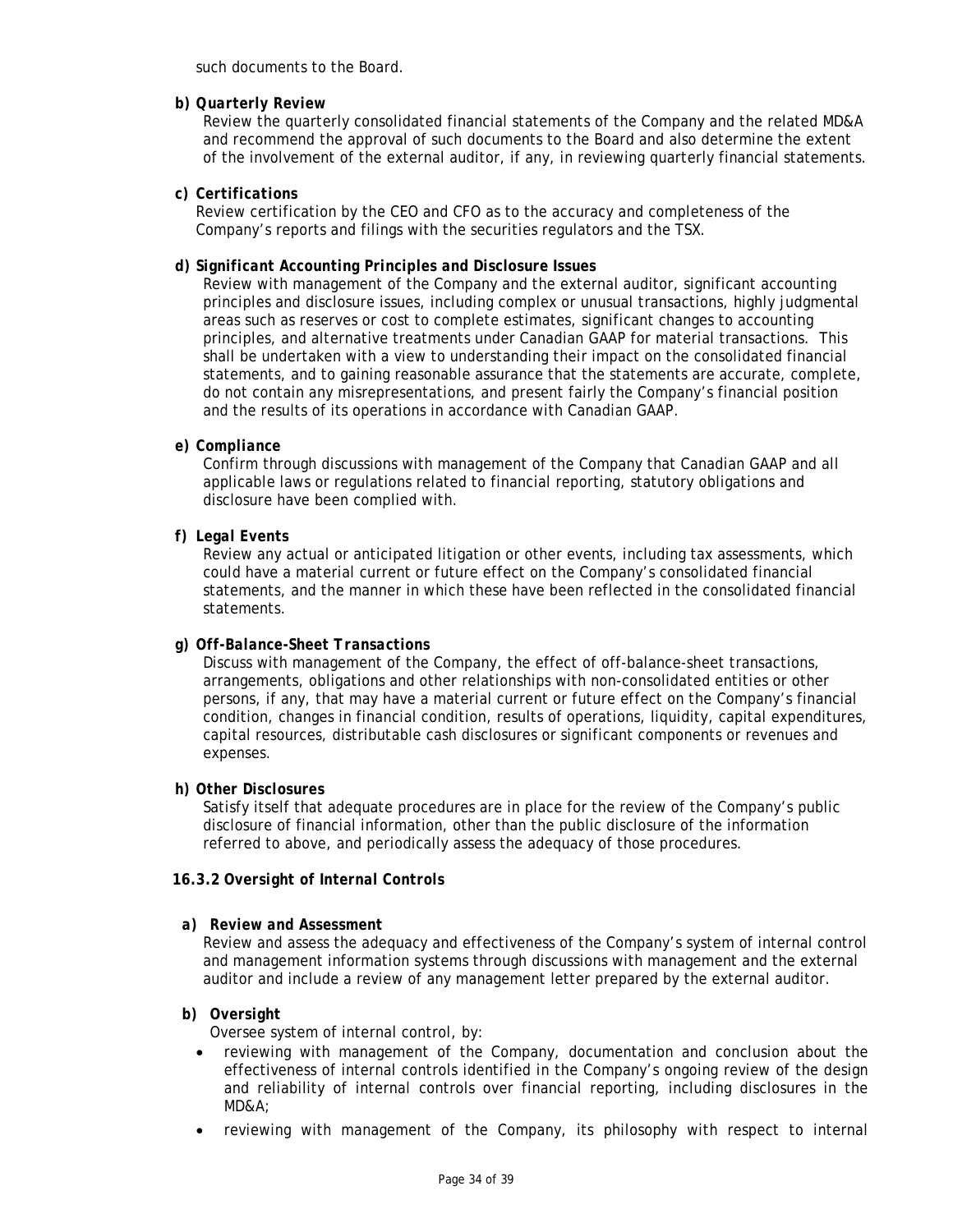controls and, on a regular basis, all significant control-related findings together with management's response;

- monitoring and reviewing policies and procedures for internal accounting, financial control and management information;
- consulting with the external auditor regarding the adequacy of the Company's internal controls; and
- obtaining from management of the Company adequate assurances that all statutory payments and withholdings have been made.
- *c) Fraud*

Confirm investigations of alleged fraud and illegality relating to the Company's finances.

- *d) Complaints*
	- Confirm with management of the Company that appropriate procedures exist for the receipt, retention and treatment of complaints received by the Company regarding accounting, internal accounting controls or auditing matters, the confidential, anonymous submission by employees of concerns regarding questionable accounting or auditing matters, and for the protection from retaliation of those who report such complaints in good faith.
	- Reviewing any complaints received by the Audit Committee Chair pursuant to the Company's Whistleblower Policy.

### <span id="page-34-0"></span>**16.3.3** *External Audit*

### *a) Appointment or Replacement*

Recommend the appointment or replacement of the Company's external auditor to the Board, who will consider the recommendation prior to submitting the nomination to the shareholders for their approval.

### *b) Compensation*

Review with management of the Company, and make recommendations to the Board, regarding the compensation of the external auditor. In making a recommendation with respect to compensation, the Committee shall consider the number and nature of reports issued by the external auditor, the quality of internal controls, the size, complexity and financial condition of the Company, and the extent of internal audit, if any, and other support provided by the Company to the external auditor.

### *c) Reporting Relationships*

The external auditor will report directly to the Company's Audit Committee.

*d) Performance*

Review with management of the Company, on a regular basis, the terms of the external auditor's engagement, accountability, experience, qualifications and performance. Evaluate the performance of the external auditor.

*e) Transition*

Review management's plans for an orderly transition to a new external auditor, if required.

*f) Audit Plan*

Review the audit plan and scope of the external audit with the external auditor and management of the Company.

### *g) Audit Plan Changes*

Discuss with the external auditor any significant changes required in the approach or scope of their audit plan, management's handling of any proposed adjustments identified by the external auditor, and any actions or inactions by management that limited or restricted the scope of their work.

## *h) Review of Results*

Review, in the absence of management of the Company, the results of the annual external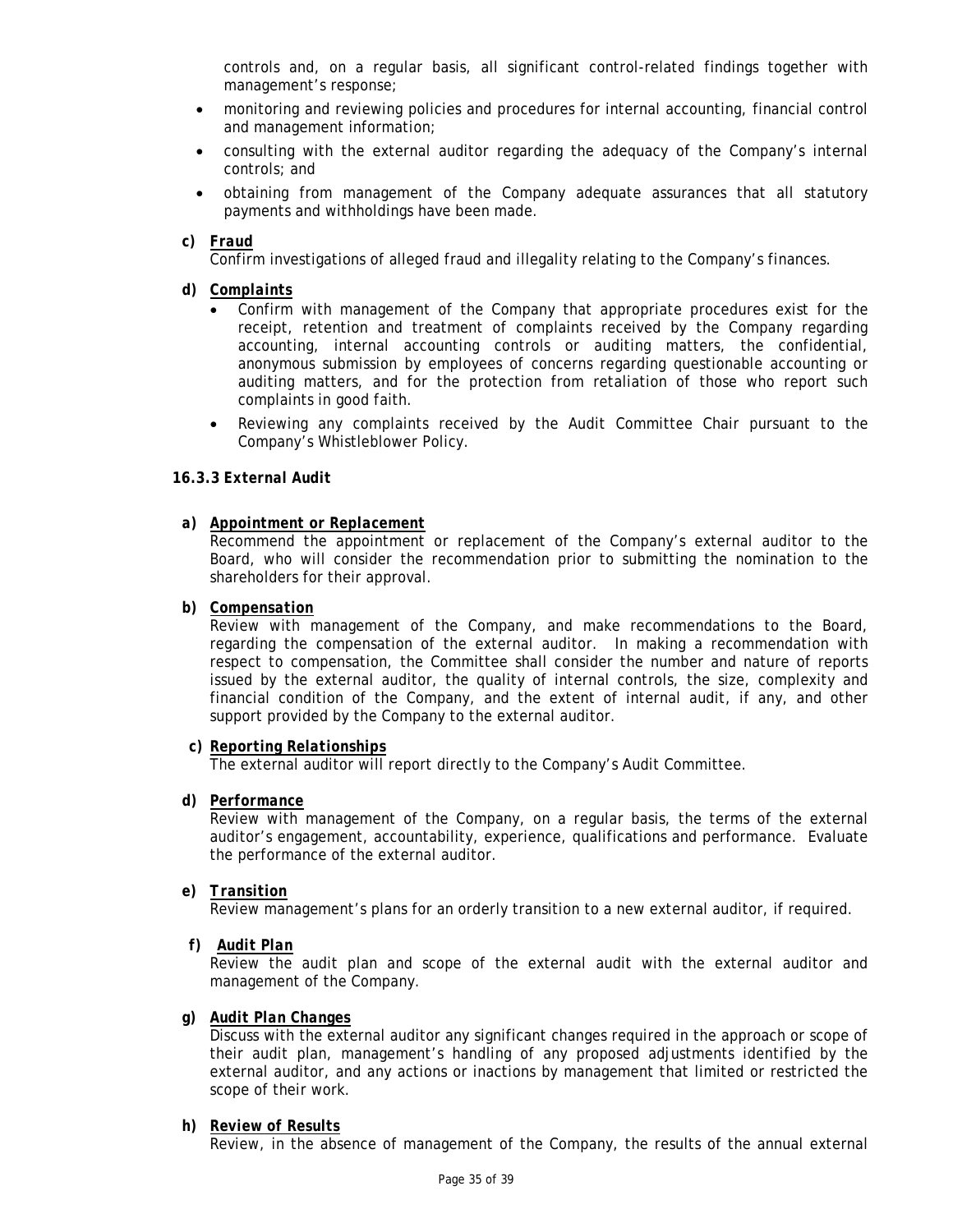audit, the audit report thereon, the auditor's review of the related MD&A, AIF, MIC and any management letter prepared by the external auditor, and discuss with the external auditor the quality (not just the acceptability) of accounting principles used, major risk factors, any alternative treatments of financial information that have been discussed with management, the ramification of their use and the auditor's preferred treatment, and any other material communications with management. The auditors shall confirm to the Committee that no limitations were placed on the scope or nature of their audit procedures.

### *i) Disagreements with Management*

Resolve any disagreements between management of the Company and the external auditor regarding financial reporting.

### *j) Material Written Communications*

Review all other material written communications between the external auditor and management of the Company, including the post-audit management letter containing the recommendations of the external auditor, management's response and, subsequently, follow up identified weaknesses.

### *k) Other Audit Matters*

Review any other matters related to the external audit that are to be communicated to the Committee under generally accepted auditing standards.

#### *l) Meeting with External Auditor*

Meet with the external auditor in the absence of management of the Company at least annually to discuss and review specific issues, as appropriate, as well as any significant matters that the auditor may wish to bring to the Committee for its consideration.

#### *m) Correspondence*

Review with management of the Company and the external auditor any correspondence with regulators or governmental agencies, employee complaints or published reports that raise material issues regarding the Company's consolidated financial statements or accounting policies.

### *n) Independence*

At least annually, and before the external auditor issues its report on the annual consolidated financial statements, review and confirm the independence of the external auditor through discussions with the auditor on their relationship with the Company, including details of all non-audit services provided. Consider the safeguards implemented by the external auditor to minimize any threats to their independence, and take action to eliminate all factors that might impair, or be perceived to impair, the independence of the external auditor. Consider the number of years the lead audit partner has been assigned to the Company, and consider whether it is appropriate to recommend to the Board a policy of rotating the lead audit partner.

#### *o) Non-Audit/Audit Services*

Pre-approve any non-audit services to be provided to the Company by the external auditor, with reference to compatibility of the service with the external auditor's independence.

#### *p) Hiring Policies*

Review and approve the hiring policies of the Company regarding partners, employees and former partners and employees of the present or former external auditor.

*q) Personnel*

Discuss with the external auditors, the competency of the Company's financial and accounting personnel.

#### *r) Management's Comments*

Review with management of the Company, the responsiveness of the auditors to the Company's needs.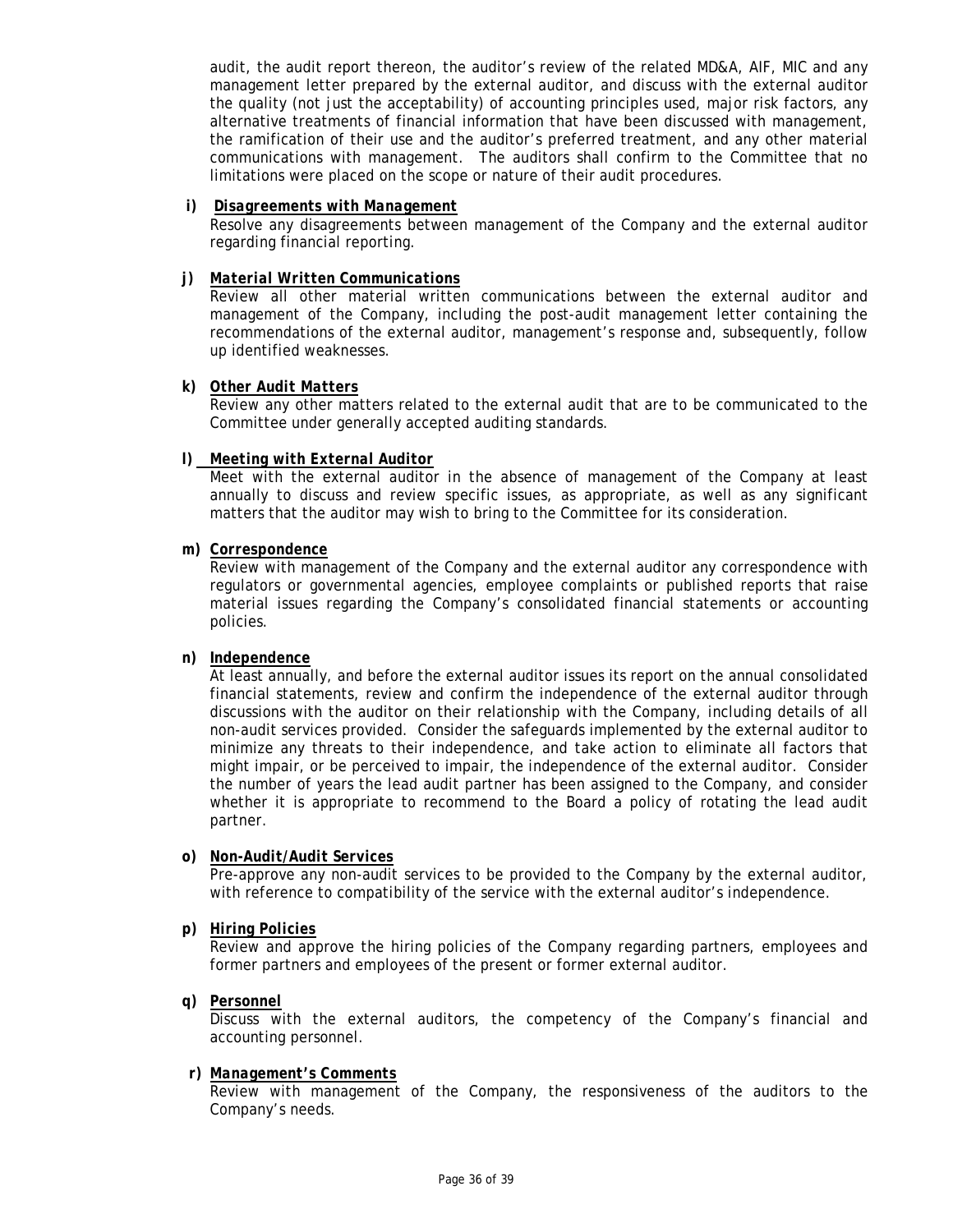### **16.3.4** *Internal Audit*

<span id="page-36-0"></span>Review and approve management's decision relating to any potential need for internal auditing, including whether this function should be outsourced and if such function is outsourced, approve the supplier of such service.

### **16.3.5** *Risk Management*

## <span id="page-36-1"></span>*Adequacy of Policies and Procedures*

Review and assess annually, the adequacy of the Company's major financial risk management policies and procedures with regard to identification of the Company's major financial risks. Review and assess the adequacy of the implementation of appropriate systems to mitigate and manage the risks, and report regularly to the Board.

### <span id="page-36-2"></span>**16.3.6** *Compliance*

### *a) Filings with Regulatory Authorities*

Review with management of the Company, the Company's relationship with regulators, and the timeliness and accuracy of Company filings with regulatory authorities.

*b) Code of Ethics*

Review the Board's Code of Ethics and the Company's Employee Code of Ethics and confirm that adequate and effective systems are in place to enforce compliance.

### <span id="page-36-3"></span>**16.3.7** *Communication*

### *a) Communication Channels*

Establish and maintain direct communication channels with management of the Company, the external auditor and the Board to discuss and review specific issues as appropriate.

### *b) Coordination with Management*

The Committee will coordinate with management of the Company on audit and financial matters, and will:

- meet privately with management of the Company at least quarterly to discuss any areas of concern to the Committee or management; and
- review expenses incurred by the Chair of the Board and CEO of the Company. Ensure that the CEO reviews all expenses incurred by direct executive reports of the CEO.

### **16.3.8** *Related Party Transactions*

<span id="page-36-5"></span><span id="page-36-4"></span>Review with management of the Company all related party transactions and the development of policies and procedures related to those transactions.

### **16.3.9** *Board Relationship and Reporting*

*a) Adequacy of Charter*

Review and assess the adequacy of the Audit Committee Charter annually and submit such amendments as the Committee propose to the Board.

*b) Disclosure*

Oversee appropriate disclosure of the Audit Committee Charter, and other information required to be disclosed by applicable legislation, in the Company's AIF, MD&A and MIC and all other applicable disclosure documents.

*c) Reporting*

Report regularly to the Board on Committee activities, issues and related recommendations.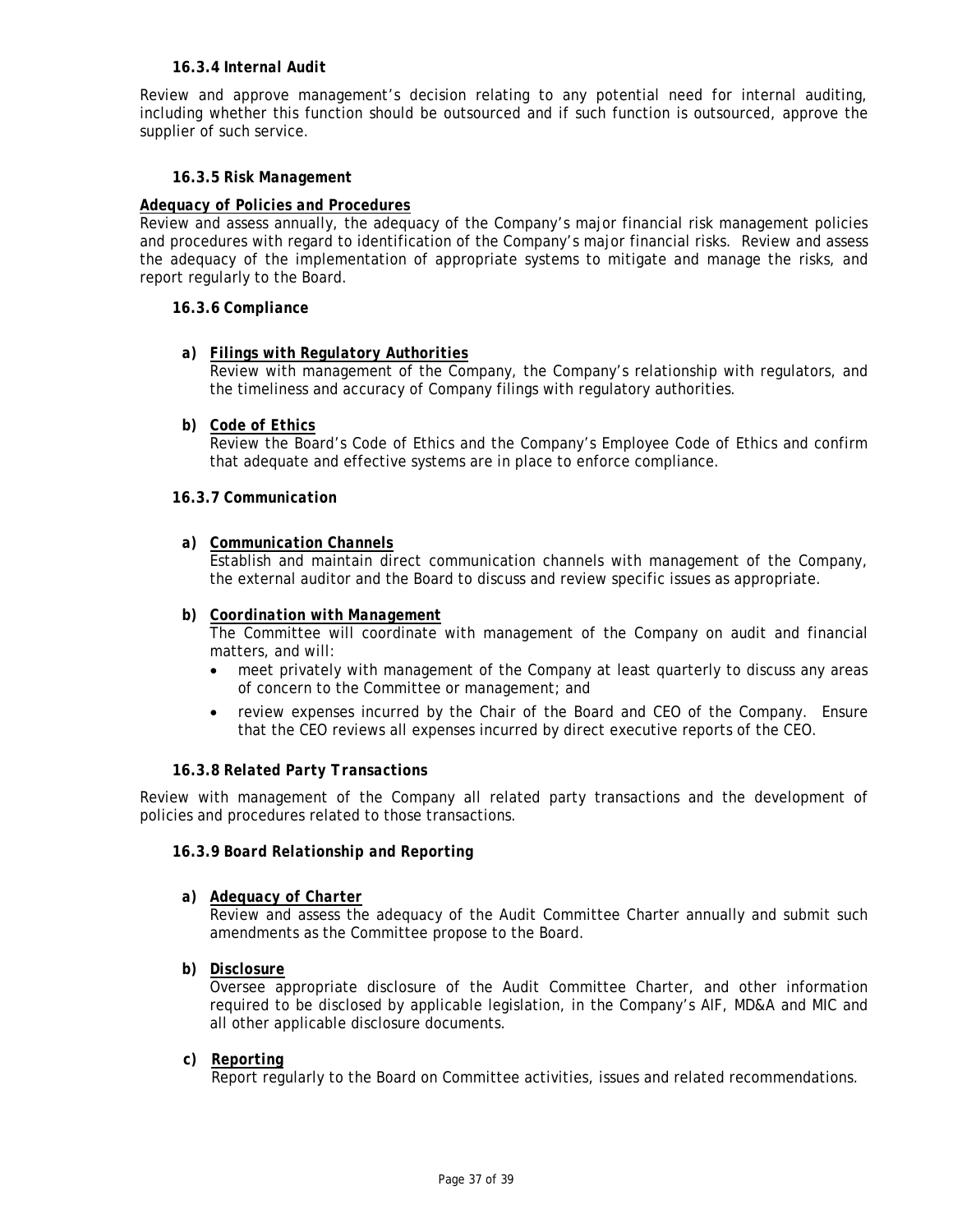## <span id="page-37-0"></span>**16.4 Chair**

The Board will in each year appoint the Chair of its Committee. The Chair shall have accounting or related financial expertise. In the Chair's absence, or if the position is vacant, the Committee may select another member as Chair. The Chair will have the right to exercise all powers of the Committee between meetings but will attempt to involve all other members as appropriate prior to the exercise of any powers and will, in any event, advise all other members of any decisions made or powers exercised.

## <span id="page-37-1"></span>**16.5 Meetings**

The Committee shall meet at the request of its Chair, but in any event they will meet at least four times a year and as many additional times as the Committee deems necessary. Notices calling meetings shall be sent to all Committee members, to the CEO and CFO of the Company, to the Chair of the Board and to all other Directors. The external auditor or any member of the Committee may call a meeting of the Committee.

## <span id="page-37-2"></span>**16.6 Quorum**

<span id="page-37-3"></span>A majority of members of the Committee, whether present in person, by teleconferencing, or by videoconferencing will constitute a quorum.

### **16.7 Removal And Vacancy**

A member may resign from the Committee, may be removed and replaced at any time by the Board, and will automatically cease to be a member as soon as the member ceases to be a Director. The Board will fill vacancies on the Committee by appointment from amongst the Directors of the Board in accordance with Section 2 of this Charter. Subject to quorum requirements, if a vacancy exists on the Committee, the remaining members will exercise all the Committee's powers.

### <span id="page-37-4"></span>**16.8 Experts And Advisors**

The Committee may retain or appoint, at the Company's expense, such experts and advisors as it deems necessary to carry out its duties, and to set and pay their compensation. The Committee shall provide notice to the Board of its actions in this regard.

## <span id="page-37-5"></span>**16.9 Orientation**

The Committee shall adopt an orientation program for new Committee members. All committee members are encouraged to attend educational programs to enhance their Audit Committee membership, as they feel appropriate, and the costs of each program will be paid by the Company.

### <span id="page-37-6"></span>**16.10 Secretary And Minutes**

The Chief Financial Officer of the Company, or such other person as may be appointed by the Chair of the Committee, will act as Secretary of the Committee. The minutes of the Committee will be in writing and duly entered into the books of the Company. The minutes of the Committee will be circulated to all members of the Board.

### <span id="page-37-7"></span>**16.11 Other Advisors**

Subject to the prior approval of the Board, the Committee is granted the authority to investigate any matter or activity involving financial accounting and financial reporting, as well as the internal controls of the Company. In that regard, the Committee will have the authority to approve the retention of external professionals to render advice and counsel in such matters. All employees will be directed to cooperate with respect thereto as requested by members of the Committee.

### <span id="page-37-8"></span>**16.12 Limitation On Committee's Duties**

While the Audit Committee has the responsibilities and powers set forth in this Charter, it is not the duty of the Audit Committee to plan or conduct audits or to determine that the Company's consolidated financial statements and disclosures are complete and accurate and are in accordance with generally accepted accounting principles and applicable rules and regulations. These are the responsibilities of either management of the Company and/or the external auditor.